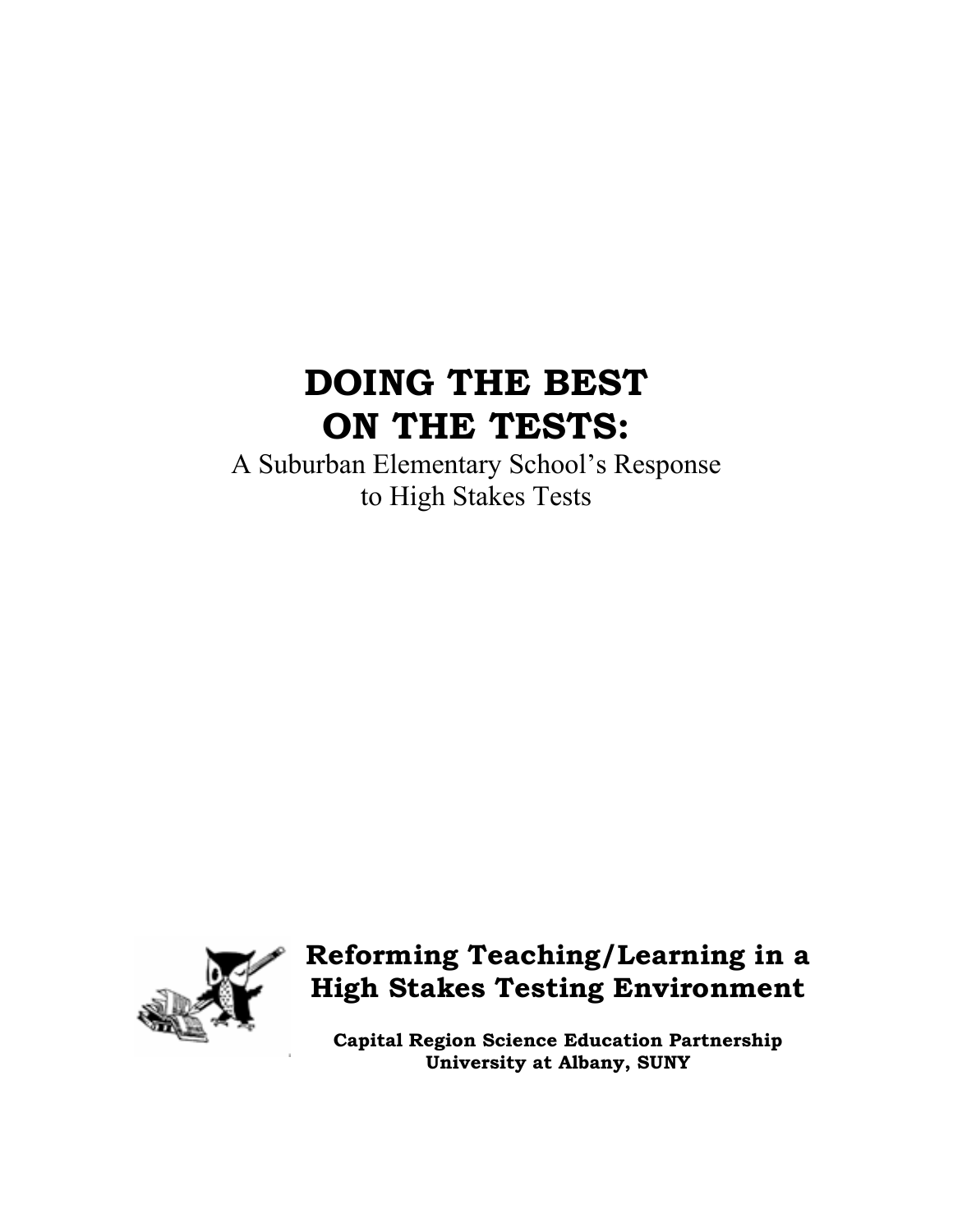

## **Reforming Teaching/Learning in a High Stakes Testing Environment**

**Capital Region Science Education Partnership University at Albany, SUNY** 

Sandra Mathison, Ph.D. Project Director Professor & Head University of British Columbia sandra.mathison@ubc.ca (604) 822 6352

Melissa Freeman, Ph.D. Project Manager, CRSEP High Stakes Testing Study University at Albany, SUNY crseptst@csc.albany.edu (518) 591 8544

Kristen Campbell Wilcox Research Assistant, CRSEP University at Albany, SUNY crseptst@csc.albany.edu (518) 591 8544

© 2004 by Sandra Mathison, Melissa Freeman, & Kristen Campbell Wilcox

## Wilcox, Kristen

DOING THE BEST ON THE TESTS: A Suburban Elementary School's Response to High Stakes Tests Albany NY: Capital Region Science Education Partnership, University at Albany, SUNY

This publication is based on research supported by the National Science Foundation (Grant # ESI-9911868). The findings and opinions expressed herein do not necessarily reflect the position or priorities of the sponsoring agency, the Capital Region Science Education Partnership or the University at Albany, SUNY.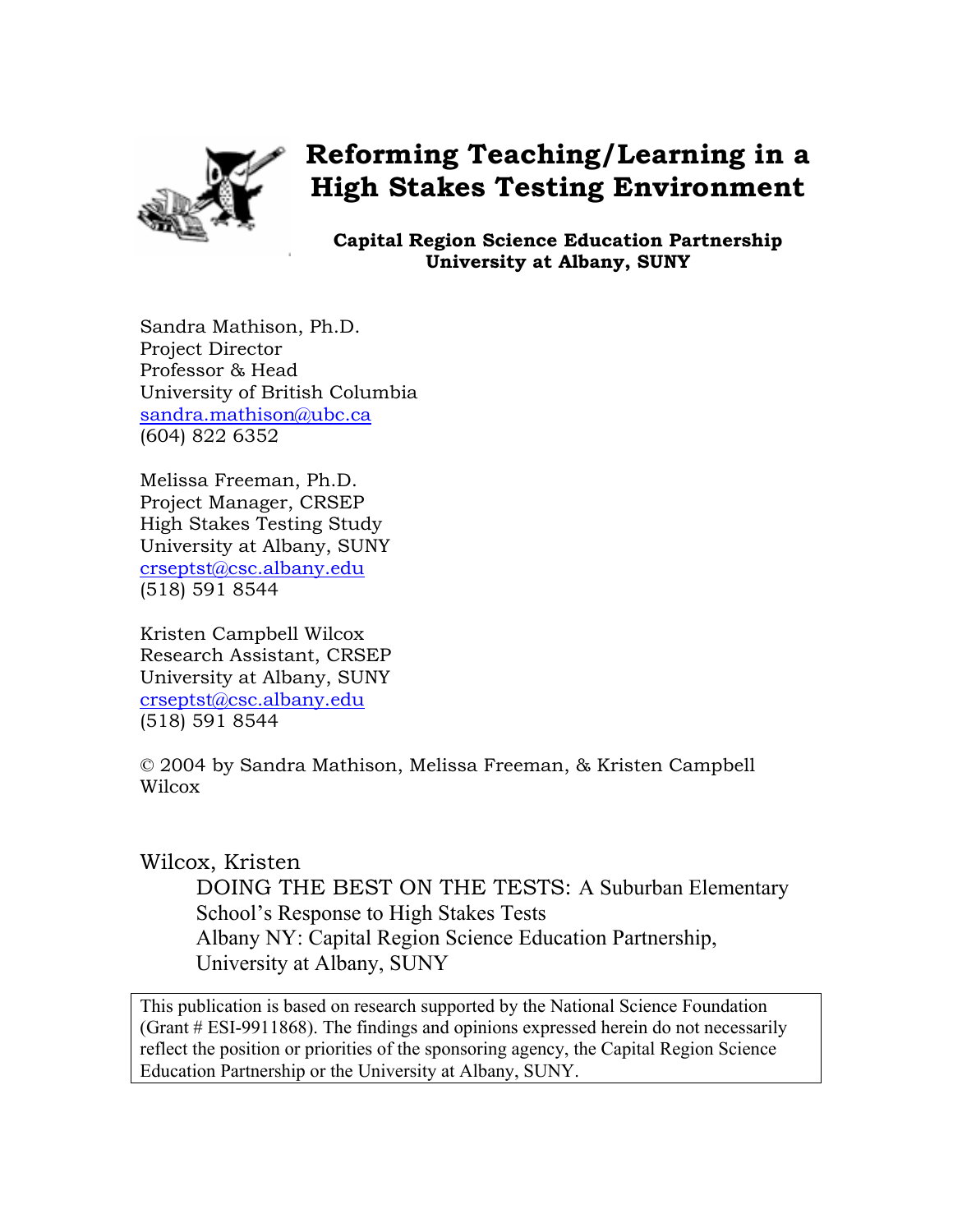## **DOING THE BEST ON THE TESTS:**

**A Suburban Elementary School's Response to High Stakes Tests**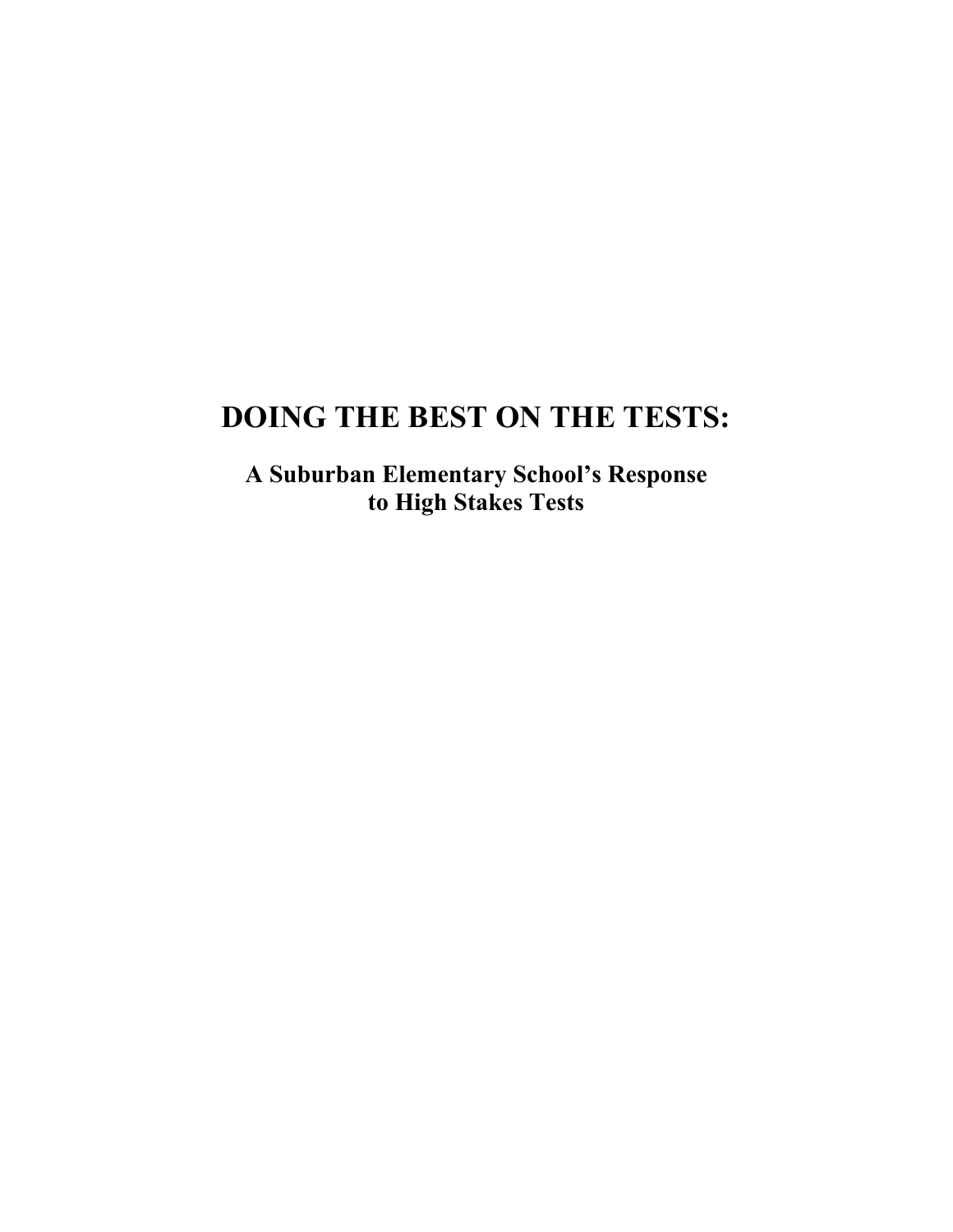## **Table of Contents**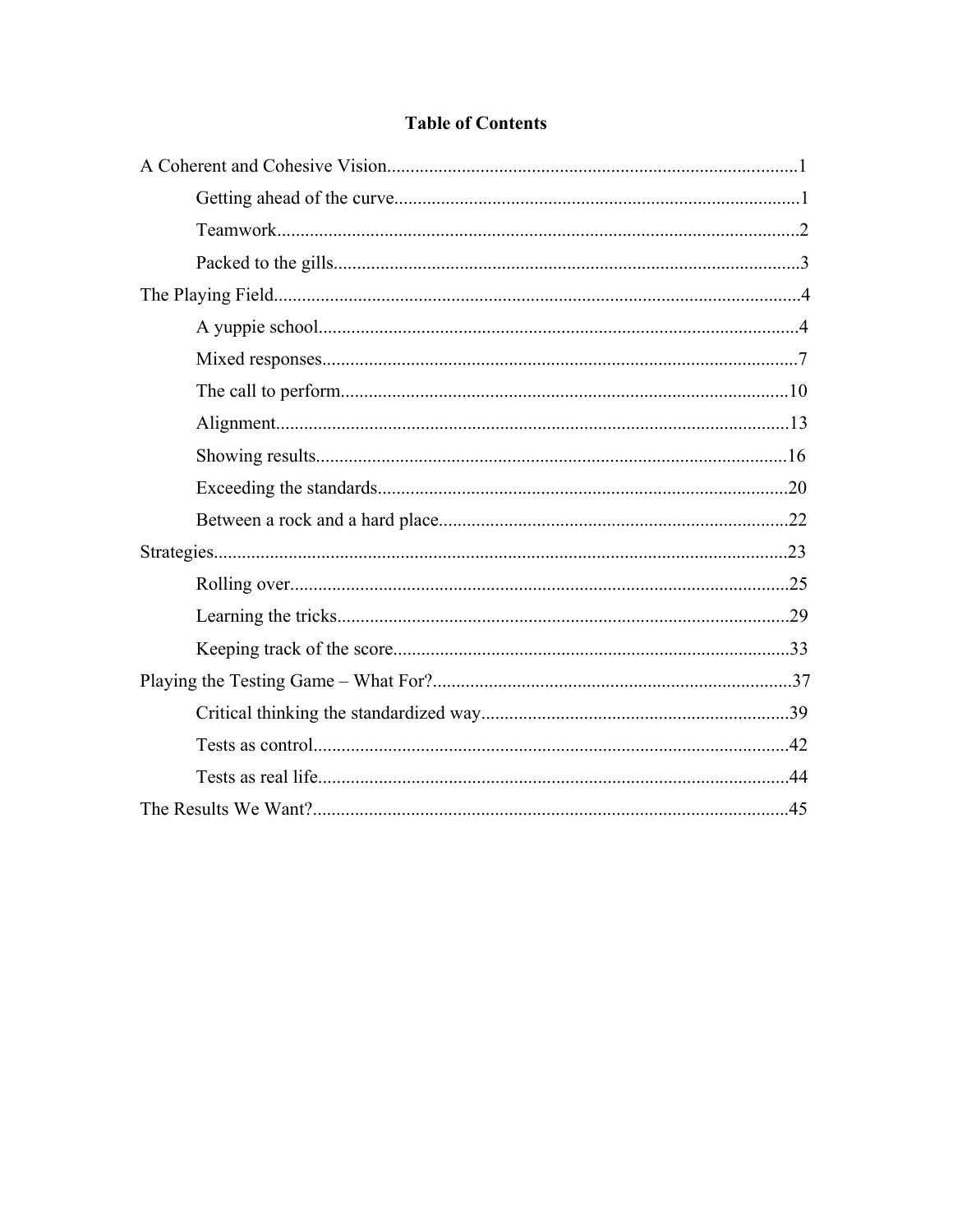## **Tables**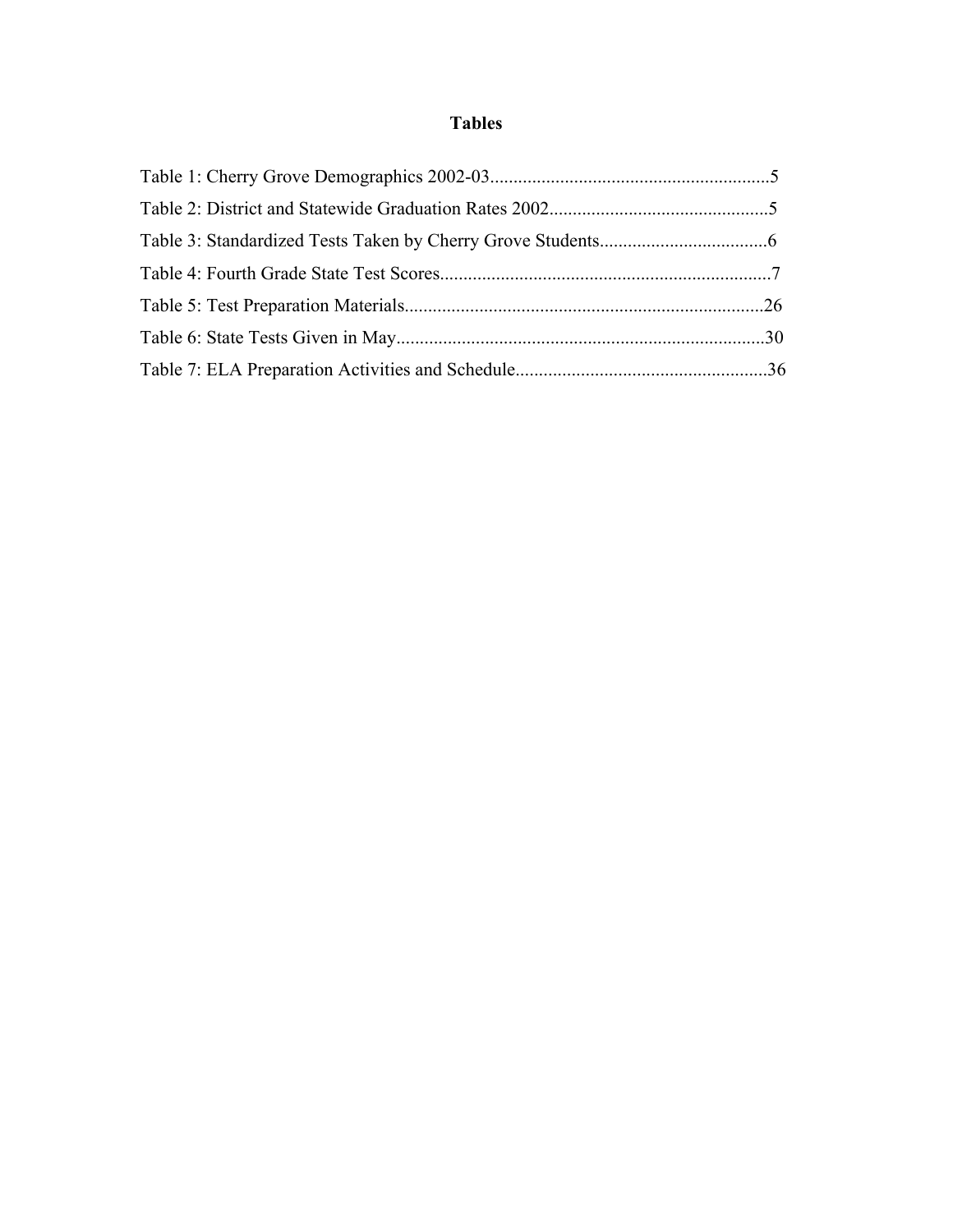## **A Coherent and Cohesive Vision**

## **Getting ahead of the curve**

*"It's not the tests that we're trying to meet it's the Standards,"* the Language Arts Committee Head explains to a group of teachers in a district-wide meeting. She then goes on to describe how she interacts with her students: *"When we have conversations and they write their pieces you have to stretch because I know what's ahead of them."* 

In the Orchard Hill<sup>∗</sup> School District, curriculum committee heads play a central role in the district effort to provide a coherent and cohesive vision for meeting the demands of the  $4<sup>th</sup>$ ,  $5<sup>th</sup>$  and  $8<sup>th</sup>$  grade state tests. They are ideally suited to this role since they both connect with the teachers and the administration in several ways. Part of a committee head's job is to teach two classes, usually at the middle or secondary level. The Language Arts Committee Head for example, like all four committee heads in the district, teaches two classes in addition to her administrative duties. With the advent of the new state requirements, this connection to the classroom has been especially useful. As the Assistant Superintendent explains, the curriculum committee heads keep him *"in touch with kids, with what's going on in the classroom, what's going on at the building level… we don't hear that, 'that's a good idea, but you haven't been in the classroom in 10 years.'"*

 While the committee heads communicate what is going on in the classroom to other district administrators, they also keep track of the New York State test requirements, share that insight with teachers primarily through the curriculum committees, and send the message that all teachers are responsible for students' success on the state tests.

1

#### **District Goals**

*To assure a dynamic, continuously improving program that is congruent with district Standards of Excellence, New York State Standards, and individual student needs, and to achieve this while balancing the community's desire for low taxes with its desire for outstanding schools.*

One way that curriculum committee heads and other district administrators get and keep ahead of changes to state test requirements is through consistent contact with the State Education Department. An administrator explains that the district had *"no surprises with regard to the test mandates...,"* because "*many of the teachers and administrators were in on the development of the tests."* For example, she explains, *"a group of district teachers and administrators were part of the team that helped develop the 4th, 8th, and 11<sup>th</sup> grade ELA's.* "The Assistant Superintendent adds that he *"was trained by State Education and their psychometricians"* and has *"been involved in writing the Regents component in terms of creating tests, editing tests, in both English and foreign language, was responsible for evaluating the scoring done around the state,* 

<sup>∗</sup> Note: To protect the identity of the participants in this case study all teachers are identified using the female gender. Orchard Hill is a pseudonym for the district.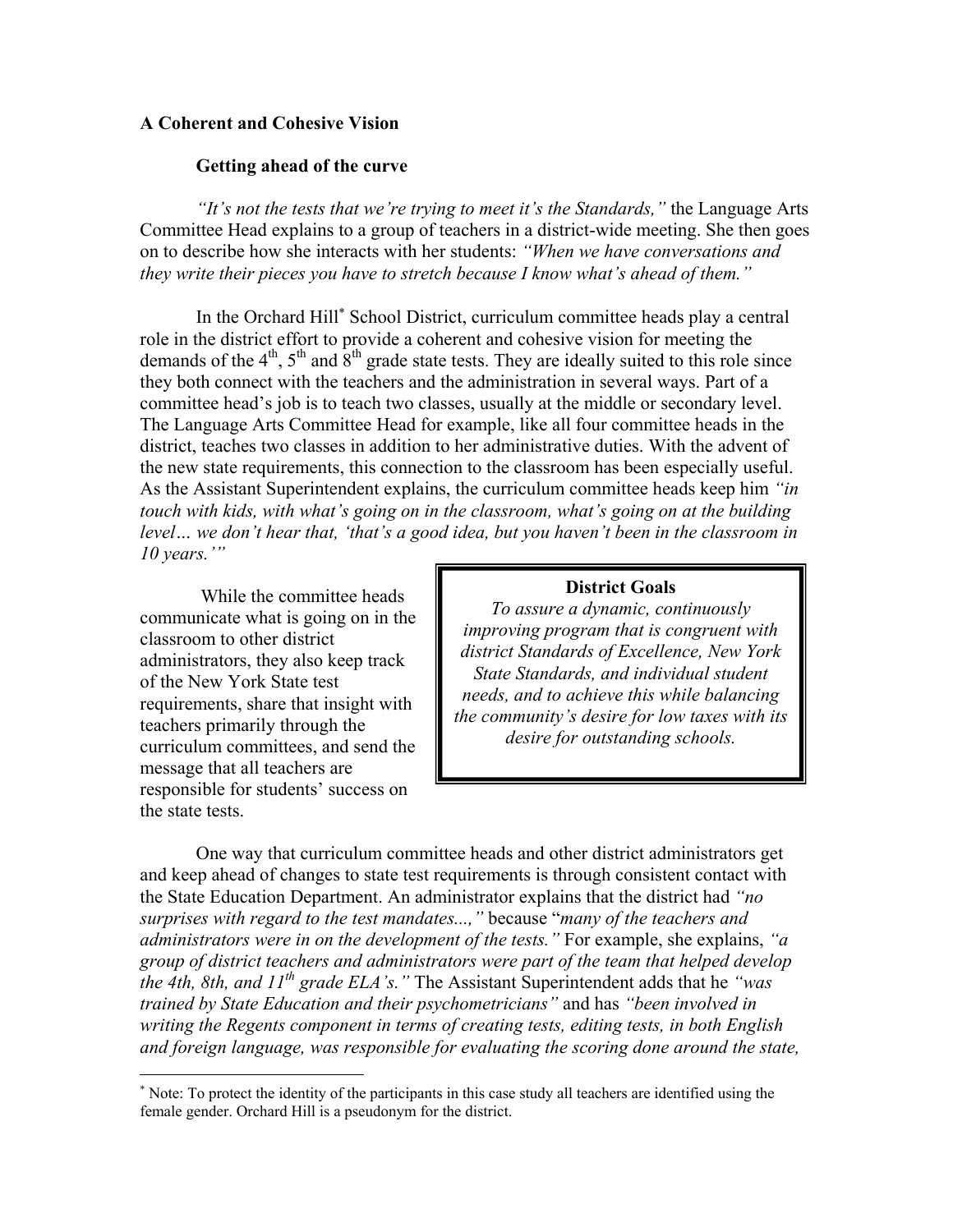*and validation of the scores."* Members of the high school math department and the Science Committee Head also were involved in the development of New York State Math and Science tests.

This insight is passed on to teachers, as one fourth grade teacher confirms: "O*ur district is proactive and even before the state said 'Ok, you're getting these tests', we'd already been making some changes in curriculum and making changes in instruction because we knew it was coming down the pike."*

#### **Teamwork**

The teachers and administrators who work on test development projects with the State Education Department bring back to the district, what an administrator calls, *"hands-on"* knowledge of the tests. This knowledge is then communicated to the subject area committees through Curriculum Committee Representatives (CCRs) from all of the schools in the district. The Language Arts Committee for example includes 14 members: five curriculum representatives (three from the elementary schools, one from the middle school, and one from the high school), five reading teachers from the elementary schools, one principal, two secondary reading teachers, and one high school teacher/coordinator. The committee is broken into two: English language arts members meet one week, and the reading members meet the next.

At these meetings, committee heads make clear that success on the state tests is reliant upon every grade level teacher, not just on the tested grade level teachers. For example, one way that committee heads connect teachers across the grade levels is by going over the state or Regents tests with them. A committee head describes this process: *"For the K-4, I gave them copies of the Regents exam so they could get a sense of what that little seven-year-old would have to be able to do."* In a curriculum committee meeting, she goes on to explain the responsibilities of the CCRs and all teachers: "*One of your jobs is that they can read and write, and we nurture them to be good whole citizens, but they also have to pass the test. It's only now that I see what the expectations are. I'm asking them to use the words from the question so that they can do better on the tests."* 

 Through such messages, the curriculum heads and their committees reinforce a coherent and cohesive vision of shared responsibility across all grade levels for test success. A fourth grade teacher at Cherry Grove<sup>\*</sup>, one of the elementary schools in the district, attests to having received this message and having participated in staff development activities to support preparing for the tests: *"I think a lot of the people at Cherry Grove know it's not just a fourth grade test and we've done a lot especially when the state first introduced these tests to make all the teachers aware. Like our whole staff took the fourth grade science test. They went to all the different stations: It was really interesting because then afterwards we said, 'OK what is your grade level doing to support what the kids need to know and what is your grade level not doing?' Then we took a look at each grade level to find out, 'well we need to really make sure that the kids* 

 $\overline{a}$ 

<sup>∗</sup> Cherry Grove is a pseudonym for the case study school.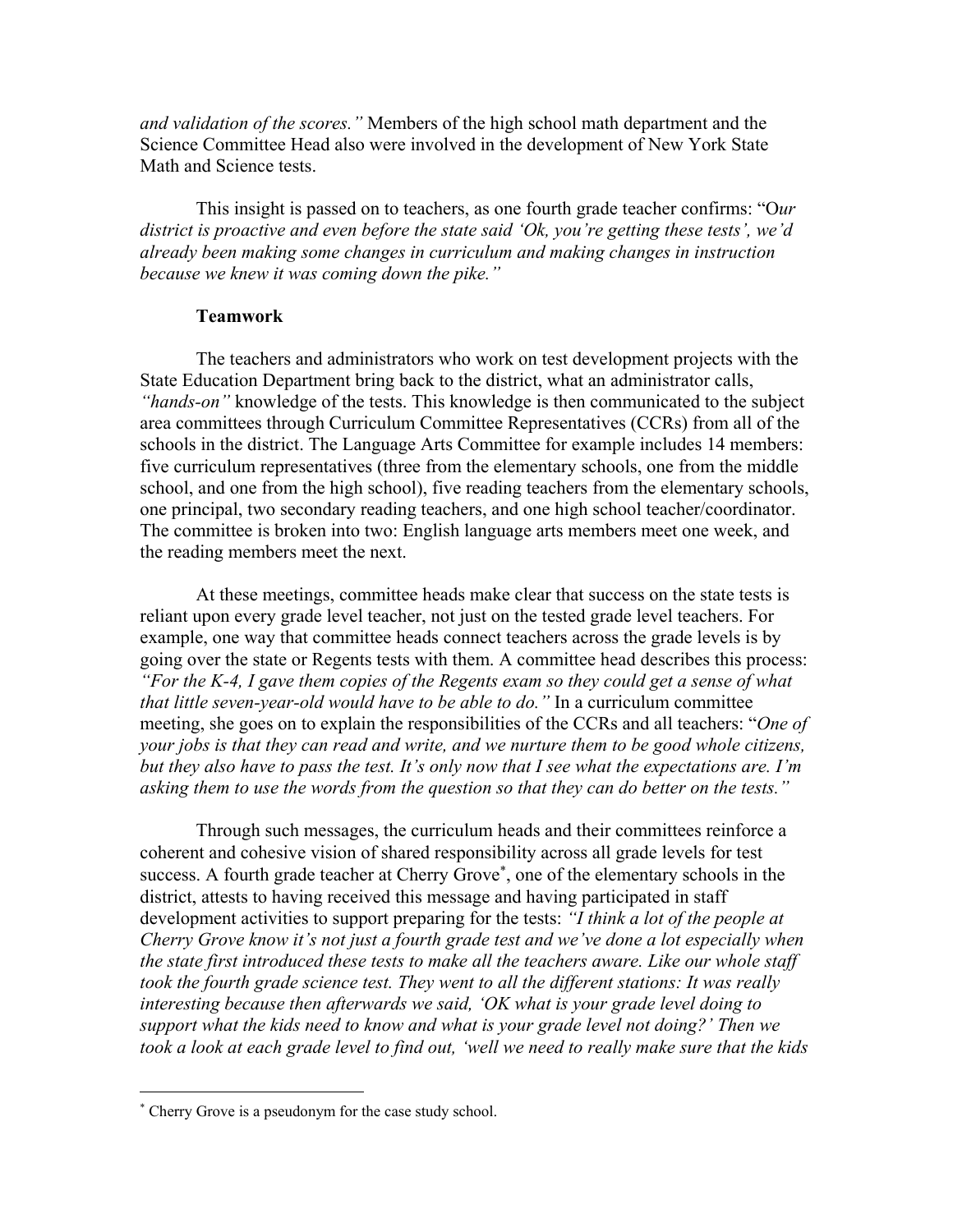*are getting this type of activity,' and everybody took it upon themselves to change curriculum, change expectations, so that they could all help the fourth grade teachers."*

The K-12 curriculum committees, in the words of the Cherry Grove Principal, *"are the most valuable assets this district has in terms of communication directly to teachers about preparation for tests, understanding skill sets associated with tests, and understanding how analysis of our test data can lead us to improved instruction."*

## **Packed to the gills**

|        | Tuesday, February 04, 2003               |
|--------|------------------------------------------|
|        | From: K-12 Science Committee Head        |
|        | To: Cherry Grove Principal               |
|        | Cherry Grove CCR                         |
|        | CCR's from other schools in the District |
| $Cc$ : | <b>Education Council</b>                 |

*Agenda for K-12 Science Committee Meeting:* 

- *1. Discussion of Land and Water kit and whether it is appropriate to place in either 3rd or 4th grade*
- *2. How and where will Earth Science topics be taught?*
- *3. Matter is listed in three different grades in present Science topics sequence – can we reduce that to only two grades or even one?*
- *4. Does climate need to be taught in 3rd grade in Science if Social Studies teaches climate and after weather is taught in 2nd grade?*
- *5. Do we need the Butterfly kit if we teach frog and toad life cycle in 2nd grade…?*

*(email message from Science Curriculum Coordinator)*

Even though administrators and teachers of all grade levels accept that test preparation is a shared responsibility, a lot has been added to the fourth grade curriculum to prepare for the fourth grade state tests. For example, during a Science K-12 Committee meeting teachers and administrators talk about how the district will address the additional and often changing mandates set forth by the State. They discuss ways the standards can be met and what materials and curriculum would support meeting those standards: The impetus for the discussion revolves around a need to adapt what is done in each grade to what will be expected on the revised Science-4 test to be implemented in the next school year.

The changes to the fourth grade exam for the 2003-2004 school year raise issues for the committee as they try to decide what grade level should teach those standards that are not addressed sufficiently before fourth grade and what STC (Science and Technology for Children) kits could support teaching those standards. The "Land and Water" STC kit for example is proposed as a possible addition to what the schools already have in the way of STC kits. However, in the meeting, several teachers point out that that particular kit is *"messy"* and therefore would be harder to use with younger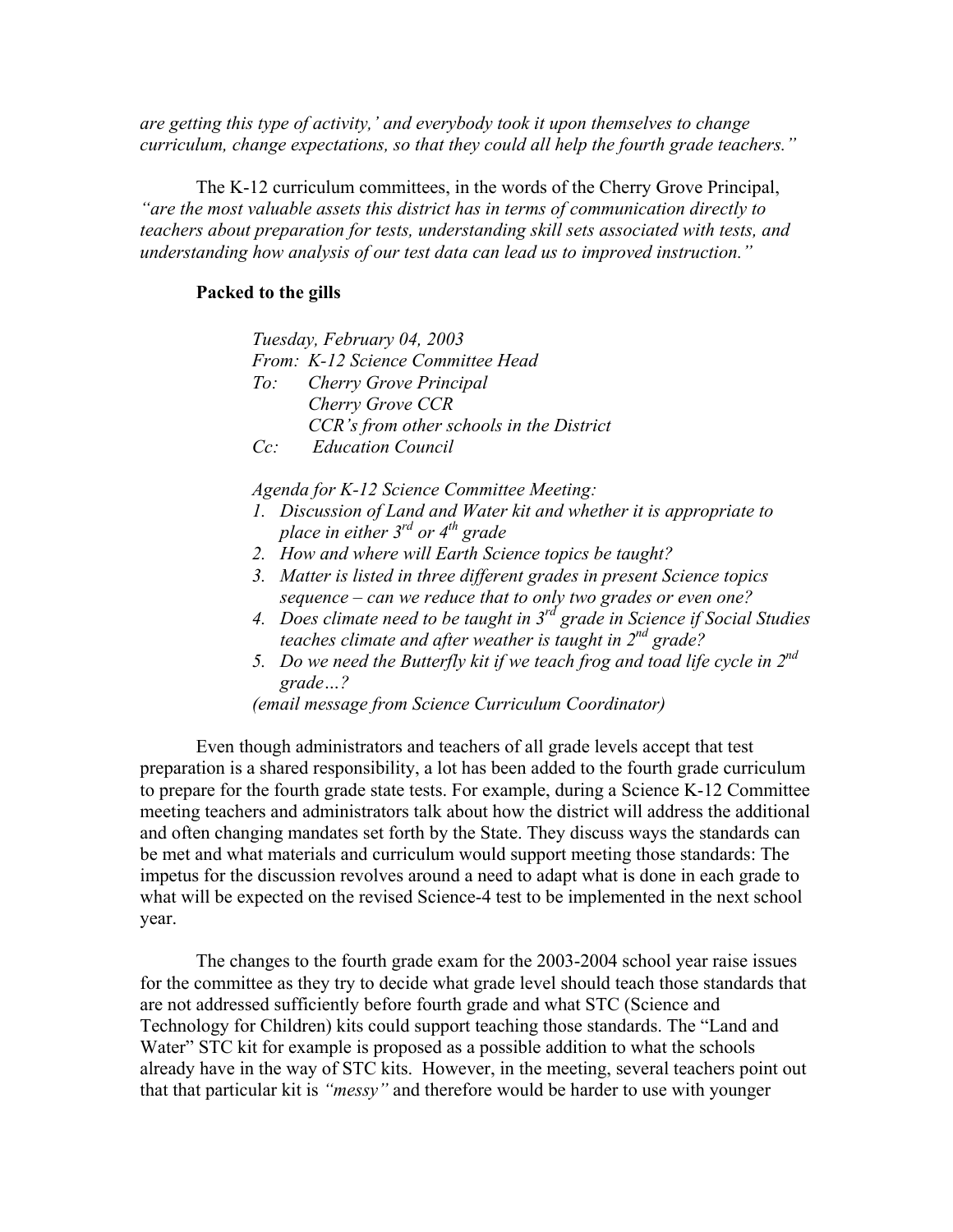children. So it would be best for fourth grade. But, a teacher explains the dilemma: *"A lot of things get loaded on the fourth grade."* 

During the meeting, the Committee Head explains to the CCRs that third grade teachers were asked if they could do the kit in their grade, but he says: *"The idea was not received warmly."* He admits that the third grade teachers *"have legitimate concerns; they are packed to the gills."* The Committee Head says that he wants to *"hear what people have to say"* in terms of what teachers feel they should cover in their grade level, but also asserts that *"we have to compact the curriculum."* Trying to find where hands-on activities, like those included in the STC kits, can fit confounds the issue. A third grade teacher explains: "*We have about 90 minutes to teach science per week. It took nearly an hour to set up a kit – charts, recording, lab – I can't have this!"* Frustration brews as some teachers feel that they have less and less say about what and how they teach and less time in which to do it. The same third grade teacher insists: *"We have to say you have these kits and give teachers suggestions."* She wonders why the teachers can't come up with their own lessons like they used to instead of using an STC kit. The Committee Head counters: *"I agree. I like to have the teachers have freedom. I like to have energetic teachers, but I'm afraid of the teacher who is afraid of science."* The Science Committee Head feels that the district needs to utilize experienced teachers' knowledge of what makes the kits work better to meet the standards, but still provide the kits to less experienced teachers to ensure those standards are taught.

\*\*\*\*\*

This is the story of a suburban elementary school's response to the fourth and fifth grade New York State tests. In a historically top performing district such as Orchard Hill, expectations are high. District level efforts to provide a coherent and cohesive vision for meeting those expectations on the New York State tests provide the foundation for this story. How these efforts play out among students, parents, teachers, and administrators reveals the sometimes conflicting, other times, contradictory messages behind teaching for test success. This is the story of how doing the best on the tests is both reinforced and resisted in the day to day interactions at Cherry Grove Elementary School.

### **The Playing Field**

#### **A yuppie school**

#### *"The playing field is really a great field to be in."* –fourth grade teacher

Cherry Grove Elementary School is located in a suburban and rural area of approximately 40 square miles. The district is relatively free of traffic congestion, has no economically depressed areas, and is an easy commute to several larger cities. Working farms, orchards, suburban single-family homes and residential developments line the country roads leading to the school. Total student enrollment in the district has been remarkably stable, ranging from 3,300 - 3,400 students annually since 1987. The district's three elementary schools enroll about 450-550 students each: Cherry Grove has 460 students in grades K-5 for the 2002-2003 school year.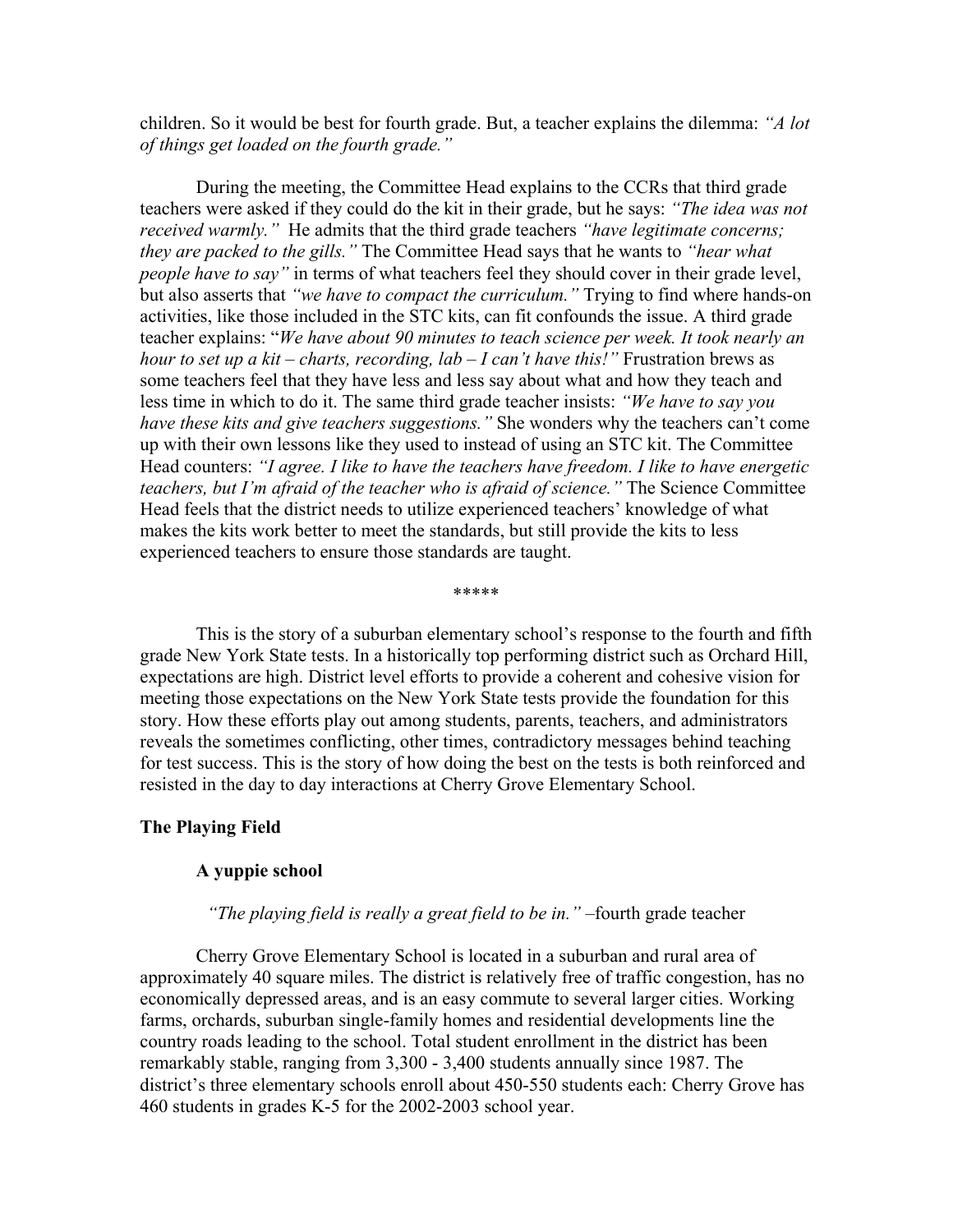| # of     | # of     | Free & Reduced | Race/Ethnicity    | English  | Grade  |
|----------|----------|----------------|-------------------|----------|--------|
| Students | Teachers | Lunch          |                   | Language | levels |
|          |          |                |                   | Learners |        |
|          |          |                | Black $-0.4\%$    |          |        |
| 460      | 31       | 2.9%           | Hispanic $-0.0\%$ | $0\%$    | $K-5$  |
|          |          |                | White $-99.3\%$   |          |        |
|          |          |                | Other- $0.2\%$    |          |        |

**Table 1: Cherry Grove Demographics 2002-03** 

 The school itself is orderly. With a brick exterior, square shape, and circular driveway, the school looks substantial, organized and inviting. An expansive playground and field outlined by trees surround the school. Once inside, a large glass window, usually left open, and a door to the principal's office greets visitors. Hallways, wide and bright lead the way left or right to different wings of the building. Students, led by their teachers, can be seen quietly moving in single file on their way to the well-equipped computer room, music room, playground, or state-of-the-art library. Artwork adorns the many large bulletin boards hanging in every hallway and a center garden illuminates both the hallways and interior classrooms.

|                               | District | State-wide |
|-------------------------------|----------|------------|
| Graduates going on to college | $91\%$   | 80.4%      |
| Drop out rate                 | $1\%$    | 3.8%       |
| Verbal SAT scores             | 534      | 494        |
| Math SAT scores               | 545      | 506        |

**Table 2: District and Statewide Graduation Rates 2002** 

According to a teacher, Cherry Grove is considered by some in the community as the "yuppie school" out of the three elementary schools in the district. The school gained its nickname due to the fact that it lies in the more fashionable and upscale part of a top performing district. The district attributes its enviable high performance on state assessments to students who are intelligent and willing to work hard, parents who value education and support their children to excel, teachers who are well qualified and continually work to improve the curriculum and instruction, and a community that demands outstanding schools. A fourth grade teacher explains: *"We've got a good group of teachers and we've got a good demographic. And that's half the battle right there. You've got good teachers and you've got good students so we're going to do ok."*

 From a parent's perspective, Cherry Grove is a *"dream come true"* school. One parent who recently moved to the district describes his feelings about the community and school: *"I think it's real community related here and you know the parents get involved because it's a small community it seems. Where I was it was desegregation and you couldn't guarantee your brother and sister would be going to the same elementary* 

**Source for State-wide data:** *"Report to the Governor and the Legislature on the educational status of the State's schools: Submitted June 2002"*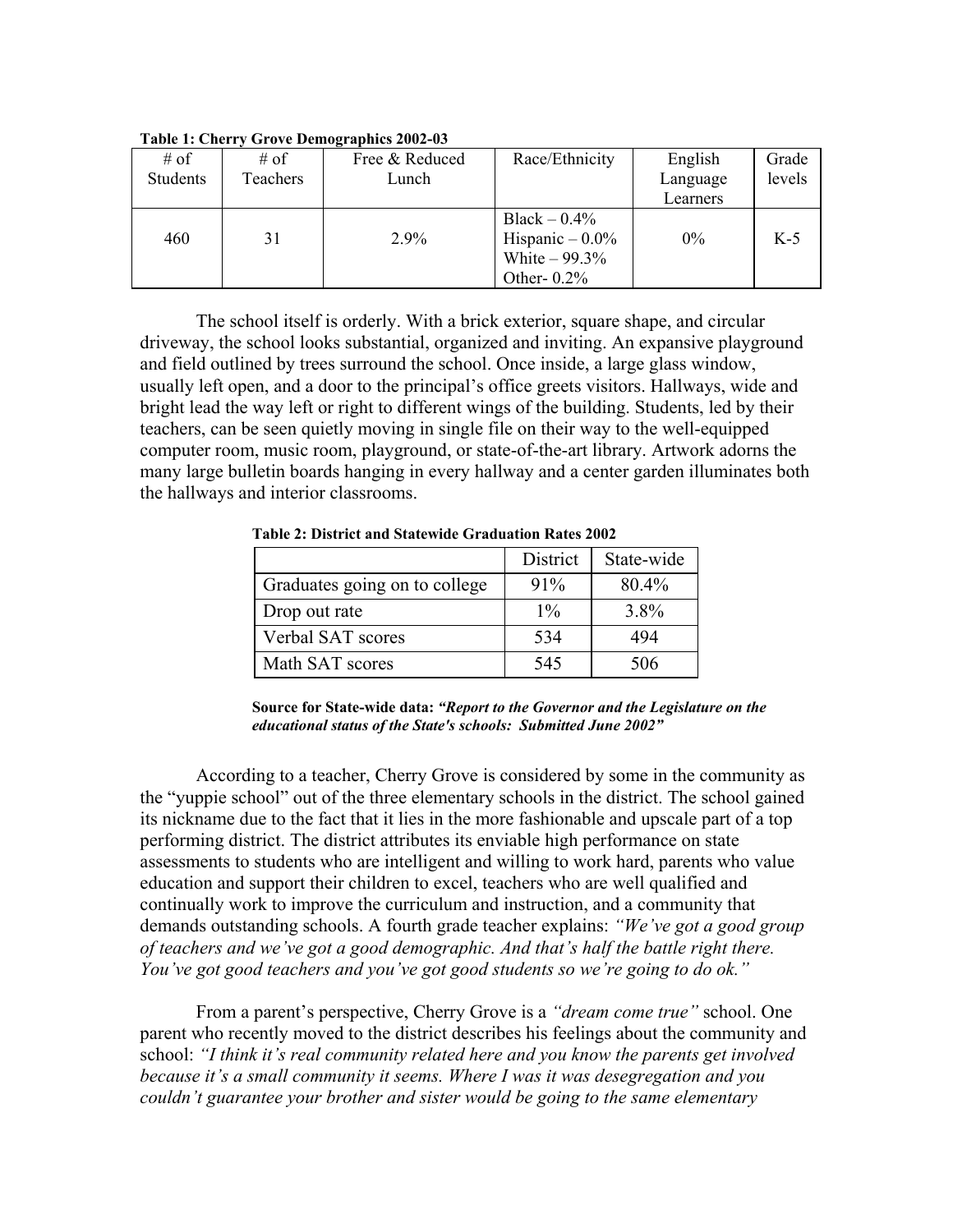*school, so we put them in private school and no one got involved with the school system. Different kids in your neighborhood would be going to different schools around the town. You had three high schools in the city. So, yeah I love this place."* 

 Parent after parent attests to their confidence that the school is doing right by their children:

*"Oh it's a great school."* 

*"The Principal's great. The teachers - I haven't run across a bad one yet."* 

*"I would agree with you too. I mean having five kids go through and personally I've never seen a bad teacher."* 

| Grade  | Standardized Test given at Cherry Grove     | Type        | Some parents                |
|--------|---------------------------------------------|-------------|-----------------------------|
| Kinder | Boehm Test of Basic Concepts                | Achievement | involve themselves in       |
| First  | Gates-MacGinitie*                           | Achievement | the school by               |
| Second | Gates-MacGinitie*                           | Achievement | volunteering as in-         |
|        | Stanford Diagnostic Math Test*              | Achievement | class helpers and           |
|        | Terra Nova (Reading, Math)                  | Achievement |                             |
| Third  | Gates-MacGinitie Reading Test*              | Achievement | participating in the        |
|        | Stanford Diagnostic Math Test*              | Achievement | PTA which boasts a          |
|        | Terra Nova (Reading, Math)                  | Achievement | 75% participation rate      |
|        | School & College Ability Test (SCAT**)      | Aptitude    | according to a PTA          |
|        | <b>Cognitive Abilities Test</b>             | Aptitude    | representative. A           |
| Fourth | New York State ELA-4                        | Achievement | <b>School Board</b>         |
|        | School & College Ability Test (SCAT**)      | Aptitude    |                             |
|        | New York State Math-4                       | Achievement | Representative affirms      |
|        | New York State Science-4                    | Achievement | the effectiveness of the    |
|        | Gates-MacGinitie Reading Test*              | Achievement | Cherry Grove PTA at         |
|        | Stanford Diagnostic Math Test*              | Achievement | a PTA meeting: "I           |
|        | <b>ESPET</b>                                | Achievement | marvel at your              |
| Fifth  | Gates-MacGinitie Reading Test*              | Achievement |                             |
|        | Stanford Diagnostic Math Test*              | Achievement | organization and the        |
|        | New York State Social Studies-5             | Achievement | continuity of your          |
|        | Terra Nova (Reading, Math)                  | Achievement | $leading-I$ wish the        |
|        | School & College Ability Test (SCAT**)      | Aptitude    | State would work so         |
|        | *test administered only for remedial        |             | <i>well.</i> " He says that |
|        | population                                  |             | the PTA at Cherry           |
|        | ** SCAT – qualifying test for entrance into |             |                             |
|        | Gifted services for grades 4, 5, 6          |             | Grove is                    |
|        | State Tests highlighted                     |             | "phenomenal, sharp,         |
|        |                                             |             | organized, but still        |

**Table 3: Standardized Tests Taken by Cherry Grove Students** 

*cooperative",* and *"there is a great spirit of cooperation and mutual respect between the PTA and the teachers." "Parents are highly educated: It's the best situation,"* says the faculty representative to the PTA.

Besides the PTA, some parents join advocacy groups such as Parent Advocates for High Ability Learners (PAHAL) in order to lobby for programs they believe are in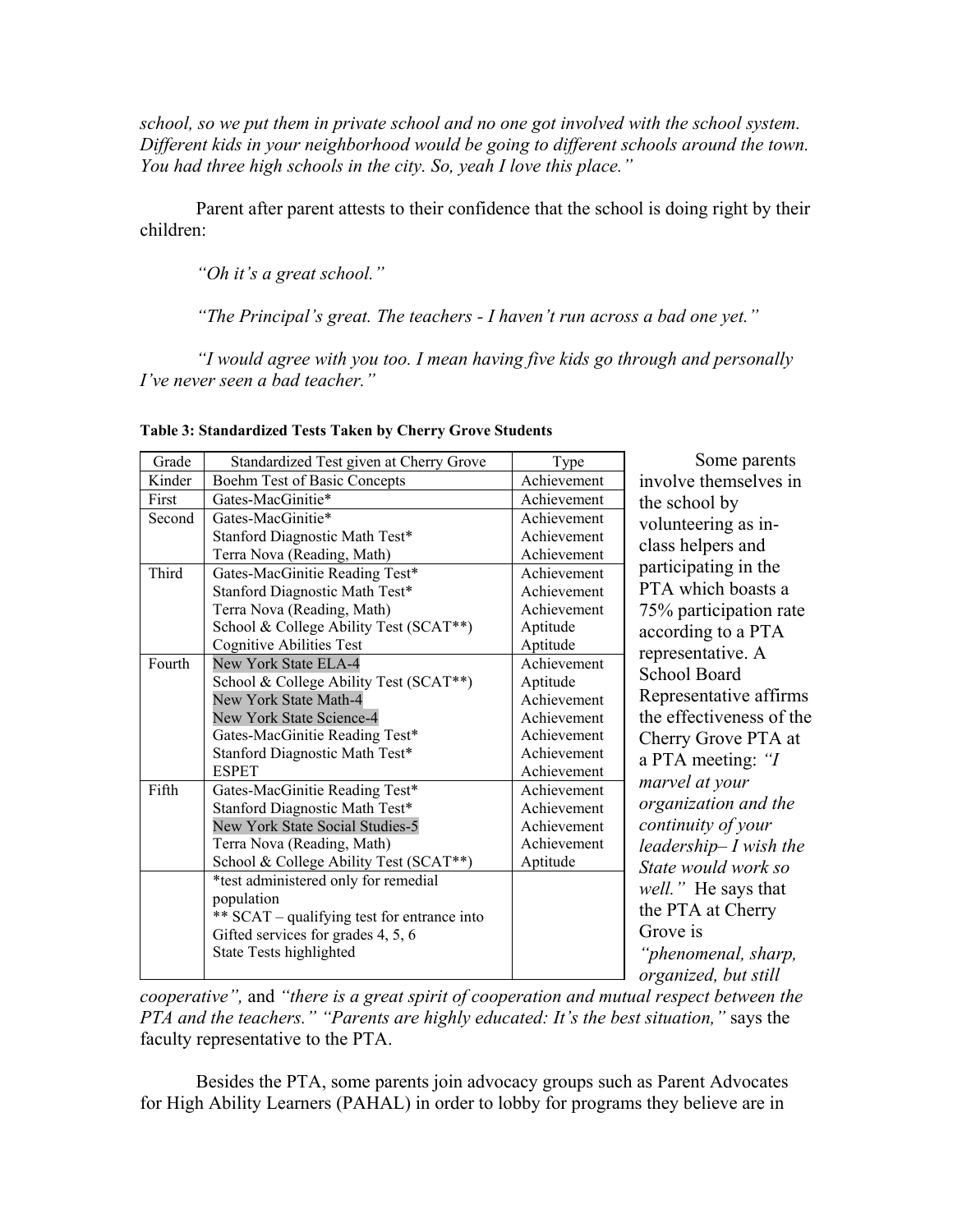their children's best interest. These parents say that the school board "*sometimes acts, but always listens* [to the organization's requests]*."*

Teachers and administrators acknowledge parental support as part of the reason for success at Cherry Grove on not only the state tests but on all other standardized tests taken by the students. A teacher describes her impression of Cherry Grove parents: *"I think we've got parents' support. The kids write. They send email messages. They go on vacations. They write in their journals. They do things. They see writing modeled in their home. All that is important ultimately to these tests: Advantaged vs. the disadvantaged."*

 And most parents confirm this belief and assert that their efforts are essential if their children are going to do well in school. A mother describes her view: *"I'm not sure if we weren't behind them saying 'What have you got to do?' and 'You've got to get that in', and 'You have certain sets of responsibilities here', that they wouldn't just say, 'I'm not doing it. I don't care'. You have to get that care attitude ingrained in them. You do care. You care because I care. And I'm going to make your life miserable if you don't care."* 

## **Mixed responses**

Cherry Grove students' scores on standardized tests are consistently among the highest in the area: For the 2002-03 school year the district was ranked by a local newspaper as 3rd out of 85 area school districts based on test scores in English, science, math, social studies, and graduation data.

| <b>ELA</b>  | <b>Level 1</b> | <b>Level 2</b> | Level 3 | Level 4 |
|-------------|----------------|----------------|---------|---------|
| 2000-01     | $0\%$          | 8%             | 61%     | 31%     |
| 2001-02     | $0\%$          | 11%            | 48%     | 41%     |
| 2002-03     | $0\%$          | 18%            | 52%     | 30%     |
| <b>Math</b> |                |                |         |         |
| 2000-01     | $0\%$          | 6%             | 35%     | 59%     |
| 2001-02     | $2\%$          | 8%             | 52%     | 39%     |
| 2002-03     | $0\%$          | 8%             | 52%     | 39%     |

## **Table 4: Fourth Grade State Test Scores**

| <b>Science</b> | <b>Below State Designated Level</b> | Above State Designated Level |
|----------------|-------------------------------------|------------------------------|
| 2000-01        | $5\%$                               | 95%                          |
| 2001-02        | 3%                                  | $97\%$                       |
| 2002-03        | 8%                                  | 92%                          |

 Even though state test performance has consistently been exemplary in the Orchard Hill district, perceptions of what the test scores represent, their purpose, and their effects vary widely among parents, teachers, and administrators. These differing perceptions present challenges to the school and community in adhering to a coherent and cohesive plan for academic success.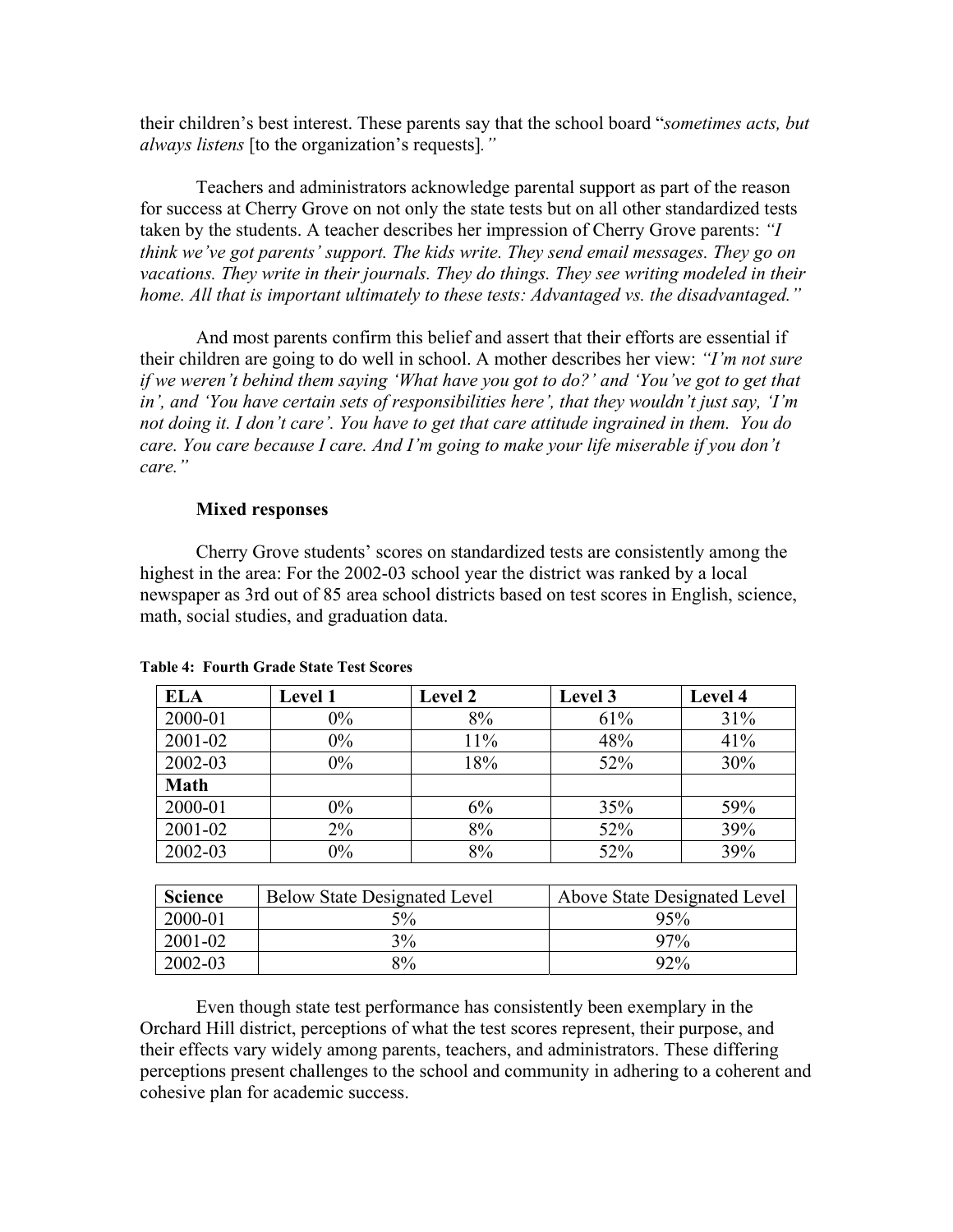For many parents the state tests, and the preparation that goes into those tests, does not go unnoticed because they see their children preparing for the tests earlier and earlier in their schooling. A parent notes the pervasiveness of test preparation across grade levels: *"They do practice ELA and even like for the 6th graders now are getting ready for 8th grade ELA tests. And in science and, well for all of them, I guess. They're starting now so that when they come up in 8th grade they'll do well on those tests, so it kind of trickles down and gets them younger and younger I think."* 

 The pervasiveness of the state tests across grade levels and the perceived emphasis placed on them disturbs some parents because they don't see them as important. These parents are more concerned about tests of ability that may qualify their children for special programs. *"I get the scores, but they don't use that information on your child. They don't use that information… in any way."* 

 Although the New York State test scores are used to identify students for AIS (Academic Intervention Services), many parents are still unaware of this if their children have not been identified as qualifying for AIS. So, they wonder if the real purpose of the state tests is to evaluate the teachers and if test scores are an appropriate way to do this. A parent comments: *"But I don't know that you can assess the teaching methods based on what the kids get on these tests. They might teach, be great teachers, but the kids if they're not taking it in, they're not studying it or maybe they don't care or whatever they're not going to perform well on the tests. "* 

From some teachers' perspectives, the state tests have provided the focus and incentive for developing more challenging class work and raising expectations of students. A teacher explains: *"I think that assessment actually has driven our instruction, and I think in a better way. To be honest, I'm really in favor of the state assessments. I think they're rigorous and though it took time, because in the beginning we we're all panicked about it, I think the instruction is better now because of it."* 

 Other teachers feel compelled to prepare students for the tests because they know test scores are published in the newspapers and children are judged according to how they do on them: They don't necessarily do test preparation because they believe it is the best way to teach or the best way for children to learn. A teacher comments: *"In the end we know that these test scores will be published. They're going to be in the newspapers. They're compared not only within the district, but against other schools and I feel as a teacher it's my job to really best prepare the kids as best I can. So, I never feel pressure from anybody but myself because I want the kids to do as best they can. So, I've never been told by an administrator- your test scores are low or I've never been told by anybody that I need to teach it a specific way or make sure that they know the rubric but I know as myself I want to make sure that they are doing their best. I feel that this is the best way to prepare the kids so that they can show their potential."* 

 Still other teachers wonder why their students seem to be required to take what they see as more and more tests. As this teacher comments: *"It would be interesting to see where this testing all goes. They tell you to give these tests and I don't know what*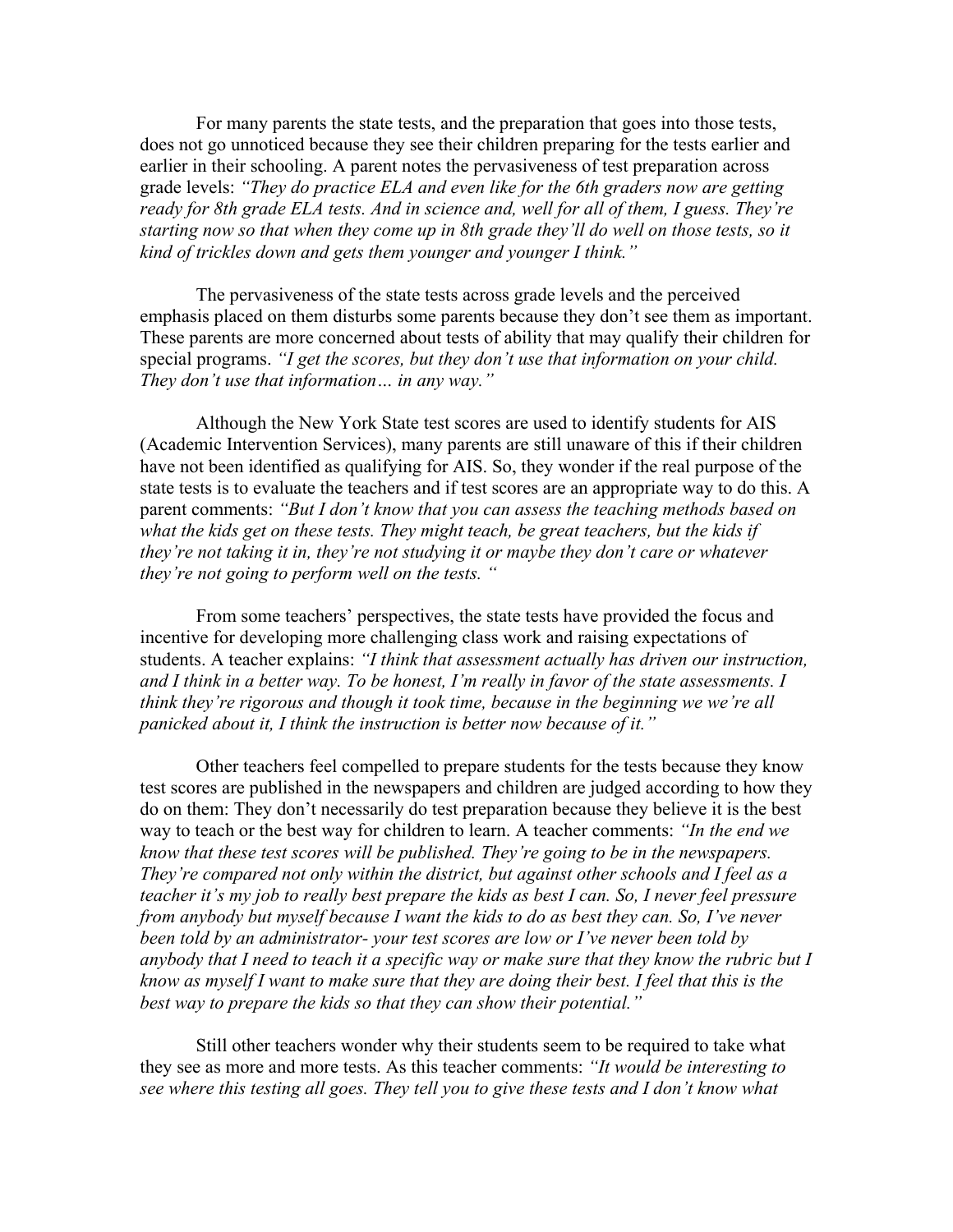*comes out of it. I think that needs to be more clearly defined. What comes out of these tests? Why are we giving a Terra Nova? Why are we giving a June assessment? The Math-4 test?"* 

 Many teachers feel that they must juggle what needs to be covered, in terms of format and content of the tests, with teaching the district's core curriculum which they maintain is their *"Bible"*. A fifth grade teacher comments: *"This* [a test practice activity] *is taking a lot of time out of things I know that I have to prepare them for so that they have it for the middle school. So, I'm spending September., October, and part of November to teach them how to write a DBQ for the social studies that they are going to be taking, and I don't really know if that's the right way to go."* 

Administrators, including district committee heads and the Cherry Grove School Principal see the value of the state tests in informing themselves, their teachers, and the community about where the school may be missing the mark or more hopefully, where they are excelling. They also are resigned to the idea that the State has always mandated assessments and always will, so conforming to those mandates is accepted as the typical mode of operation. However, there are concerns that in a historically high performing district such as Orchard Hill, teachers don't over teach to the test which some see as potentially lowering their own high standards. The Cherry Grove Principal explains this view: *"I think everybody here has accepted the fact that our State has mandated a lot of assessments and now with the NCLB legislation which I think is just now filtering out to the community, so we're not getting a lot of questions about that probably because we traditionally have been successful in any assessments that have come up. As administrators we talk all the time about how do we maintain the position that we shouldn't be focused exclusively on preparing kids for the test as much as preparing kids to deal with those skills necessary to be successful on any kind of assessment. And I think we've done a good job of that. I really do. Our staff, in this building particularly, has over time maintained a position of, 'we need to step away from over-preparing kids for tests and focus on instruction', and I'm comfortable that even through our school council you'll see that that's the route we've taken."* 

 At question among some parents, teachers, and administrators is in whose *"Bible,"* (the district's core curriculum and "Standards of Excellence" or the State's tests and Standards), should Orchard Hill maintain their allegiance?

What is actually said about the tests, in the words of one fourth grade teacher: *"The tests aren't really a problem for our kids"* – and what is actually done about the tests – test preparation in all subject areas across grade levels –suggests that views concerning the importance of state tests in measuring the district's success and the importance of preparing for the tests, are varied, unstable, and sometimes diverge from the district's vision of excellence in education.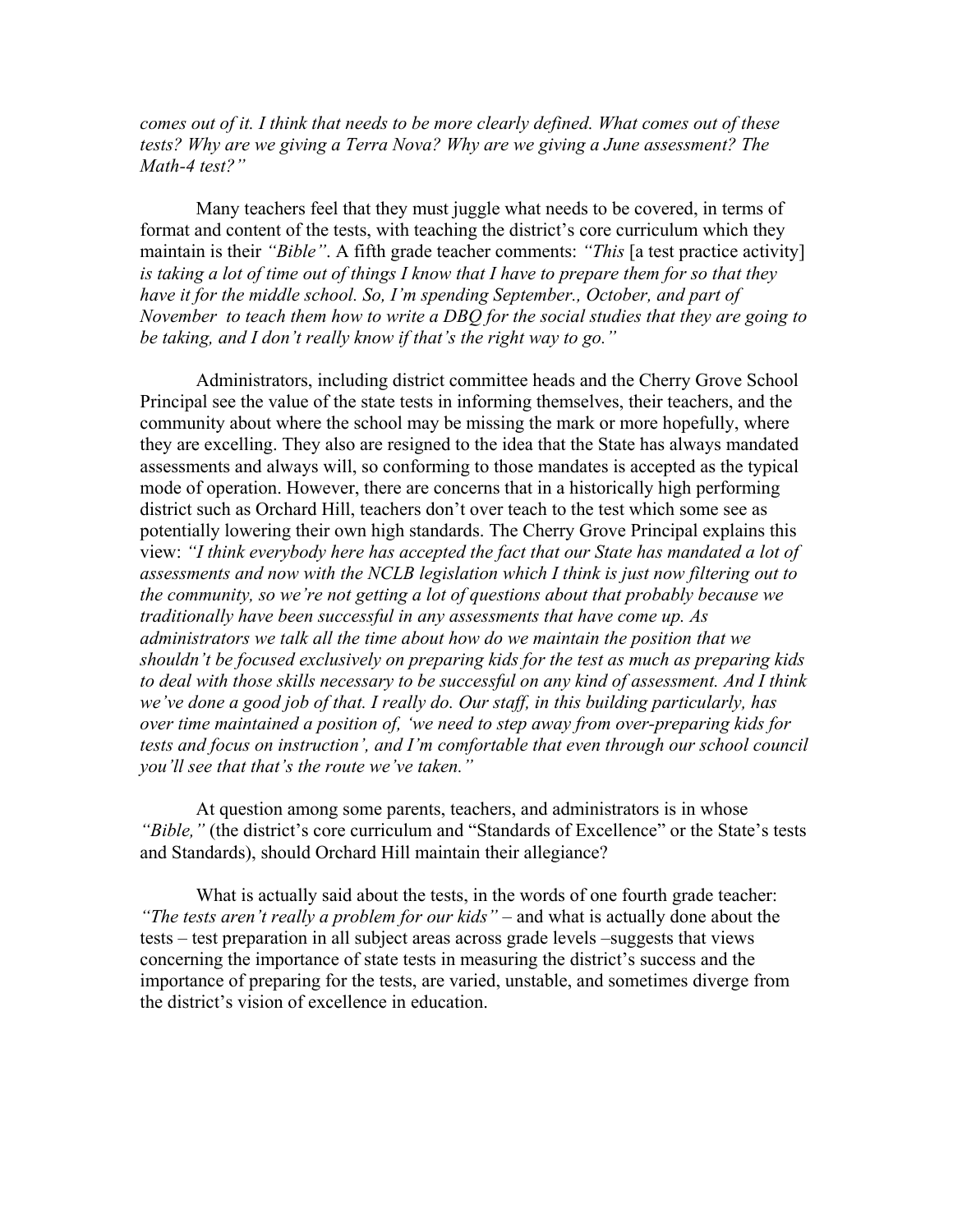## **The call to perform**

The blinds are closed. Desks previously clustered around a fourth grade classroom in groups of five or six face toward the white board in straight rows. In this room, as in the other three fourth grade classrooms at Cherry Grove, students have placed their "manipulatives" (paper rulers and counters), pencils and books on their desks as they have for each day of testing. The fourth grade teacher waits for the end of morning announcements then begins class for the third and final day of the New York State Math Test.

T: *"Before the test gets here, how many minutes do you have to take this session?"*  Students respond in chorus: *"50."* 

T: *"Why do they give us 50 minutes?"* 

S: *"Because they give you just the right amount of time."* 

T: *"Right."* She pauses, then adds, "*Please use all your test taking skills."* She pauses again, *"Any questions?"* 

A student raises her hand and asks, *"Can I have a pencil?"* 

T: *"Yes we'll pass those out. Do you want minutes remaining?"* (referring to writing the minutes remaining to finish the test on the board.)

Several students raise their hands and say, *"Yes."*

T: *"Anything else we have to cover?"* 

S: *"Can we make the book time like fifteen minutes?"* ("book time" is the amount of test time the students are allowed to use for leisure reading after they finish the test.)

T: *"No we have 10 minutes. Who needed to borrow a pencil today?"* 

The teacher hands out pencils to students with their hands raised, walks to the white board and writes: "*You will have 50 minutes to complete session 3. Start:\_\_\_\_\_"* She turns to the class and asks,

T: *"Can you make mistakes on this test?"* 

Students in chorus reply with a resounding, *"Yes!"* 

T: *"Can you fix your mistakes?"* 

Again, students respond exuberantly, "*Yes!"* 

As the class continues to wait for the Principal to deliver the test, the "Question of the Day" student comes to the front of the room and asks his question. A few minutes pass with the question of the day activity and the teacher says, "*Now we just wait. Those of you who would like to read you may. Those of you who would like to talk quietly to your neighbor you may."* 

Some students talk in hushed voices while others read as they wait. Moments later the Principal arrives with the tests in hand. In a spirited, pep rally voice he begins a chant the students have gotten to know well from the ELA and now the Math test:

Principal: *"Do your best on the-"*  Students: *"Test!"*  Principal: *"If you do your best you'll be better than the-"*  Students: "*Rest!"*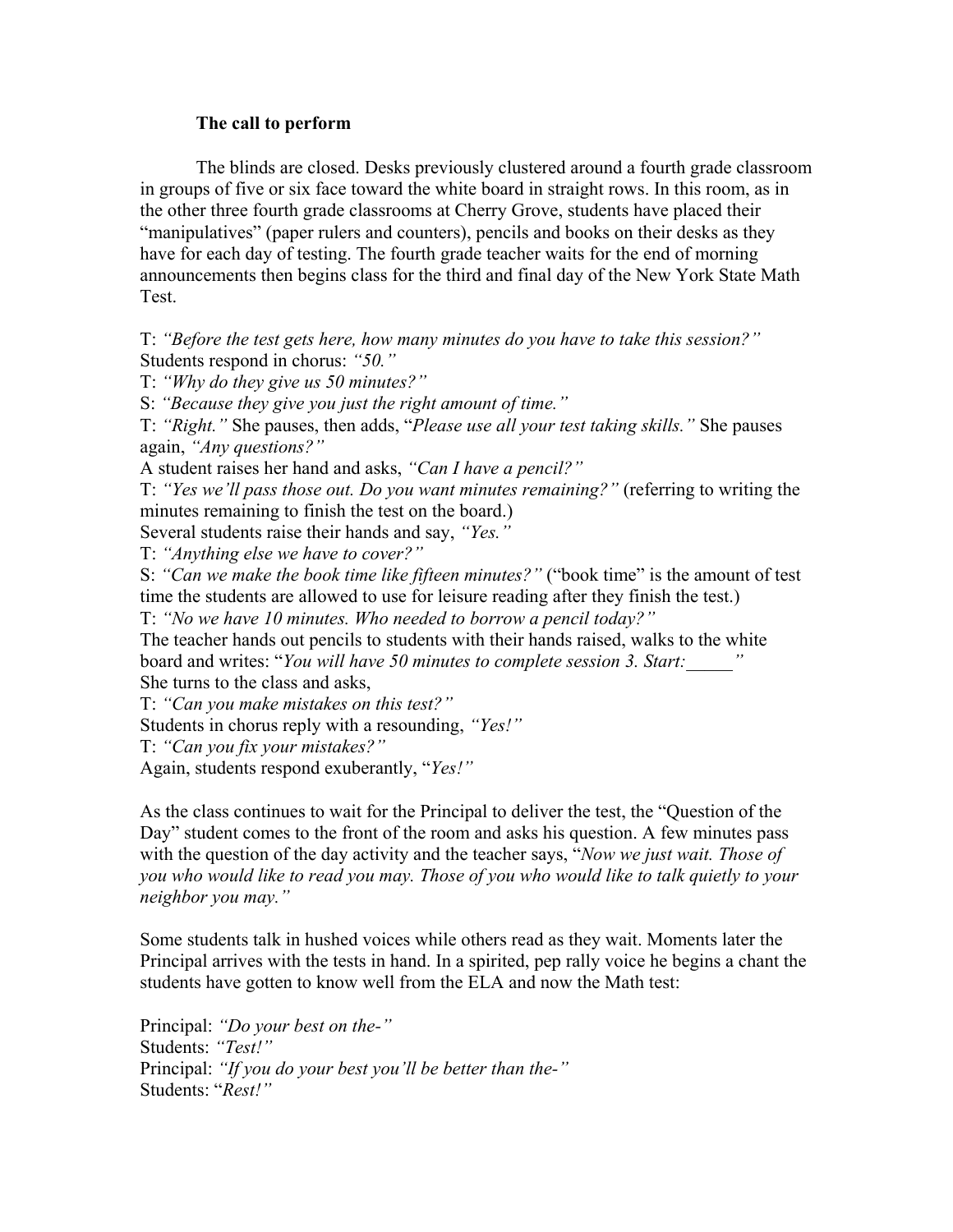\*\*\*\*\*

The Principal's chant is only one of the many ways Cherry Grove students are encouraged to do their best on the state mandated tests. The message of the chant frames the test as an opportunity to rise to a competitive challenge. The Cherry Grove Principal describes his vision of competition: *"I'm not an advocate of competition for kid versus kid. I'm an advocate for motivating kids to better themselves or challenge themselves and hopefully be rewarded for that kind of challenge."* 

 Cherry Grove teachers and students must challenge themselves since, as one fourth grade teacher put it, *"these kids don't seem to be rattled by the test."* However, just as a top performing team is expected to outperform other teams, a high scoring school such as Cherry Grove is expected to outscore other schools. So, keeping state test requirements in sight is important. The Assistant Superintendent explains: *"In a community that already has high expectations for the school district and the performance of its children in all areas, whether its academics, music, art, or athletics-* [a report of state test scores] *maintains those expectations and even raises them. Which I think is a positive thing. We are blessed with a community that has the education of its children as a really high priority. Property owners tell us that by far the reason people are moving into this area is the school system. So, people come in with high expectations and our community is generally supportive of education and of the schools."*

\*\*\*\*\*

With the State's bar low in terms of their own district standards, stakes high in terms of accountability to the State and community, administrators and teachers try to reassure students that they are likely to do just fine on the tests and that the responsibility for doing well on the tests is not solely on them. At the same time they must make students aware of how important the tests are to the school, teachers and their parents. So, well before a state test arrives at a fourth grade classroom door, Cherry Grove fourth graders are reassured that they have been prepared. They have been taught how many minutes they have to complete each section of the test, how many questions are on each section, how different types of questions are scored, and much more as in this class a week before the state math test:

T: "*In your manipulative packet…, next week you'll be given a clean one that hasn't been used, right now you should have a ruler that measures centimeters and inches. I can guarantee one part of the test they are going to ask you to measure something, probably trying to figure out the length of something. Next thing you should have in your manipulative kit are purple squares. These are counters. Please push those off to the side."* 

After review of a few math questions from previous years' tests, the teacher assures the class: "*You are ready for this test: You are absolutely without a doubt ready for this test. The reason we are doing* [test practice] *today is so that next week when you get the test, you'll know session two because 'Mrs. T. showed us session two.'"*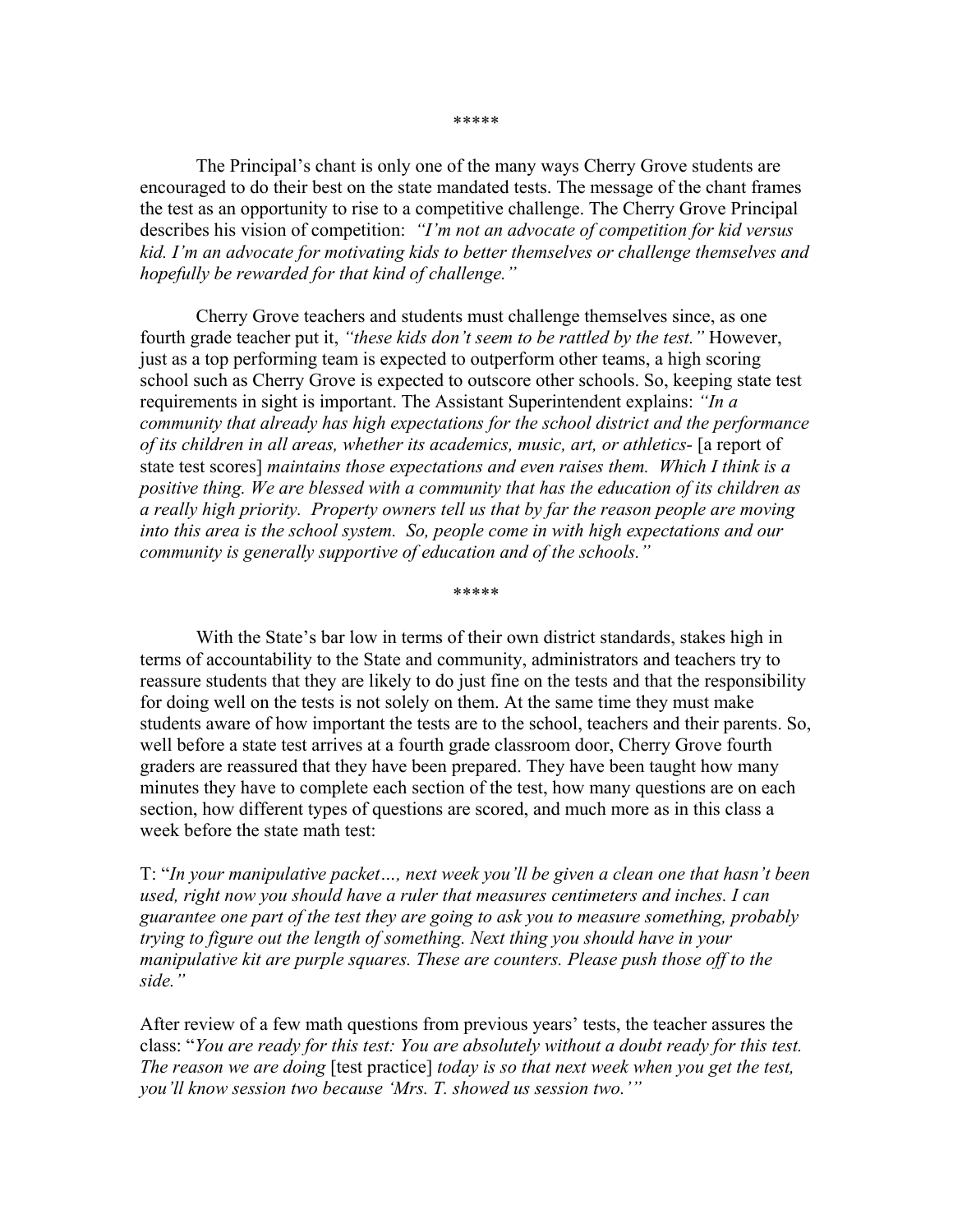In addition to reassuring the students they are prepared, some teachers also try to take pressure off the students by talking about the responsibility the teachers and their principal have for their success. A third grade teacher says: *"I do a lot of reading about tests with them. There are different trade books that we talk about. One of them is actually right up there, it's "Testing Ms. Malarkey": It's a good book. It talks about how everyone gets stressed out about taking a test and how it's not just for the kids. You know. The pressure's on the principal. The pressure's on the teachers. The pressure's on the support staff…everyone. It's really testing everybody I guess. I try to make it that way so again you can spread out the uneasiness. I tell my kids if you try hard I'll be proud of you. If you go rush through it, I'm gonna be upset. And I think for the most part they understand that."* 

 This teacher continues: *"I do a lot to alleviate the stress. I sit them down and say, 'You know what? This isn't a test about you. It's a test I want to know if I'm teaching you.' So I try to put all the pressure back on me. And I don't know that, for some of the kids I think they buy that. For other kids they don't buy it. You know it depends on the kid."* In this way, some teachers send the message that the entire school is working toward the same goals together. The "uneasiness" about the tests is shared by everyone. So, students don't need to feel wholly responsible for their state test scores.

Different teachers, however, respond to the demands of the tests in different ways. In a conversation shortly before the ELA, two fourth grade teachers talk about how they deal with the call to prepare students for the tests:

T1: *"*[Fourth grade teachers] *are not stressing so* [students] *are not stressing. We say ok*  we've got to do some ELA practice because the test is coming. Do it. Ok. We'll try it. Put *it away."* 

She turns to another fourth grade teacher and asks: "*Do you find that? Do you find that you have been stressing over the ELA? I'm not finding stress because I'm not stressing and maybe I should be… I find my kids are competent writers."* 

T2: *"They're competent writers. I'm not worried about whether they're competent writers. I'm worried about whether they're going to choose the details that the test thinks they ought to choose. They're not putting enough details in to support their answers. They're beautiful writers, but are they doing what the test wants them to do? No. Two different things."* 

T2 in this excerpt teaches a classroom with a number of special education students. So, her issues with meeting the expectations for the test are different in some ways than the other three fourth grade teachers who have few, to no, special education students in their classrooms. She also points out the issue of differences between her own definition of competency in writing and the State's: An issue arising again and again in all of the fourth grade classrooms.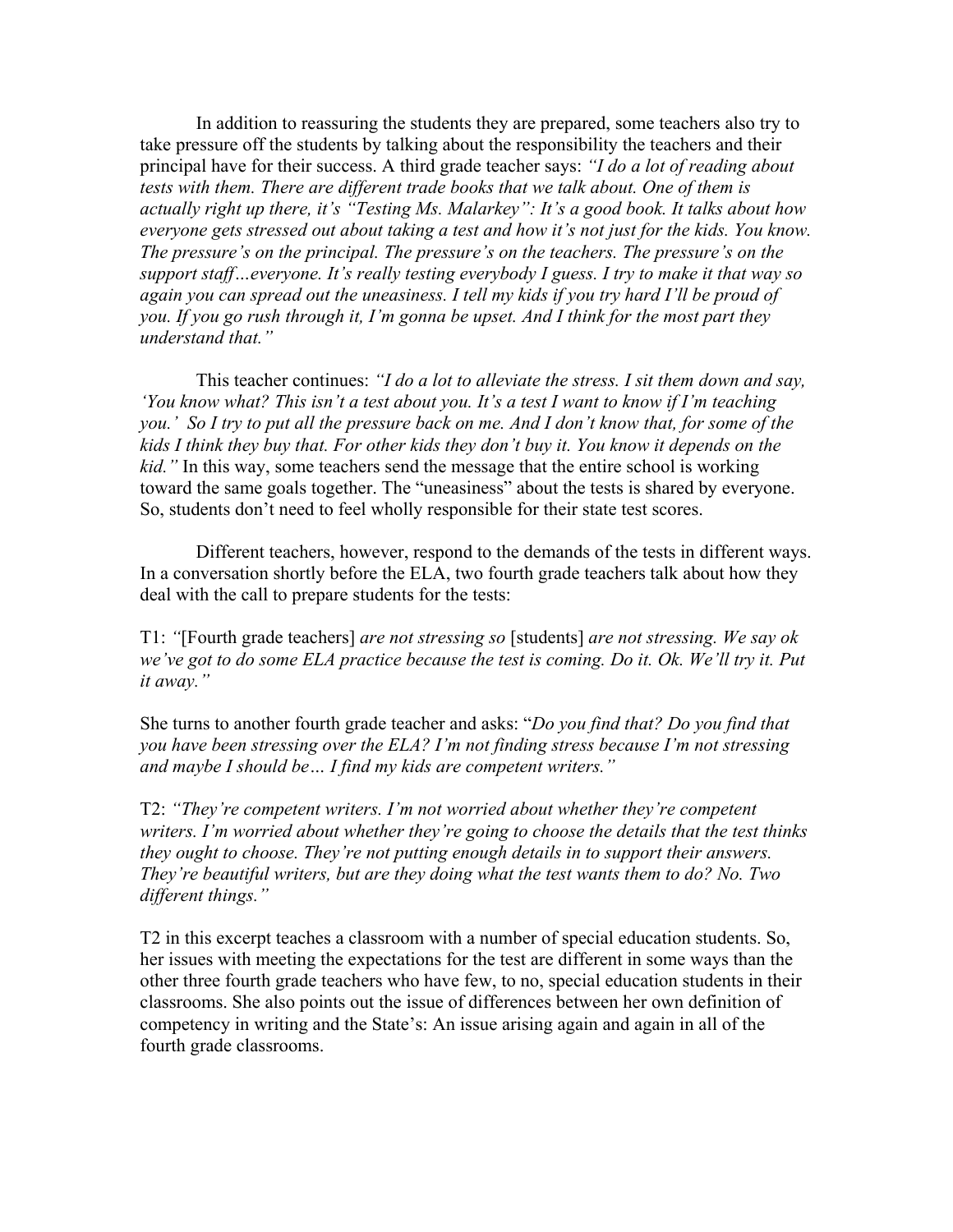In addition to trying to communicate to students the conflicting message that the tests are not that important for them, but then again they are, teachers and administrators also try to settle some parents' worries about tests and test scores. At Back to School Night, for example, fourth grade teachers tell parents that they *"don't put pressure and don't talk about the tests," "the curriculum is not about testing,"* and *"the fourth grade curriculum is interesting and hands-on."* They also reassure parents that the teachers *"don't say anything about the tests to the kids before January."* 

## Letter to parents:

*We appreciate your assistance in providing a quiet study spot at home and by encouraging your child to review the material* [Social Studies review book] *from time to time. Developing good organizational and study habits is a process that requires time, patience, and practice, yet reaps life long benefits. Thank you for your continued support*.

*Sincerely, Fifth Grade Teachers*

However, the administration is also aware of the need to explain to parents what the school is doing in terms of testing and test preparation. They also want to enlist parents to help their children succeed on the tests. One of the ways the principal and teachers rally parents' support is by providing Cherry Grove parents a review book entitled "Mastering the NYS Grade 5 Social Studies Test." This review book is accompanied by a letter to parents outlining a suggested time line for covering practice exercises for the state test and a call for their support in preparing for the test.

In addition, the district provides a

brochure ("A Parents' Guide to Standardized Testing") which explains why the district administers standardized tests and outlines all of the standardized tests given in the district. Also, the Cherry Grove school sends home letters before each of the state tests to encourage parents to ensure their children have *"eaten a good breakfast and gotten a good night's rest"* before they take their tests. The Principal explains: *"We've sent a letter home in advance of every test reminding parents of the dates and the times and what we hope their kids will be ready to do. And again we send a letter home with the results after state testing."* Ultimately, parents, students, teachers, administrators and all the staff at Cherry Grove are called upon to ensure high test scores, but it is at the district level that a coherent vision of how those test scores are going to be achieved takes place.

## **Alignment**

To succeed on the  $4<sup>th</sup>$  grade and subsequent state tests, curriculum committee heads along with the CCRs (committee representatives from each school), the Assistant Superintendent, and school principals have devised several strategies for success. Like many other districts, a main strategy for integrating the State Standards and testing requirements into the district curriculum has been to align the district curriculum to State Standards while keeping the state tests and the format required for answers on them in mind. In a language arts committee meeting, held shortly before the fourth grade ELA, CCRs discuss issues raised by teachers in their respective schools with regard to achieving this alignment. They talk about: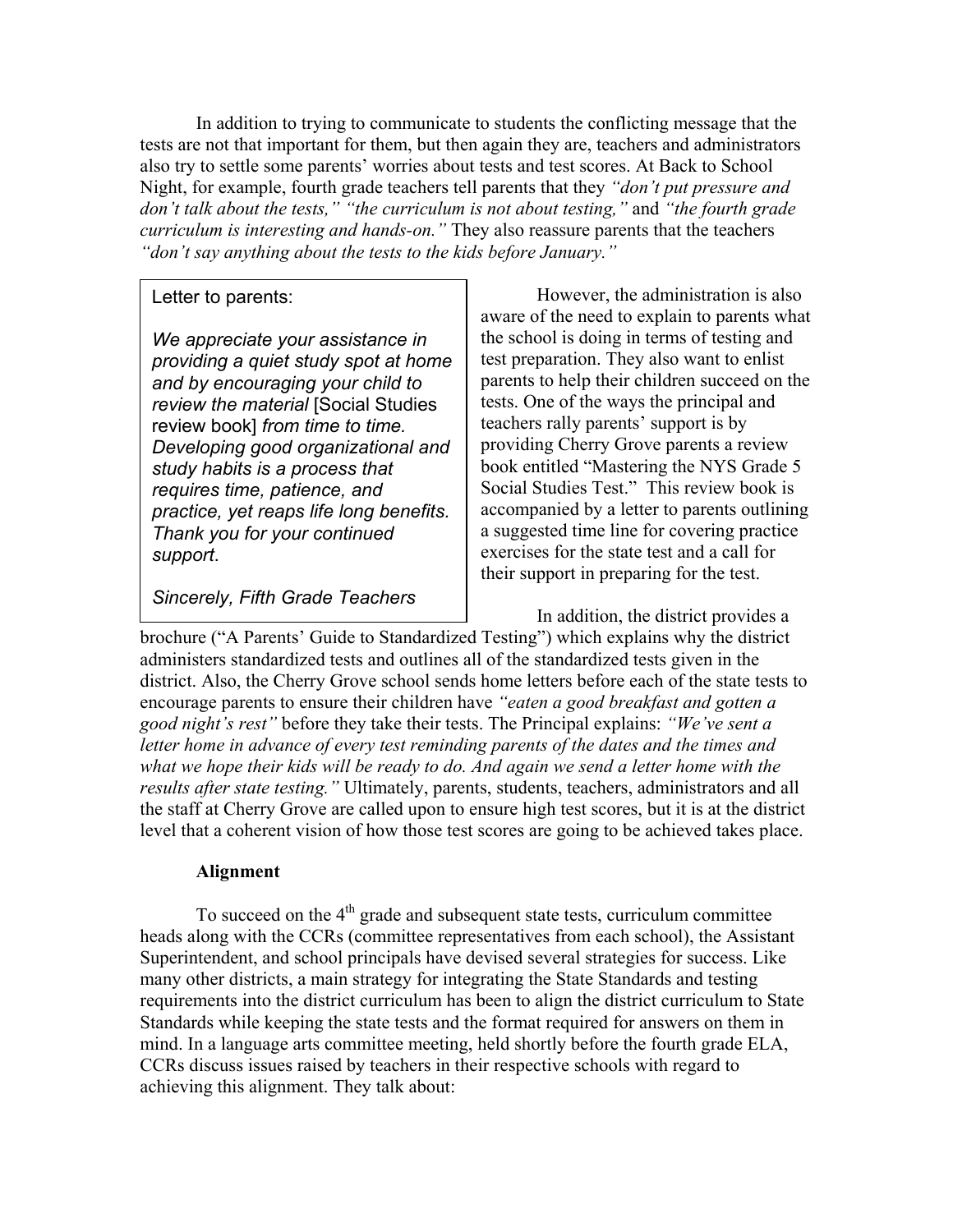- How not to make what the bottom third of students need to do for the test, dictate what they do for all students.
- How to respond to the new rules about special education modifications (making the students fill in all the bubbles even if they don't know the answer or can't/don't want to complete the test).
- How to respond to the emphasis of multiple choice questions versus writing on the ELA test.

In addition, the Language Arts Committee discusses plans for offering professional development activities in areas where they believe teaching could be improved such as summer workshops concentrating on the connection of reading and writing. They do this since they believe that their students need to improve on their abilities to write critically about what they have read and to edit their writing. The committee finds both of these issues are reflected on the state tests.

A mid school-year science committee meeting discussion also centers on alignment. The committee reviews the State's "Core Guide" which shows the K-4 science alignment and breaks down the standards. The curriculum committee had broken down those standards into grade alignments and levels of mastery. For example:

| $E=$ exposure |          |  |  |  |
|---------------|----------|--|--|--|
| I=instruction | Standard |  |  |  |
| M=mastery     |          |  |  |  |
| R=review      |          |  |  |  |

In the committee meeting they try to outline what content is being covered in each grade level, take out what is not in the Core Guide, and add what is.

 The Cherry Grove CCR explains the process of aligning the science curriculum to the standards and tests. She says that since the "Core Guide" came out the district has been focusing the curriculum on the new standards and tests. Also the district decided to adopt STC (Science and Technology for Children) kits to provide the hands on experience students would need for the performance section of the state test. According to the CCR, for the 2002-03 school year, STC kits are used at each grade level. Some grade levels use two. Others use optional kits bringing the number up to three or four. She summarizes: *"What we've done in the Science Department is look at K-4. We're really in the process of aligning the curriculum and making sure concepts are taught at an early grade and built upon, and built upon, and built upon until they reach the assessment period at grade 4. So, instead of having piecemeal instruction a little bit of this concept and that concept, we're looking really closely at the State Standards and the state assessments, and trying to align everything so that the kids get richer instruction, but fewer scattered topics, and not as many repetitions as they go through the years."*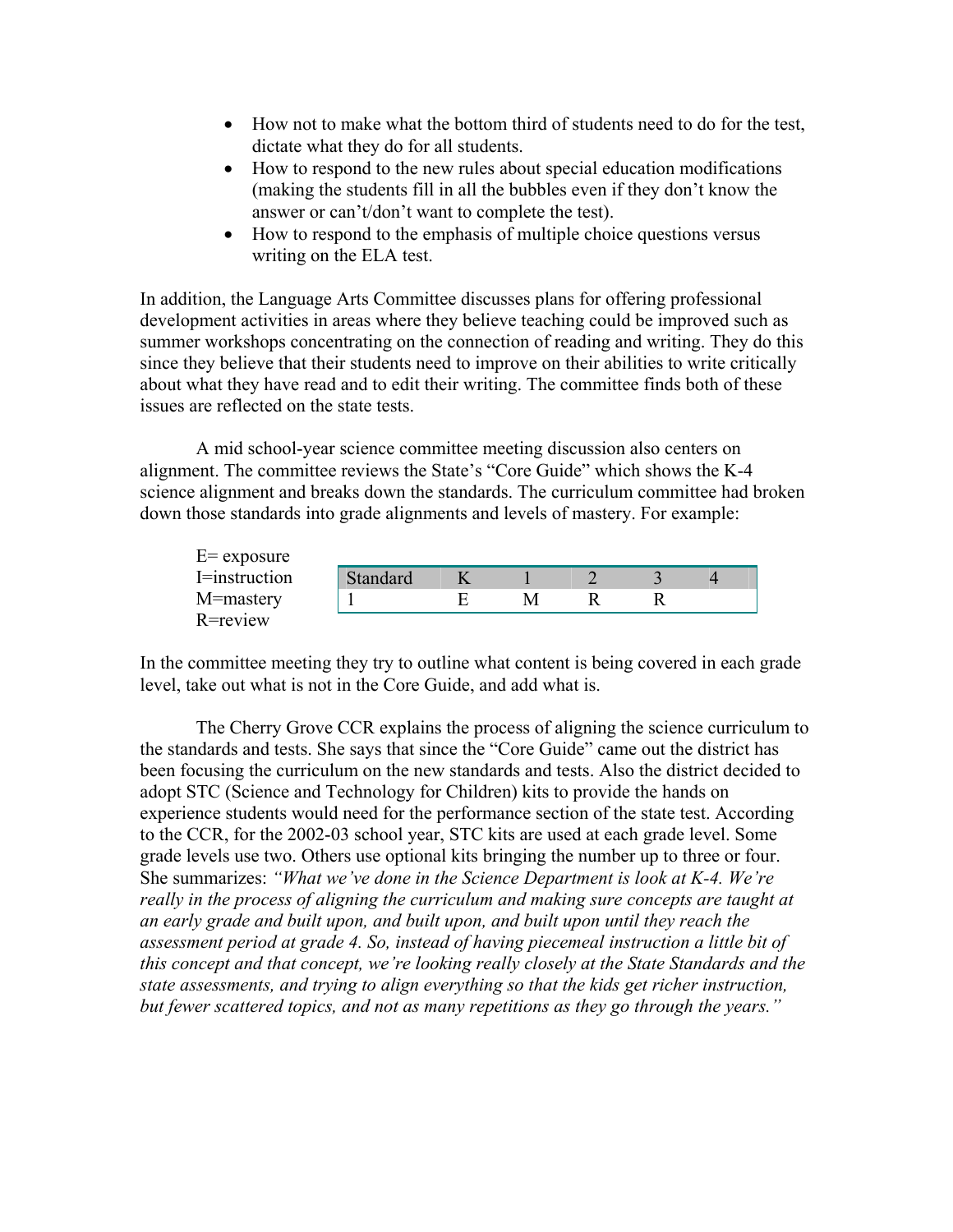## **Process of Alignment in Science**

2001-02: Alignment of core guide to standards. K-4 teachers met and identified what content they were teaching and to what extent: I-introductory, M-mastery, E-exposure, R-review

2002-03: Topics chart was revised to coordinate with the alignment of the core guide and standards.

Over the 2003 summer: Each grade level gets a binder including lessons and assessments.

-Cherry Grove Curriculum Committee Representative

A fourth grade teacher comments on how the state tests have provided an incentive for teachers to align the curriculum to the standards and across grade levels: *"It's made teachers focus on the actual New York State objectives and I think that's very good because* 

*there have been units we've taught in the past that really didn't match what needed to be done for the New York State Standards, so in that respect we've gone back and done some analysis of what we do and what's expected and what the kids do need to know and we've adjusted. We're not doing a 'Rocks and Minerals' unit because it wasn't really expected and some of the other skills we've sort of beefed up, so that we could make those units more appropriate to the standards."* 

 One of the products of the committees' alignment work is the subject area "binder". The social studies binder, for example, is the result of an effort to align the curriculum across elementary, middle and high schools that started around 1997, according to a Cherry Grove teacher. She recounts the role of the binder: *"This binder is to help the 5th grade teachers align their Social Studies units to the NYS Standards".* The social studies binder includes the following sections:

- Introduction
- NYS testing information for parents
- A "Back to School Night" letter
- Sample test copy
- Guidelines for DBQ and constructed response questions
- Examples of questions
- Historical Documents
- Content Units

 Each binder is unique to the content area. A fourth grade teacher shows me the math binder: *"This sheet,"* she explains *"has been derived from exercises and the McGraw-Hill math book,"* which was adopted in 2002-03 by the entire district. The teacher explains that she made exercises linked to the "strands" from the district to complement the binder. The "strands" are tied to the State Standards. She says that in the Spring of 2002-03 there was a district wide math meeting in which teachers in grades one through four met to discuss how they could:

- 1. Reduce redundancies where they were over-teaching a concept and…
- 2. Introduce concepts at different grade levels.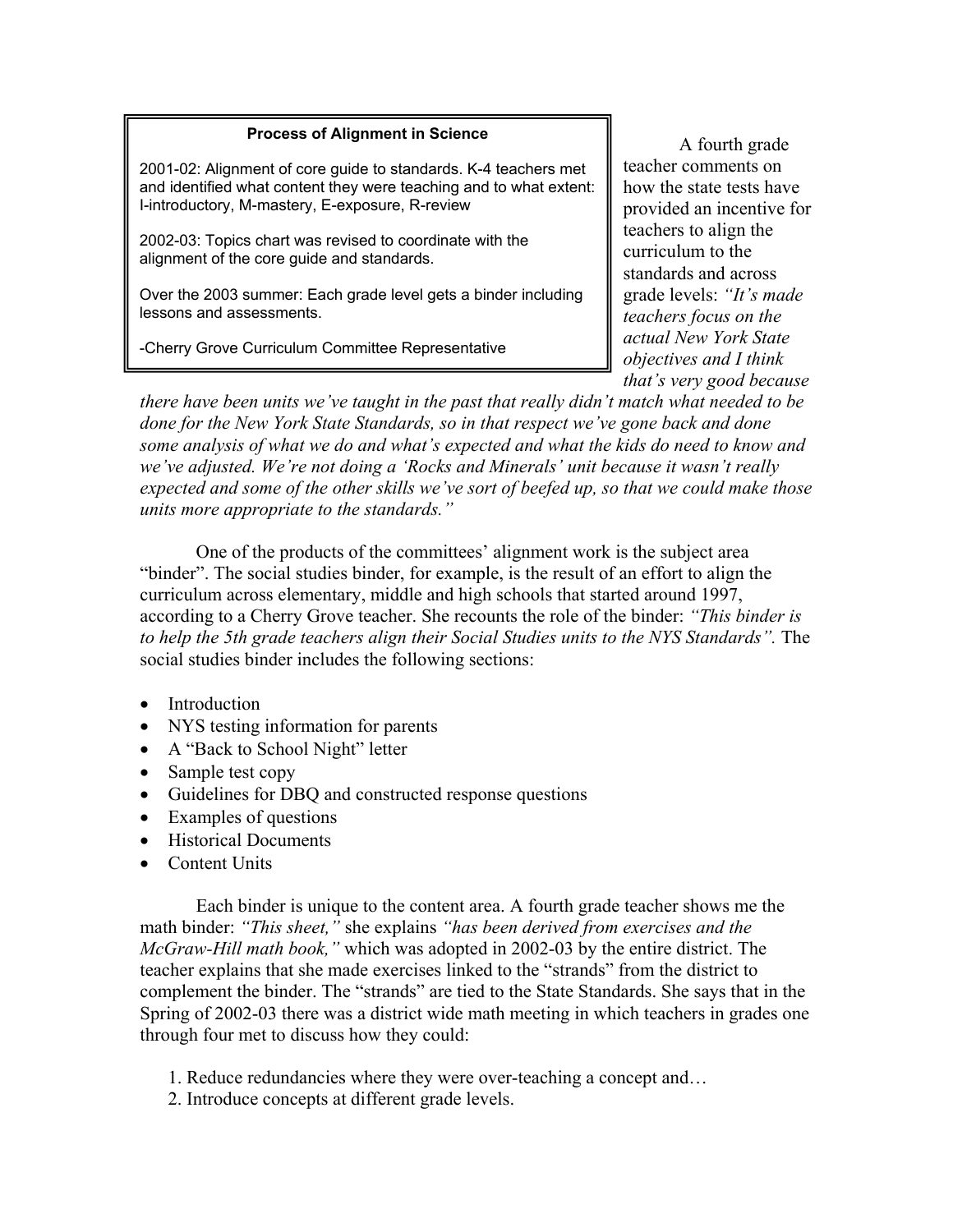She says this comes from a feeling that *"the students in fourth grade don't have certain skills and they have a lot of skills in areas which are not emphasized in the state* 

*curriculum."* The Math Department, according to this fourth grade teacher, is attempting to use the same process that the science department is using in which they map out the district math strands, the State Standards, and where students are in the range of "emerging" to "mastery," in different grade levels.

## **Showing results**

 Orchard Hill administrators know the school report cards that appear in local newspapers and district bulletins show *"only the numbers."* They also know that those *"numbers"* are sometimes misunderstood. An administrator recounts her experiences with test score reporting: *"The test scores are not* 

*The following points will impact development of the 2003-04 budget:* 

*Academic achievement is a priority in this district. The performance of our students must remain high. This must be achieved within the District's local tax base to balance the desires for affordable taxes and outstanding school programs….*

*- From the Budget Development and Communications Plan* 

*always reported in the media the way they actually are. Sometimes it's the fault of the actual data that we have gotten from the State that's been incorrect and other times it's been the fault of being misinterpreted by the media. This last roll-out they had was delayed. It was my understanding it was delayed because there was difficulty interpreting some of the data."* 

 The media, to this administrator, is merely getting *"information from wherever they can get it. They're obviously going to any State web site they can find anything on. They're going to any of the data that the districts will share with them.*" So, although administrators know the test score reports presented by the media show a limited picture of how well the schools in the district are doing, they are important for several reasons nonetheless. One district administrator explains that the test scores can have an *"impact on real estate and the ability of the district to attract teachers."* This is a particularly important issue to the district Staff Development Director since, she says, *"the district has experienced tremendous turn-over in faculty due to retirements,"* and they want to hire experienced people to fill their positions.

In addition, administrators recognize the importance of showing results by way of test scores because parents pay attention to them. But when standardized test scores and in-class assessments show different results, some parents feel confused and even deceived. A parent recounts her response to her daughter's standardized test score: *"*[My daughter's] *teachers have always praised her writing, but when I got the writing test score it was lower than all the rest. It wasn't a low score but it was lower than I would have thought based on what her teachers had told me…I said to her, 'Your teachers always told me how well you write.' I know I sounded like a monster when I said it. I should just be grateful, shouldn't I, because she loves to write?"* So, although parents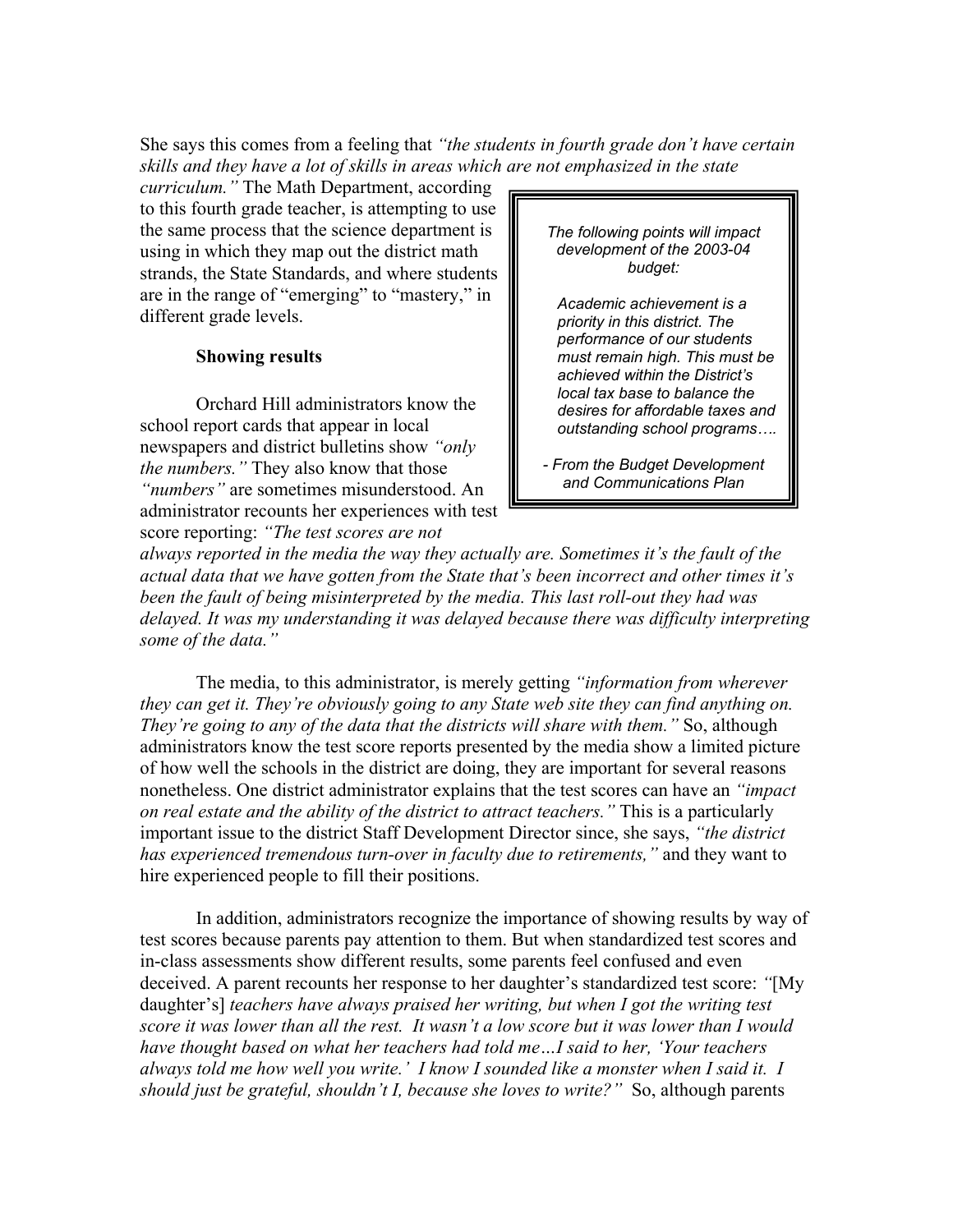receive plenty of information about their children's in-class and standardized test scores, with so many different tests with so many different scales for comparing those scores some parents have difficulty making sense of it all.

Administrators raise another issue emerging from misunderstandings about standardized test scores. The Math Curriculum Committee Head describes times when parents of children who received high scores on state tests, expected that their children would be placed in a particular high ability group. *"When a child says they got a level 3, it sounds pretty good. But, it could be very low and it could be one point above a level 2. Most of the children in* [Orchard Hill] *do get levels 3 and 4, so that doesn't really tell us much except they did better than a good portion of the kids across the State*. [The state test] *is designed for children in the most disadvantaged place in New York City or Buffalo or wherever, and for children in very wealthy districts who live in communities where all of the parents are either engineers or professionals or something like that, we need to differentiate. And as a result we don't see that that fourth grade test, especially the fourth grade, but to a certain extent the eighth grade too, differentiates enough for us to be able to place kids properly. Parents will say, 'my child got a level 4', assuming my child is the best in the State. That's not true. There's a lot of distribution in the level 4 grade. So we take a look at the local percentile. We do not look at the levels as much as if*  we're going to place a kid in a low, a middle, or above average class. We take a look at *how they did compared to the rest of the children here in Orchard Hill."* 

 In general, as one teacher claims: *"I think parents in this community expect the best"* and in Orchard Hill many children do score above average on standardized tests, but this does not always equate to above average performance in the classroom. Teachers, therefore, find themselves explaining to parents that, *"the scores reveal how the student performs on the activities on the test, but are not equal to ability or performance in class."* This is a tricky message to get across since most parents see the state tests as tests of the district curriculum. Taken a step further, some parents see the state tests as tests of how well the teachers are teaching the curriculum. In a parent discussion group in which some parents commiserate with the pressures on fourth grade teachers due to the high stakes attached to state tests, others talk about their perceptions of the teachers' responsibility in preparing students for the state tests: *"I'm not a teacher. I'm not. But I would expect a teacher to know that their class is going to be tested at the end or middle of the year on the curriculum. So, I don't see where someone could say it would be hard for the fourth grade teacher if they already know that that curriculum is going to be on the test, and this is what they're going to be tested for. If they're doing their job correctly it won't be hard for them."* So, some parents expect state test scores to be high if the teachers are doing their job (i.e. teaching the curriculum). This assumes that the content of the curriculum and the content of the tests are closely aligned.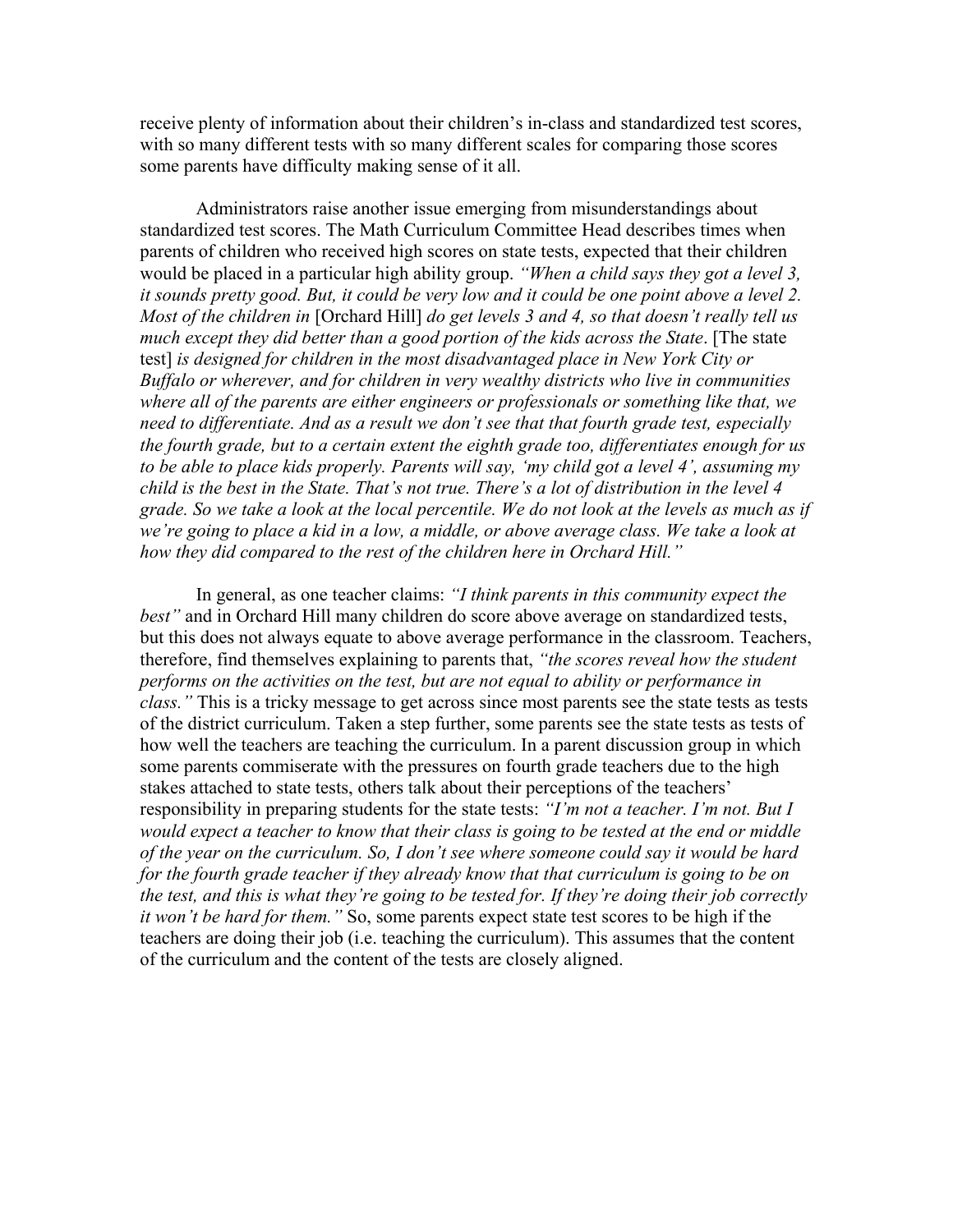Some teachers say parents' expectations with regard to showing good results on state tests have increased and become the primary issue of discussion between teachers and parents. A teacher explains her frustration with having to explain in detail what she does in preparation for the state tests instead of talking about what she teaches and how she teaches it: *"At Back to School Night,* [parents] *don't care what* [students] *are doing in*

*in the classroom. They don't care what your rules and consequences are. They want to know how you're getting my kids ready for the tests. The last two years I've been drilled on that. 'Well, what are you doing to get them ready for the ELA in four?' And I'm like, 'Well, it's a process.' I'm not starting the ELA four practice tests now, but I do have to spend some time talking about the process, as to, have we prepared them for the ELA, for the Math, for the Social Studies in 5th?"* 

 According to a teacher, the message of the importance of showing results on the state tests moves on to students via primarily the parents: *"Parents realize the importance of the tests so the* 

## *From the desk of the principal…*

*Dear Parent: …Often children do poorly on tests because they get overly anxious. Many feel that their parents' love for them is tied directly to school performance. Make sure your child understands that you won't withdraw your affection if he or she fails to produce top grades…* 

*…you can also advise some test-taking strategies:* 

- *Don't take too much time struggling with a difficult question. Answer the easier ones first; then return to the tough ones.*
- *If there's a reading passage followed by questions, read the questions first. This will help your child know what to look for.*
- *Use estimation with multiple choice mathematics items. It will often be the quickest way to find the most sensible answer.*

*This advice, plus day-to-day encouragement will help your child do his or her very best on important standardized tests".* 

*(From Cherry Grove PTA Newsletter, March, 2003)* 

*parents talk to their kids. That's where I think* [stress on test scores] *comes from. I know it's not coming from me. I don't think it comes from the administration. I think the administration pretty much feels that we do a good job of preparing our kids academically and we do a good job of preparing our kids for the tests."* 

 However, from some parents' perspectives, there is too much pressure on children to perform well on the tests and they see that pressure coming from the school. A parent says: *"The teachers talk to the kids about the testing so you hear it from your kids too, that the tests are coming up."* Some parents' concerns over how their children are being pressured to do well on tests are confirmed by staff members at the school who recall overhearing teachers talking to students about tests. They say that some teachers warn students that if they don't try really hard and do well on the state tests, they'll be pulled out of their classrooms for AIS. AIS (Academic Intervention Services) is the supplemental assistance schools are required to give to all students falling below the passing score on the state tests. As a third grade teacher admits, AIS is not something teachers want students to have to do: *"It's high stakes now. You don't do well on the ELA you're automatically in AIS. It doesn't matter if you have A's. You're automatically in it. And you don't want to put a kid in that situation."*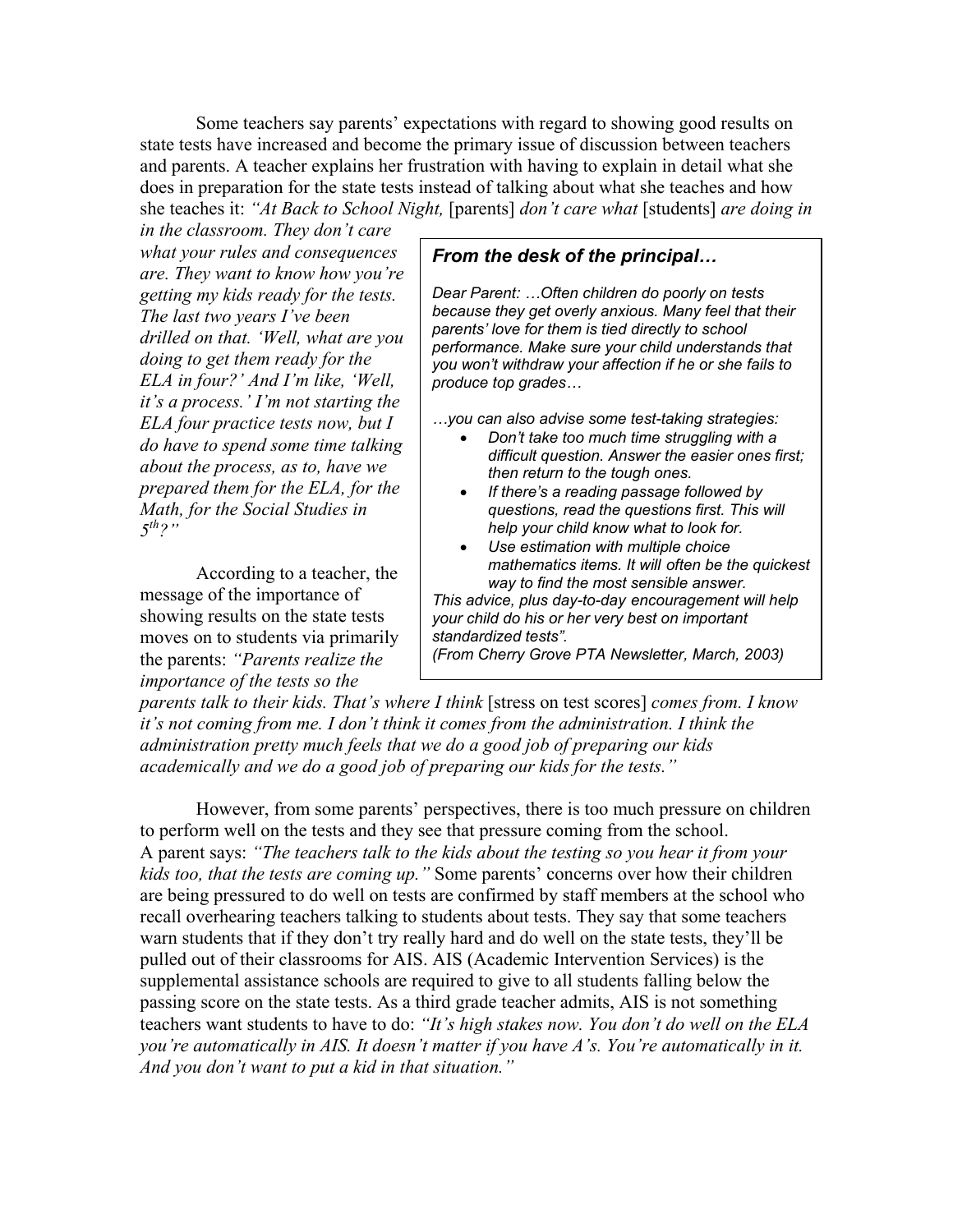Special needs children with IEP's (Individual Educational Plans) have even more challenges reaching the expectations of the tests. Parents of IEP students wonder why their children have to take the state tests at all, much less be reminded of how important they are in light of all the other tests they must take to qualify for special education services. But, as the State continues to limit the criteria for who can be exempted from the state tests, who can receive test modifications and what kinds of test modifications they can receive, the pressure increases to make sure that even the *"skills kids – low functioning"*, in the words of a district administrator, show results. He explains: *"We used to tell* [students with IEP's] *to close your book, but now we're going to make them fill* [the "bubble" sheet] in. Our kids have to do better than 1's or they don't get *counted…the message: 'Don't get 1's.'"* 

 Not getting 1's has become important to the district since, according to another district administrator, each schools' performance on the SPI (State Performance Index) (an index to show students' relative strengths and weaknesses in relation to key ideas) is calculated by adding the percent of students scoring a Level 2, 3, and 4. The percent of students who score a Level 2, for example, are counted once and the percent of students who score in Levels  $3 \& 4$  are counted twice. Level 1 scores do not "count" in this performance index.

 In the resource room, encouraging special education students to use the extra time to complete the ELA test strains some of them to their limits. A teacher responds to a special education student's question:

#### T: *"I can't tell you what to do."*

The student crosses her arms as her eyes well with tears. She then sits rubbing her pencil eraser at a scab on her arm. This student later asks another question and the teacher rephrases the question for her. She again begins to cry quietly. The teacher responds in a soft voice,

## T: *"It's a test. Just do the best you can."*

The girl stares at the wall for a minute or so then rubs her eyes.

After more than an hour and a half she and two other students are still not done with the test. The teachers say *"multi-step problem solving"* is a challenge for these students because they wonder *"where to begin?"* The last student is finally released after two hours. A teacher comments: "*He is mad. He just wanted out."*

\*\*\*\*\*

Showing results on the state tests requires delivering divergent messages: The tests are important, but not critical; students are responsible for their scores, but not completely; teachers are accountable for students' test performance, but not entirely either; parents are responsible for students' success, but so is the school; test scores show how well students understand the standards, but not necessarily show how well students perform in the classroom. The school also must try to both satisfy the parents who see the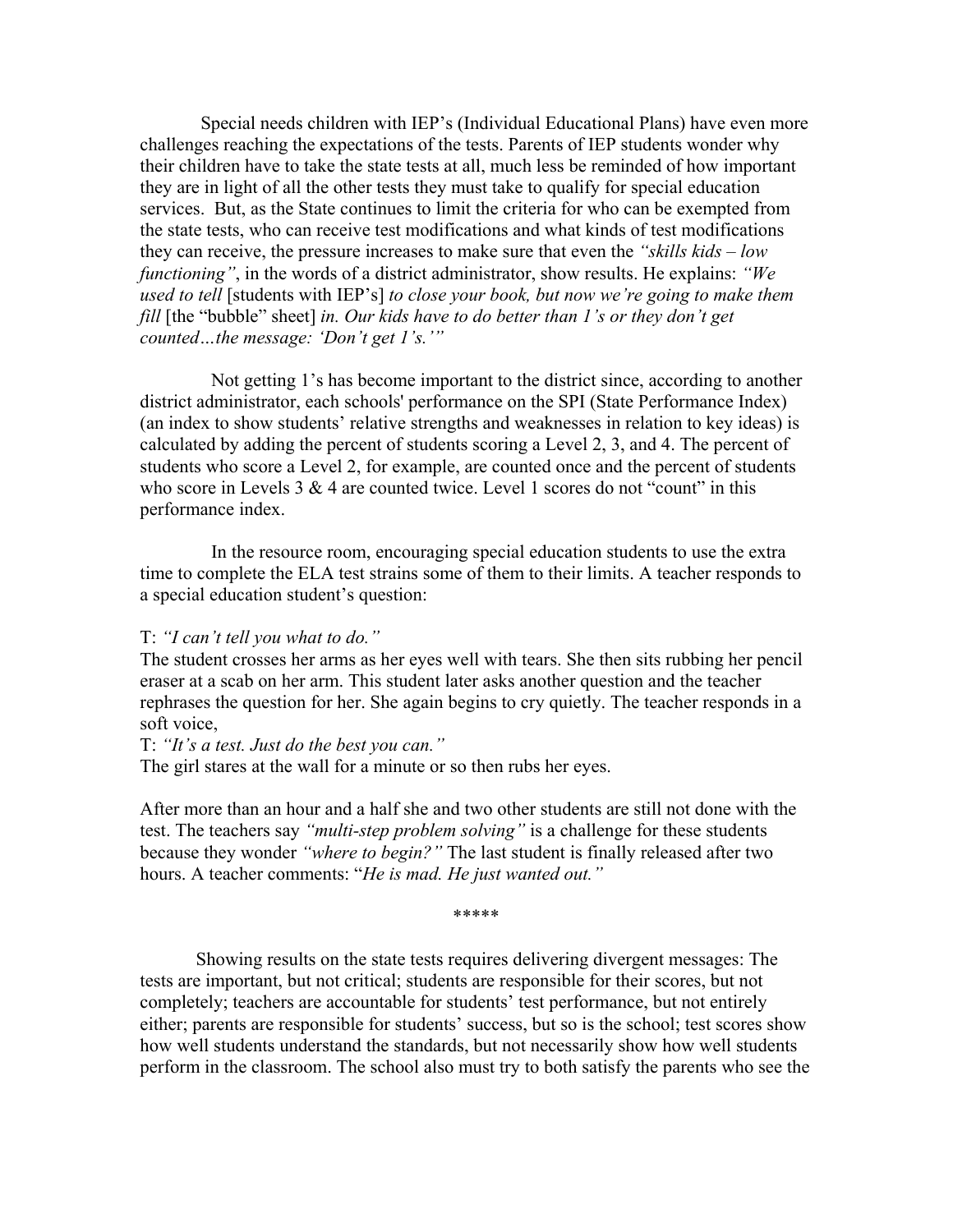test scores as not that important while placate those who do, and serve the needs of the neediest students humanely while still demand that they take and finish the tests.

## **Exceeding the standards**

*"This test is really a floor not a ceiling."* 

*"The State can only test to a certain standard, but you as a district are really doing a lot that cannot be measured on this test."* 

These are the consoling comments offered to third and fourth grade teachers at a district science in-service intended to, among other things, outline the changes to the fourth grade state science test scheduled for the 2003-04 school year. Teachers at this district-wide meeting are abundantly aware of the demands of the state tests and the district's goals to keep ahead of changes to the tests, align the curriculum and tests, and thereby show results, but they consistently run up against the challenge of meeting these goals while still meeting the high expectations of the Orchard Hill community.

The outcome of trying to meet the demands of the tests and maintain and improve upon the school's performance is particularly clear to more seasoned teachers in the school. A veteran teacher in the district asserts: *"What I've seen in behavior and being around the schools I think sometimes standards do a disservice to the Orchard Hill district because we had our standards of excellence long before the State implemented standards. We had standards of excellence in our school district."* 

Some teachers say they want to know where they are not meeting the State's Standards and they see the tests as helping them understand this in some ways. But, teachers don't always agree with what the State counts as "meeting the standards" on the tests. These points of dissension become overtly confronted at times during test scoring. State test scoring, according to an administrator, provides *"an ideal place for teachers to come to a better understanding of the State's Standards on the tests."* Scoring sessions also provide a window into where teachers', schools', and the State's perceptions of what counts for competency diverge. In state math test scoring, for example, a teacher (T1) asks for clarification from the scoring group including the facilitator (F-facilitator) of a question calling for the measurement of an object. For that question, the scoring rubric says that a student can get a full score for a freehand drawing of an object instead of a ruler-measured drawing. She exclaims:

T1: *"*[A freehand-drawn object] *is not acceptable!"*  F: "*By our standards no. But State Standards, yes."* T1: "*That really irritates me!"* 

The scoring group discusses how across the State everybody will be using the same scoring rubric and that although what the rubric accepts is less than what Orchard Hill teachers would normally accept, they have to follow the rubric. One teacher reminds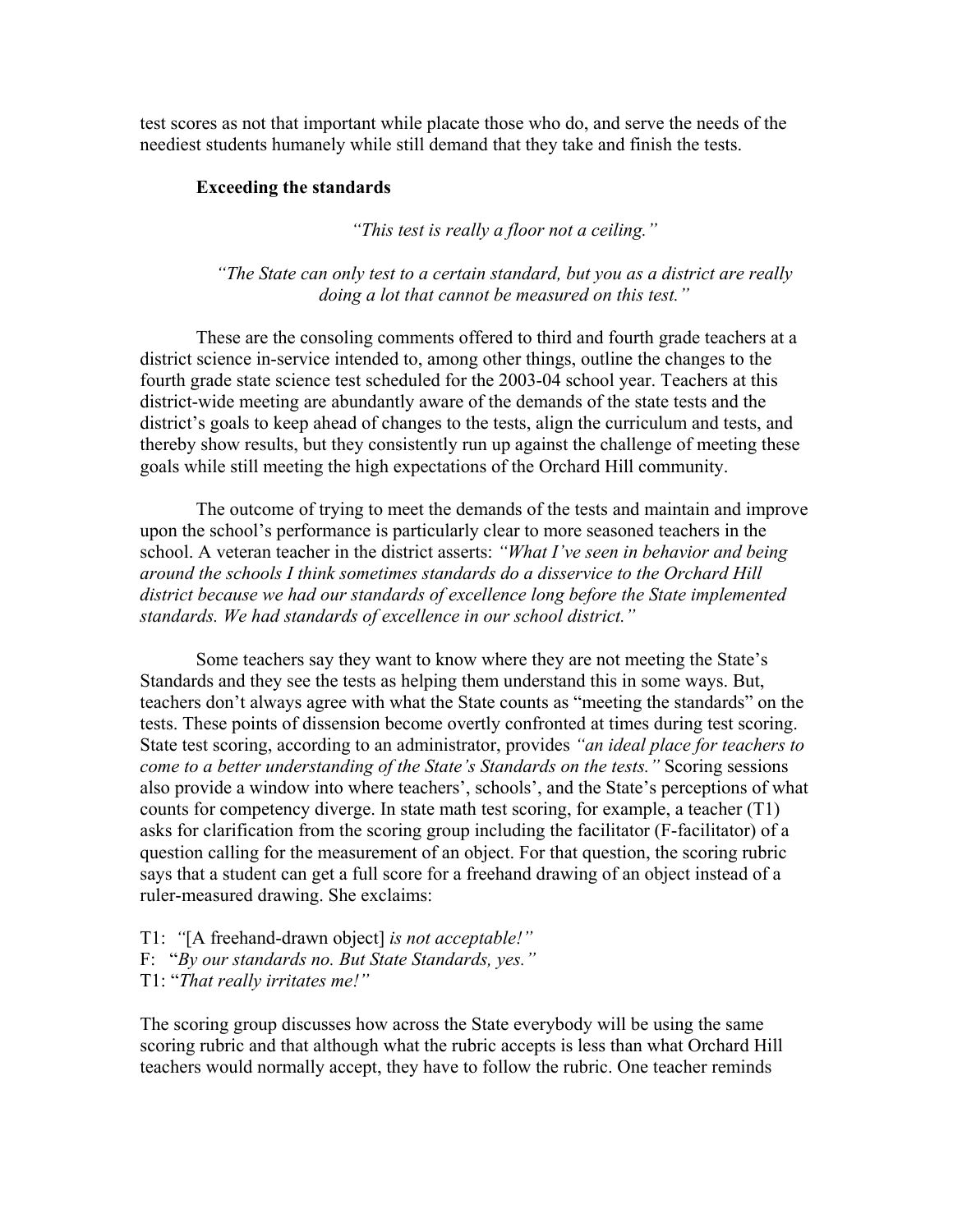another: "*Don't make it so hard on our kids when – by our standards* [accepting freehand drawn objects] *is not OK, but by the State Standards it is. Don't penalize our babies."*

*"I'm tougher on my own kids"*, and *"It's too lenient"*, are common refrains throughout the scoring session. This kind of disjunction between the district's and school's expectations of performance and the State's expectations, vis-à-vis the State tests, reveals an underlying tension in playing the assessment game by the State's rules.

What Orchard Hill teachers think is important is not always what the State thinks is important and vice versa. In some cases, the State asks for more than what teachers are accustomed to expecting in the classroom. During the training session before math test scoring a facilitator (F) explains a sample problem and its scoring:

- F: "*The State has jumped right out…what the State is saying is you cannot put numbers in and show a check and say it is shown work."*
- T: :"*What if your strategy is guess and check?"*
- F: "*They have to show three…"*

T2: "*As long as they explain guess and check."* 

T3: "*But they'll allow 3+3=6 in another problem."* 

F: "*But that was a number problem."* 

And in another scoring exchange, teachers learn how important it is for their students to show their work in the ways the scoring rubric requires.

T: "*They really do have a hard time with showing proof. It's a difficult concept for them."* 

T2: "*It is a taught skill. If they aren't taught it they won't do it."* 

 Whether the tests are a floor, a ceiling, both, or neither confronts parents as well. Some parents question the preparation they see their children doing specifically for tests if it means that they will be working below their own ability level. Parents in a group discussion talk about their discomfort with the test preparation they see going on in Orchard Hill.

P1: "*It's a waste of a day that could have been spent doing instruction or doing something fun."*

P2*: "It's a waste of a year because they're not learning."*

P3*: "They have no anxiety over taking the test."*

P2*: "But they also are being forced to practice every single day."* 

 A fourth grade teacher echoes this concern about students' work preparing for the ELA: *"It's interesting because I've seen some kids take it a step higher and do a better job and take it beyond that little interpretation and really apply the ideas and really pull*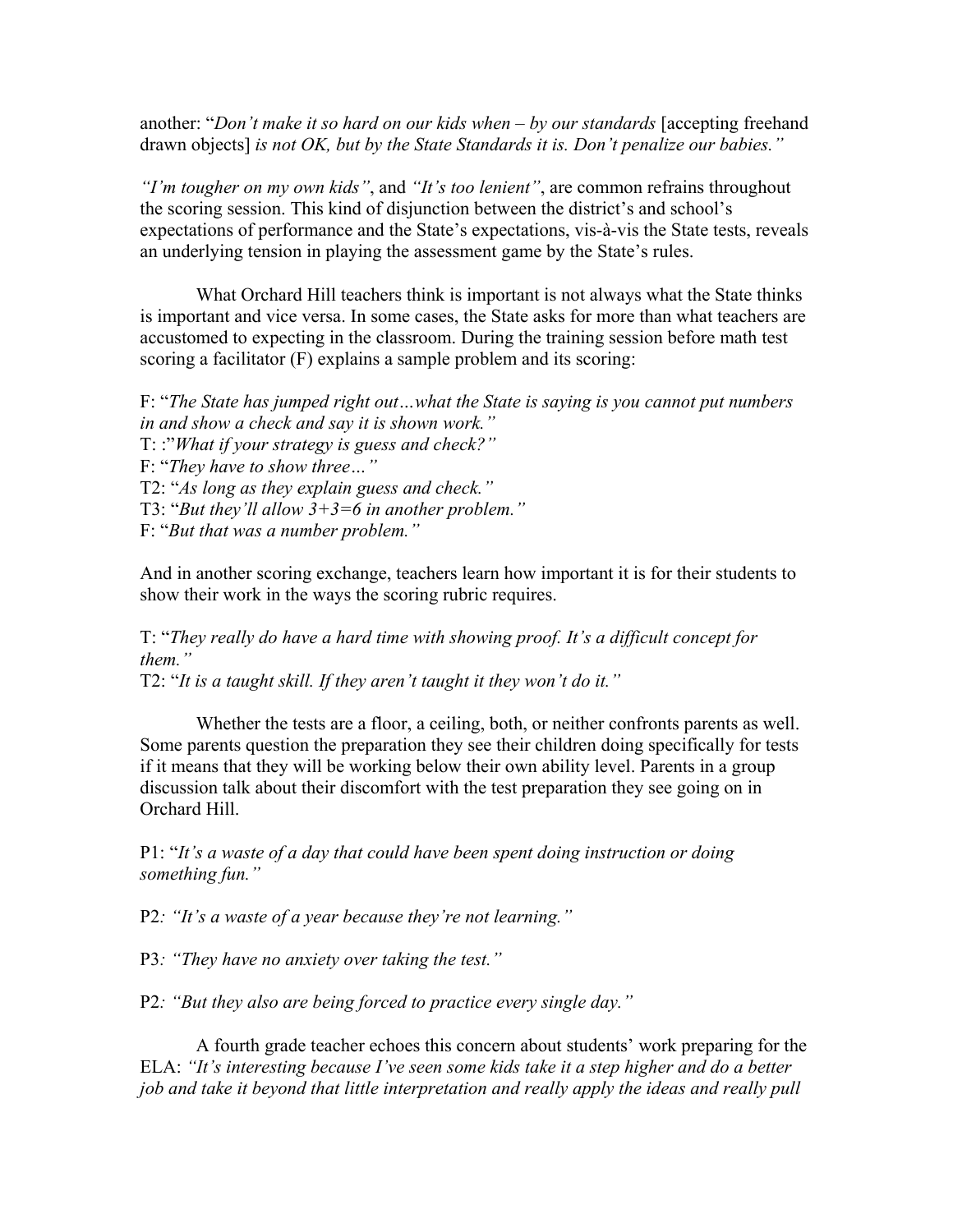*it together, synthesize the information, and give a truly better answer. But I could see*  somebody with their scoring blinders on not even giving full credit for a better answer. *So, sometimes as most things that are standardized they shoot for the middle. They don't shoot for excellence which I think maybe does a disservice for school districts like ours because we shoot for excellence. I don't think standards always shoot for excellence. They can lead to some mediocrity if you're dealing with an upper level population."*

#### **Between a rock and a hard place**

Although many Orchard Hill administrators, teachers, and parents rally behind the call to align the curriculum to the standards and focus on showing results on the tests, some in the Orchard Hill community wonder if students' learning is really suffering because of it. A fifth grade teacher voices her concerns: *"I do think now our curriculums are being aligned, but we are now seeing children, who at one point, came in with more skills, that they no longer have, because there's no way they can cover curriculum the way they used to and still prepare these kids for the test. So, I mean truthfully, in my opinion, fourth grade teachers are between a rock and a hard place, and I think it's unfair to them, number one, and then also to the children. And I think the upper-grade teachers are seeing this more and more, and our frustration comes in because we're having to teach things, we can't get through all of our curriculum, because the children may not have had something because they're spending a lot time in preparation for a test."* 

 Neglecting some skills while emphasizing others because of a focus on the state tests is not the only concern of teachers. Some believe that their curriculum planning process is compromised when curriculum decisions are based on test deadlines rather than on what students need, when they need it. A fourth grade teacher explains: *"Because our Math test is given in May our entire curriculum has to be taught and covered by spring break, and you can't get around that. So, when we sit down as a team during the summer, we start at the test date and work backwards, and if you don't feel ready to give a certain test, you have to. It doesn't matter if you feel ready to. If you feel you need a couple more days, you can't because you are very scheduled to cover. And I keep track of the skills that certain students didn't get on the test and I keep track of the objectives. I keep a checklist, but by the time you have time to review that at the end of the year, you can review, but that doesn't mean the child is re-learning that information appropriately."*

 Another teacher shares her perception that regardless of when the state tests are given, students will be ready for the tests when they are ready, which will not necessarily be on the state test schedule: *"We, at one time in fifth grade had to give a writing test that*  has now been taken from us. I think that was actually age appropriate, in my opinion at *the fifth grade. I really don't think the children are ready* [in fourth grade] *because again, there are a lot of skills that are needed for writing that they just don't have. And it would be better to put it back with us, or even move it to the sixth grade."*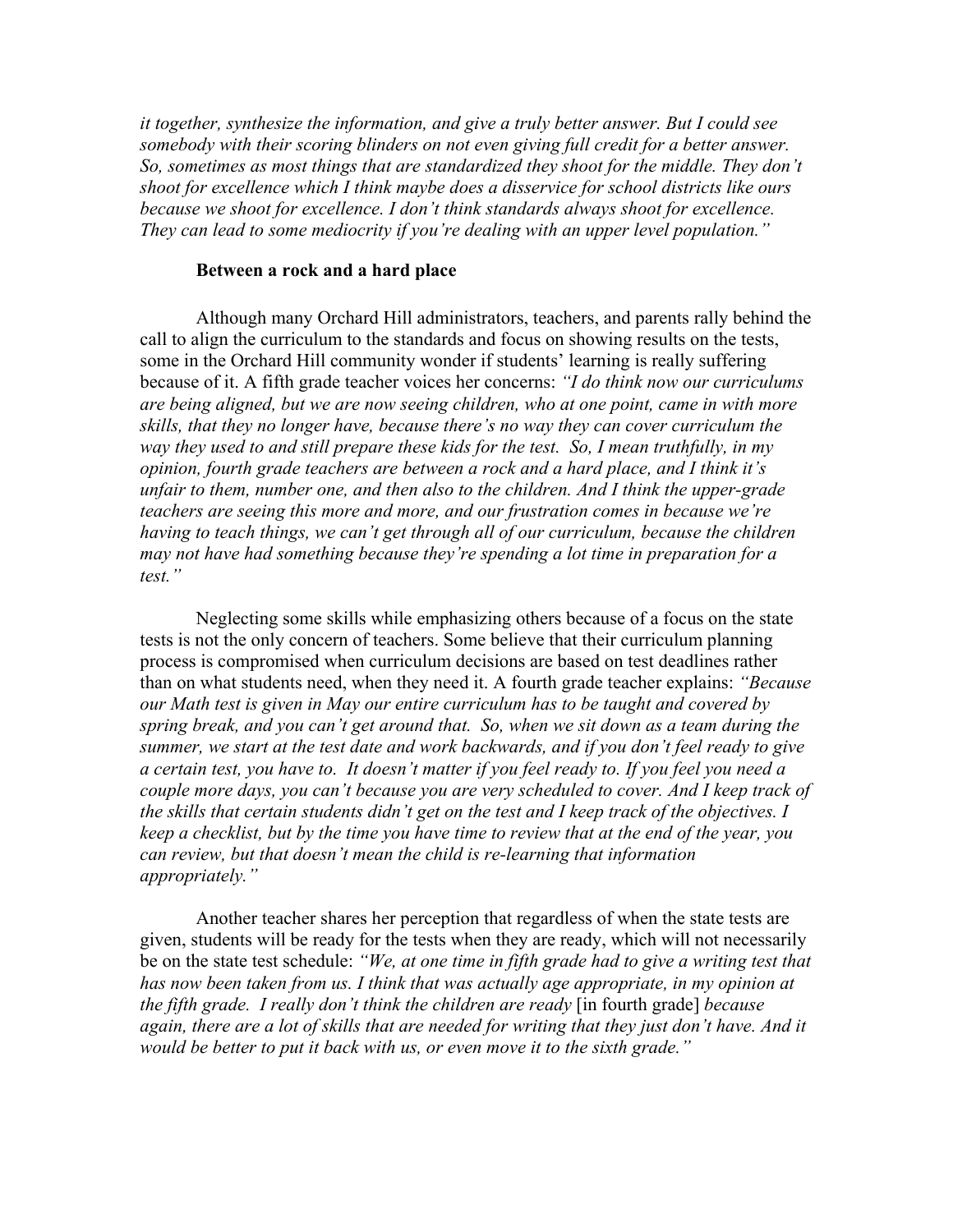In some teachers' views, focusing on the fourth grade tests has meant overlooking some skills needed for fifth grade. One of the results of this perception has been increasing numbers of fifth grade students being referred for support services to catch up. There has been an increase in numbers of referrals to special education over the past several years, but the actual numbers of students qualifying for those services has not gone up in turn. Whether state test preparation is one of the causes for this increase is unclear, but it is clear that administrators and teachers employ a variety of strategies to prepare students for the tests.

## **Strategies**

The district level strategy of providing a coherent vision for state test success including aligning to the standards, and gaining insight into any changes to test format and test scoring is paralleled by teachers. Teachers align their preparation activities to what they have seen on past years' tests. They also provide students with insight into the test format and scoring by using past years' tests, rubrics, and review materials, as in this pre-ELA class.

 Students huddle around the teacher on the carpet to review their essays from a previous year's ELA test:

T: "*How many times are we going to read the question? Show me with your fingers."* The students raise two fingers.

T: *"That's right. Two times. That's a good strategy for anything you do in school. Like with schedules. Looking for information. Another thing I think we need to work on- You need to use details! You need to think with your five senses. You get a picture in your brain, what you're smelling, tasting."* 

The teacher sifts through a stack of papers on her lap.

T: *"I want to share some examples of what you should do."*

She reads the ELA writing prompt aloud once and then again, emphasizing each part of the directions.

T: *"I've got some good ones and some other ones that are not so good.* 

*I thought this was a very creative one: 'The escape of the lab toads'. Listen to all the details. Listen to all the dialogue in the story."* 

The students listen. Some look around and whisper *"Is it yours?"* The student who wrote the story nods her head 'yes' and beams.

T: *"Remember Mrs. T said take a risk like using a big word like 'dissect'. All the dialogue was great. The setting was great. What was the setting?"* 

S: *"In the springtime- right after Easter."* 

T: *"You're using your imagination here. She used wonderful details. She even gave her*  toads names. We had a setting. We had a plot. She had a beginning, middle, and an end. *And when you're all done you look back at the question. Did she answer the question?"*  Students answer: *"Yes."* 

 The teacher moves on to another example. She prefaces the story reading, *"The dialogue was good, but she got a little mixed up."* She reads the story aloud. Again the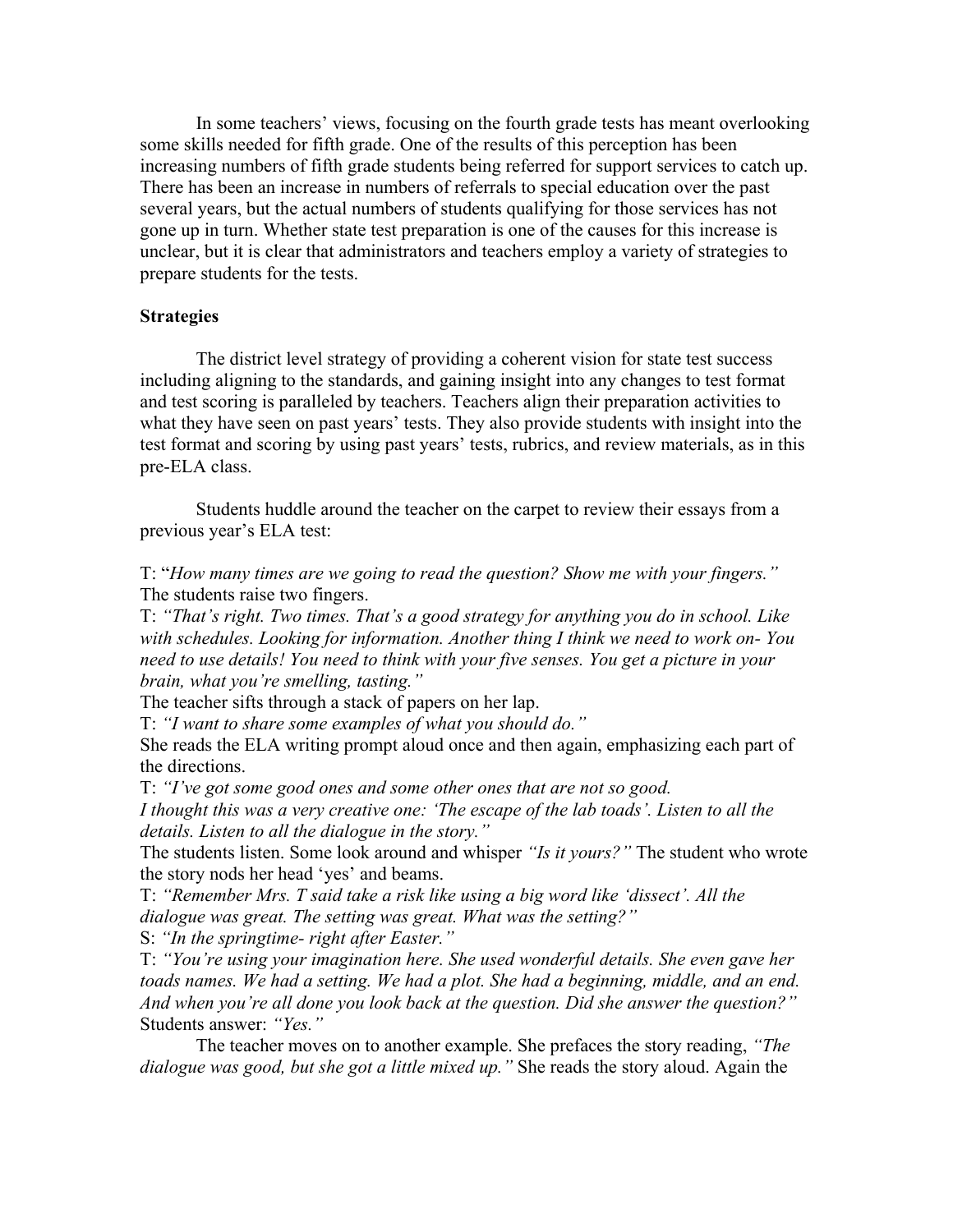students sit quietly for the reading and look around for someone to acknowledge it's theirs. The teacher asks, *"Do we have a story problem?"*  Students respond hesitantly: *"Yes."* 

 The teacher explains that the story was a little bit confusing and tells students that they need to be careful about organizing their detail. She directs the students to plan their story so the pieces fit together. She tells them, *"I don't want to single anyone out, but sometimes we need to hear bad examples so we know what we need to do."*  After several more *"good"* and *"bad"* examples, the students are dismissed to their seats to do a unit reading test.

\*\*\*\*\*

Like the teacher in the previous excerpt, most Cherry Grove teachers feel they need to make clear what the vision of "good" and "bad" on the state tests is: They prepare them through the use of class textbooks and test preparation materials that include questions like the questions on the state tests and try to make these practice sessions instructive. Some also provide guidance on how to avoid what they characterize as "test tricks," follow the test directions, and answer questions according to what the scoring rubric accepts as correct. Although potentially monotonous for some students and stressful for others, these types of class work are justified by some teachers because they believe students will avoid the *"shock"* of being confronted with an unfamiliar test, be able to answer questions the way the rubric wants them to, and therefore, have a fair chance of *"showing what they know"* at test time.

 A fourth grade teacher sums up this viewpoint with regard to ELA preparation: *"In order for the kids to do well, they not only have to be good writers, and good listeners and have all of those necessary skills, but they need to be comfortable with the format of the test. And so I found that in December and January there's a lot of not just focusing on the writing, but just teaching them how the State grades tests. And I feel like in order for the kids to do well they need to understand the format and they need to know how the teachers are grading it. So, I just mentioned the tests at the end of last week [Mid-December]. I hadn't even mentioned that they are taking a test until just then and so I did mention the test. I said that when they do take the tests, there are going to be rubrics used. And so I just started to get into, 'this question would be a two point rubric and in order for you to get maximum points you need to make sure that you're following the directions. You need to have an example from the story because they've asked for that here. You need to answer that first part of the question and there are sometimes two part questions.' So you really have to get into the format and how it's graded and then do a*  lot of examples. I tell them 'this type of answer would get a two. This type of answer *would get a one on that question.' And I've saved things from years past, so that I can use those examples for the kids. So, it's a lengthy process, but it really makes sure that the kids understand what they need to do and good teaching is showing examples. Good teaching is having the kids understand how it's graded and assessed and what goes into a good answer. So, I feel like in order to be a good teacher and to give the kids all that they need, they need all of this information. But, it does take a good two month chunk to get*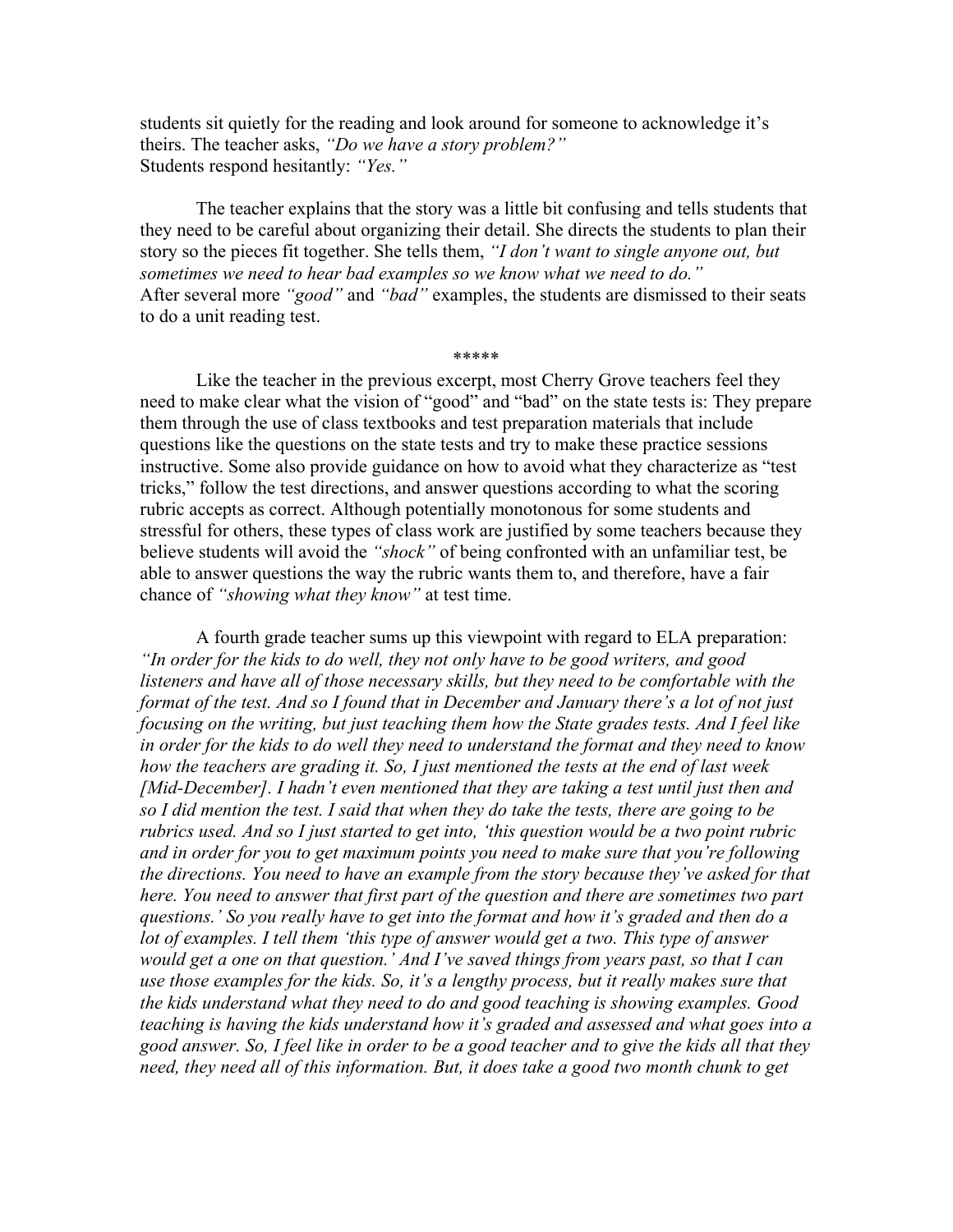*that information in. So, I'm not just teaching the writing. I'm not just teaching some of the ELA skills. I have to teach format."* 

 As this teacher makes clear, even though she's confident in her students' skills, the test requires students to show these skills in a certain format. In many teachers' views, preparing students to perform well on the tests requires setting aside time to teach the test format. Although some teachers view teaching the format of the tests as rolling over to playing the State's testing game, others view this strategy as a move toward better instruction and a way of supporting the students', schools', and districts' success.

## **Rolling over**

 *"Every teacher at every grade level has a list of objectives that they*  have to cover in their class. We have a test for every kid in the district  *based on those objectives. Our seven strands are not exactly the same as the seven key ideas from the State, but they're pretty close. Teachers have to meet the objectives in the binder. They have to give the strand tests. They have to use the vocabulary out of McGraw-Hill because that's what we've standardized on as far as vocabulary goes. We've keyed all our objectives to the McGraw-Hill book now so they know where to go to find them. It's a little bit uncomfortable in rolling over from doing your own thing to all of the sudden having to use a book, but most people do appreciate it. But, we try to discourage any… if we see it, of teaching to the tests. Does it happen? Of course it happens."*  - Math K-12 Department Coordinator

Even though at Orchard Hill, textbooks are adopted with the explicit intention of meeting the standards, not necessarily to prepare students for the format of standardized tests, texts not dominated by testlike formats are hard to find these days according to one teacher: *"*[Textbook companies] *are all developing their basal series to match with the ELA-4….There are sections in the* 

*Scott-Foresman series that talk about test preparation, so you're teaching testing* 

*RE: K-6 Curriculum Alignment and Mapping Project* 

*The NYS mathematics curriculum, as well as ours at Orchard Hill, have undergone significant changes in the past few years. At the elementary level, the State published the new "Core Curriculum Guide" and implemented an assessment at Grade 4. We responded by making adjustments as these new State mandates became effective. Then, during the past two years, we adopted a new textbook series for grades K-6.* 

*- (Letter to elementary teachers, grades K-6 from the K-12 Curriculum Coordinator)* 

*skills. You're doing a lot of the writing. There's always a listening part. You're doing a lot of the compare and contrast and paired passage things when you're doing just your*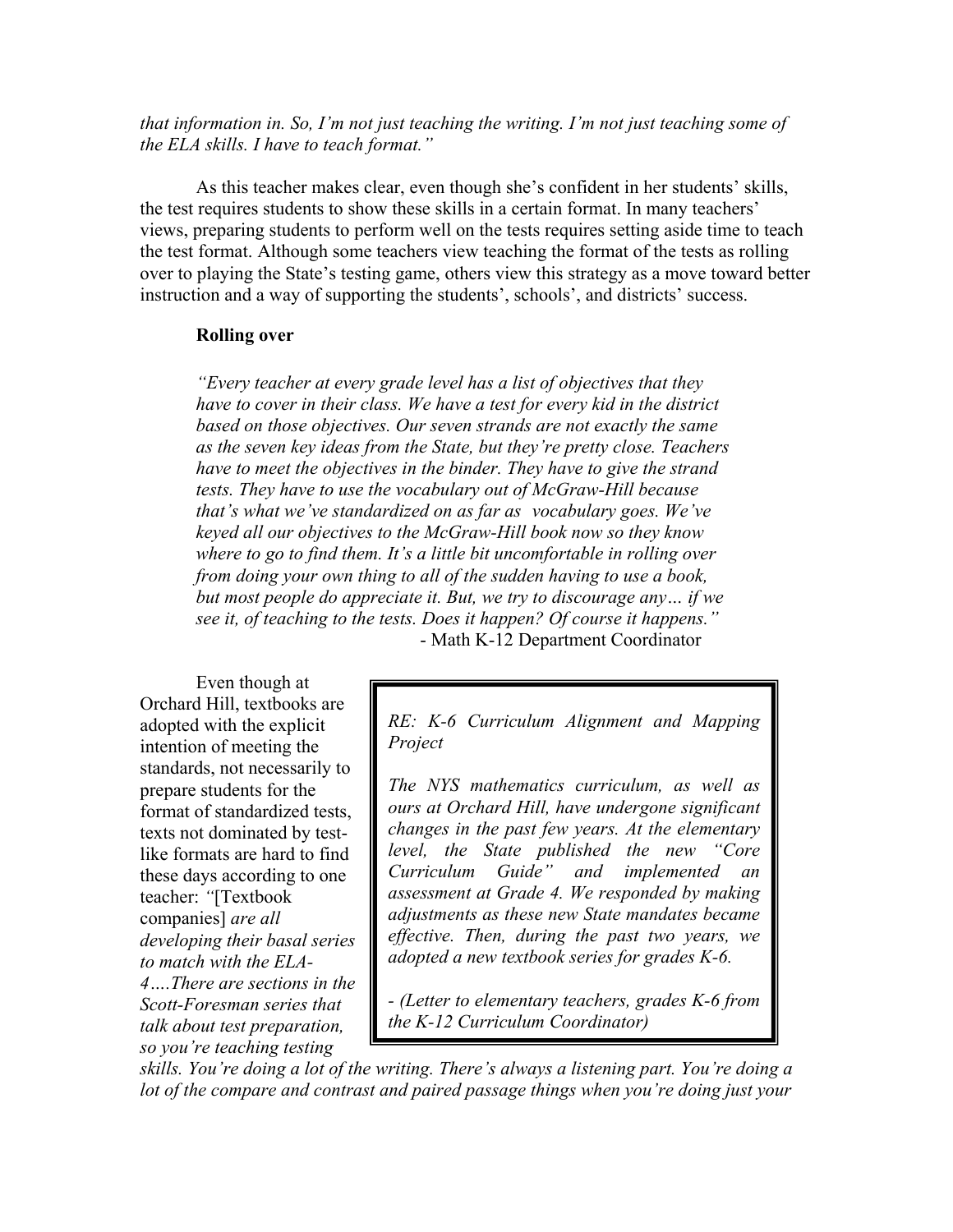*weekly units."* This is also the case in the math curriculum, as a second grade teacher explains: *"We did have a practice book that correlated to the math Terra Nova's last year in second grade… so I guess it drives your textbook decisions too."* 

 The Math District Curriculum Coordinator explains the effort to adopt new textbooks across grade levels and how this effort entails trying to both meet the standards and prepare students for the format of standardized tests: *"We have just, this year in grades K-3, got* [new math textbooks]*. 4, 5, and 6 last year. So now over the course of two school years we've gotten K-6 new textbooks. This next year we'll bring 7th and 8th in because we have very old textbooks that didn't meet the standards. There were no open ended, extended questions. "* 

Although new textbooks like the Scott-Foresman series for language arts and the McGraw-Hill series for math both meet the standards and provide models of the types of questions students will encounter on the state tests, Orchard Hill also uses supplemental materials specifically intended for state test preparation. These materials include:

| <b>Content Area</b>   | Third Grade                                                   | Fourth Grade                                                                                                                                                                                             | Fifth Grade                                                                                   |
|-----------------------|---------------------------------------------------------------|----------------------------------------------------------------------------------------------------------------------------------------------------------------------------------------------------------|-----------------------------------------------------------------------------------------------|
| Language Arts         | "Skills<br>Worksheets" from<br>Scott-Foresman<br>basal reader | Previous years' State tests<br>"The New York State English"<br>Language Arts Coach, Grade<br>4"<br>"Skills Worksheets" from<br>Scott-Foresman basal reader<br>"Mastering New York's<br>Grade 4 ELA Test" |                                                                                               |
| Math                  | "Success on<br>Standardized<br>Tests" from<br>McGraw-Hill     | Previous years' State tests<br>"Success on Standardized<br>Tests" from McGraw-Hill                                                                                                                       | "Success on<br>Standardized<br>Tests" from<br>McGraw-Hill                                     |
| Science               |                                                               | "Lifesaver Lesson Science"<br>"Measuring Up to the New<br>York State Learning<br><b>Standards and Success</b><br>Strategies for the State Test"                                                          |                                                                                               |
| <b>Social Studies</b> |                                                               | "The New York State Story"                                                                                                                                                                               | Previous years'<br>State tests<br>"Mastering New<br>York's Grade 5<br>Social Studies<br>Test" |

**Table 5: Test Preparation Materials** 

 Even though preparing specifically for state tests through test preparation materials is looked at disparagingly by most teachers and administrators, these materials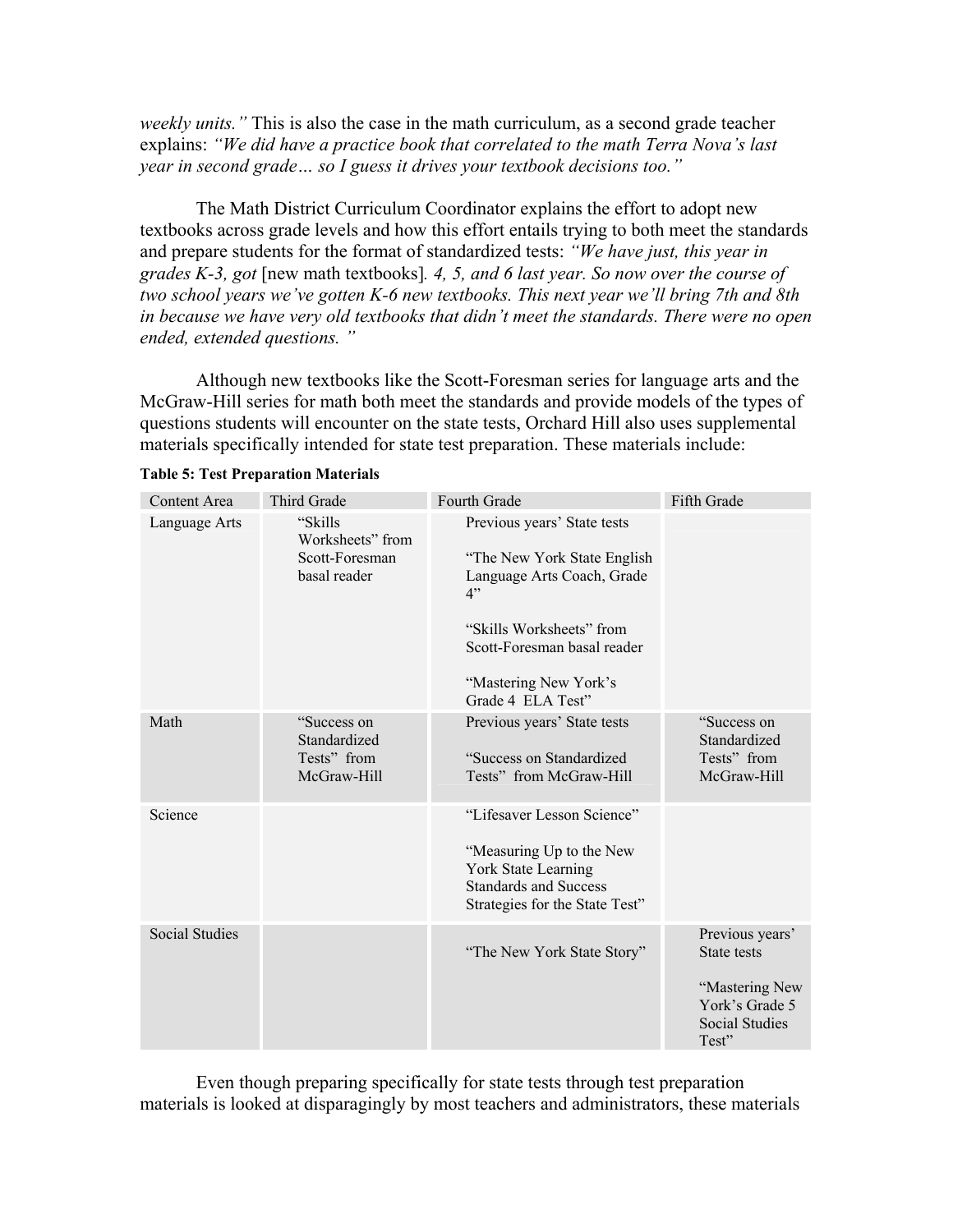are used and new ones continue to be bought. The Science Curriculum Committee Head explains the rationale behind adopting a science review book: *"I know we did order a review book. Some companies came out with different review books for the ESPET (Elementary Science Program Evaluation Test) exam. We only had a certain amount of money… I ordered one copy for each of my 4th grade teachers and for the reading teachers that do the AIS programs, so that they would at least have access to some of the extended answer questions because in the past it's all been objective questions and now there's going to be more writing. And I wanted the teachers to be more aware and make the students more aware of extended answer questions.* 

 He thinks that teachers need help with teaching how to write for the extended questions in science and that this type of review book can allay some of the teachers' concerns about the new test. So, to assuage fears and ensure success on the tests, test preparation materials are utilized. This strategy is supported by the curriculum committees and the teachers who make choices and recommendations for textbooks and review materials.

Besides attributing the adoption of certain textbooks and review books to the emphasis on teaching the format of the state tests, some teachers also attribute the institution of other tests such as the Terra Nova to preparing for state tests. One teacher feels that, *"The Terra Nova was a direct result* [of the state tests]. The Assistant Superintendent says that *"2003 was the district's fourth year of Terra Nova testing."* The State started administering the ELA in 1999. He explains, *"We had previously given a different standardized test. When the committee met to evaluate testing we recommended the move to the Terra Nova to have complimentary assessments in alternate years."* The District Math Coordinator adds that the state mandated tests be given in non-state test grade levels for AIS identification and the Terra Nova was one of several test options.

 District benchmark tests are nothing new to Orchard Hill either, but tests such as the newly revamped district "Reading and Writing Assessment" in third grade *"requiring you to do paired and listening passages"* according to a third grade teacher*,* was designed specifically to mimic the state tests. Benchmark tests are seen as *"instructional tools"* by some teachers rather than tests and have been a part of what some see as Orchard Hill's effort to take a proactive stance to the state tests.

Besides changes in materials, textbooks, standardized and district benchmark tests, some teachers also see a relationship between the state tests and changes in how the curriculum gets taught. A third grade teacher, for example, sees the emphasis on explanations in writing, word problems in math, mapping and interpreting political cartoons in social studies, attributable to the state tests. She finds that the tests have caused *"stress on being able to explain your answers in writing. I mean a lot of kids can explain to me the process of regrouping or something like that, but explaining how you came to an answer. I mean that's really hard."* 

 This teacher explains how the tests have impacted what she chooses to focus on in her classroom: *"I'm not starting the ELA-4 practice tests now, but I do have to spend*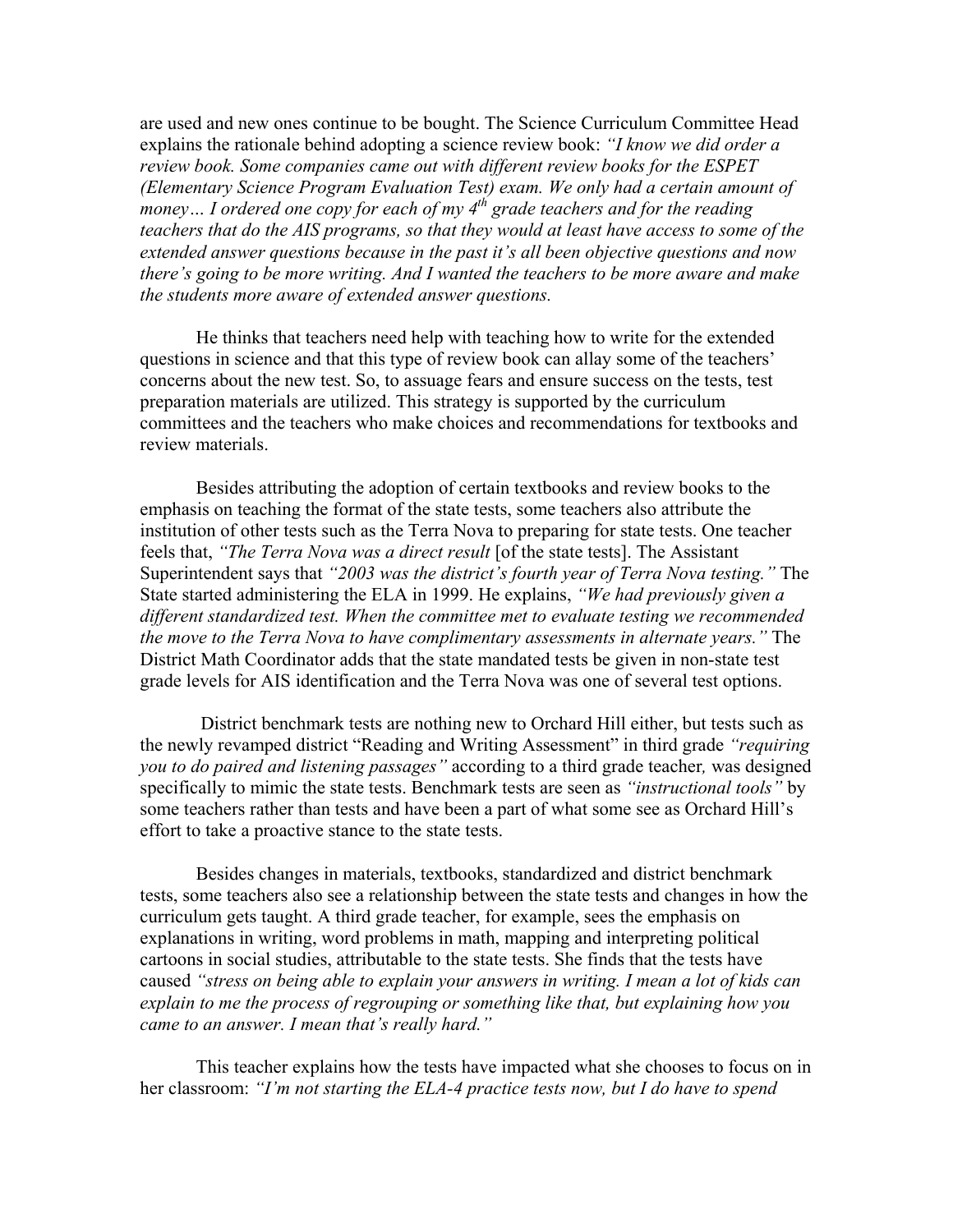*some time talking about the process as to how we prepare them for the ELA, for the Math, for the Social Studies in fifth because one of the things about the Social Studies in fifth grade is part of the test is on third grade curriculum. So, I have to do an extra good job because they've got to remember it for fourth and fifth grade. So, I've ended up having to revamp a lot of my social studies because I need to hit things. I need to hit political cartoons pretty hard with them because that's something the fifth grade test has and it's something that I never taught the third graders before because they never understood. You know because there's usually a deeper meaning to a political cartoon and it's hard for these guys: They're more literal thinkers right now. So, we do a lot with that."*

 Teachers such as this one wonder how much *"hitting"* test format and content is enough to ensure success on the tests and when it is too early to start that practice. Since the district administration, including the curriculum heads, encourage all teachers to take responsibility for teaching what will be expected on the state tests, some skills that in the past were reserved for later grades are being introduced earlier and earlier. A member of the special education staff talks about the readiness of children to do the tasks they're being asked to do in preparation for the state tests: *"First grade, expecting a child to put*  together a paragraph- developmentally is their brain ready to handle all that *information? There's so much multi-tasking involved, short term memory. You know being able to sound spell effectively so that they can read back and understand what they just wrote and finish the context and finish the sentence."* 

 For some teachers, however, being ready to do what the state tests require is simply a matter of preparation. A third grade teacher says, *"You have to get them in the habit* [of writing to prompts]*."* She queries, *"Are they really ready?"* And responds, *"You have to be exposed to know how to do it."* While it's difficult to know whether the work being required of students in the grades leading up to fourth grade is developmentally appropriate or not, many classroom teachers, special education teachers and other support service personnel at the school voice concerns over trying to get all students ready for the tests in time.

The state test timetable leaves the Math Curriculum Coordinator and the Curriculum Committee trying to decide where certain skills should best be introduced and how those skills would be taught across grade levels. *"One of the things that still keeps being moved around is Properties of Numbers. Developmentally, kids aren't ready for the commutative property per se in third grade even though it's in the curriculum down there. So, we have to massage how it's delivered across all the grade levels."* 

 In terms of readiness to learn, parents also notice changes in what gets included in the curriculum. Some parents see their young children being asked to perform tasks they don't remember having to do when they were their children's ages*.* A parent comments: *"I do know that they're teaching Earth Science now in sixth grade because the ninth graders were getting poor grades when they had to take the Regents. So they introduce it now in sixth grade."*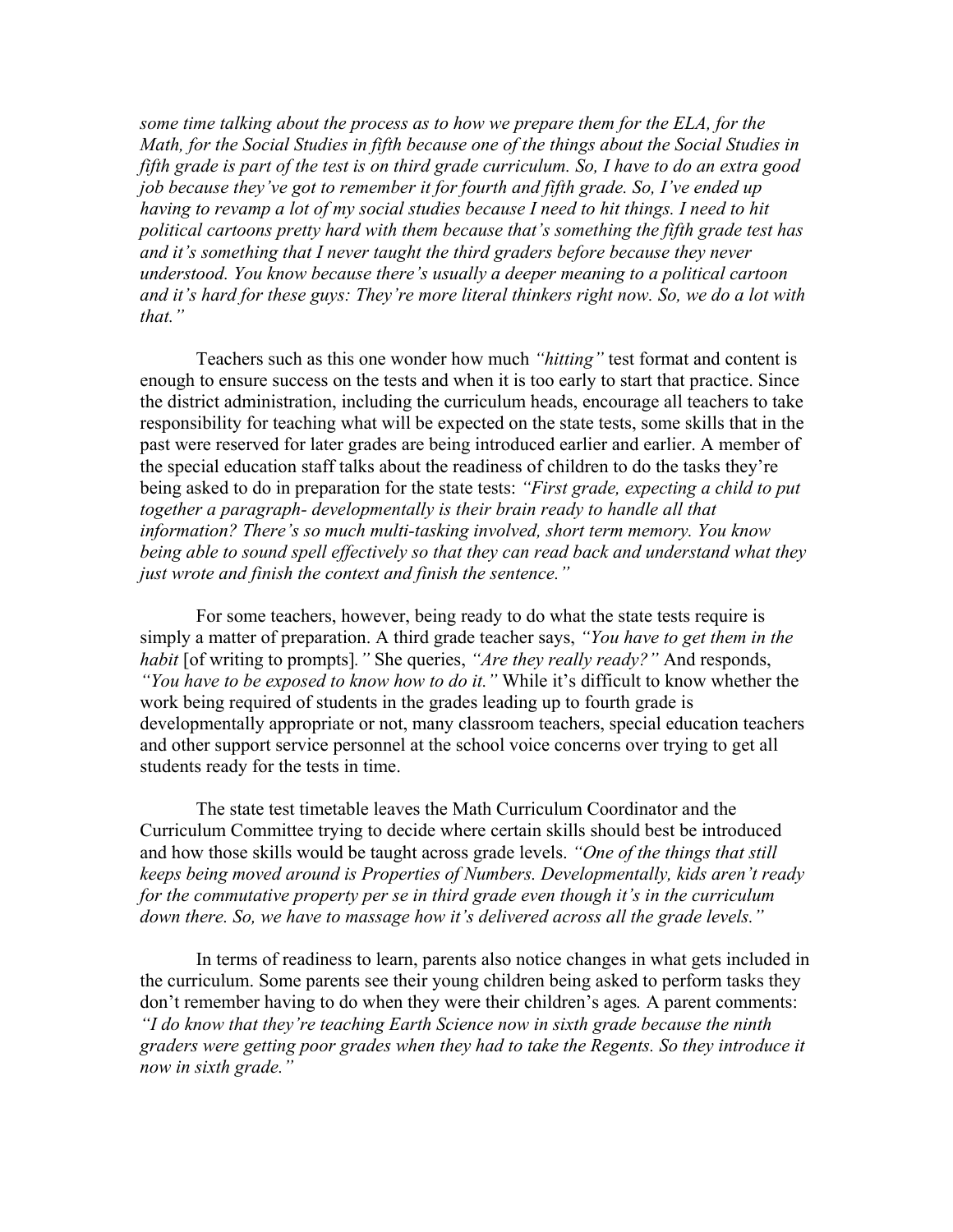They wonder if their children are being asked to perform at a level that they're just not ready for and that parents aren't ready to help them reach. *"I think my oldest was in fourth grade when they started* [the state test] *and the math homework he came home with was much different. It was a huge amount of word problems. And the parents were writing notes to the teachers saying 'I can't do these, don't send these home, this isn't*  fair.' And it was kind of funny but it was that they weren't ready. It was a complete *change in the type of homework that got sent home- just because they had to pass that kind of format now."* 

 For parents of children who qualify for the PACE program (gifted and talented), test practice seems inappropriate. Parents of children in the gifted and talented program (Parent Advocates of High Ability Learners- PAHAL), for example, voice their concerns that teaching the test format is a waste of their children's time:

P1: *"That's all I've heard from everybody who's gone through fourth grade is all they did all year is write practice essays."* 

P2: *"Until the day of the test and then he never wrote another one."* 

P3: *"And my son told me in fifth grade we were practicing for the eighth grade. I heard about it all through fifth grade practicing for the eighth grade test."* 

P1: *"Yeah they do that. They justify what you have to do this year in preparation for a test next year. Well they have to learn this method this way because that's how it's going to be tested. Can't do it another way- cannot."* 

Whether, or how much, test format should be taught, and whether the tasks required on the tests are developmentally appropriate for some children or not, are issues that strain some parents', teachers', and administrators' commitments to preparing students for the state tests. Also as the district aligns its vision to the State's, these issues, in turn, strain some parents', teachers' and administrators' commitments to the district's vision.

Is teaching the test format "rolling over" to playing the State's testing game or is it just good teaching? Is preparing students for the tests as early as kindergarten, first, or second grade appropriate or not? Regardless of the answers, the game must go on.... Cherry Grove teachers, just like the CCR's, Curriculum heads, and other district level administrators employ many creative strategies for making sure Cherry Grove students will exceed expectations on the state tests even if it means teaching them tricks.

## **Learning the tricks**

About two months before the ELA test:

T*: "If you are reading a question what did we learn to do to the question to make sure we are answering all of it?"*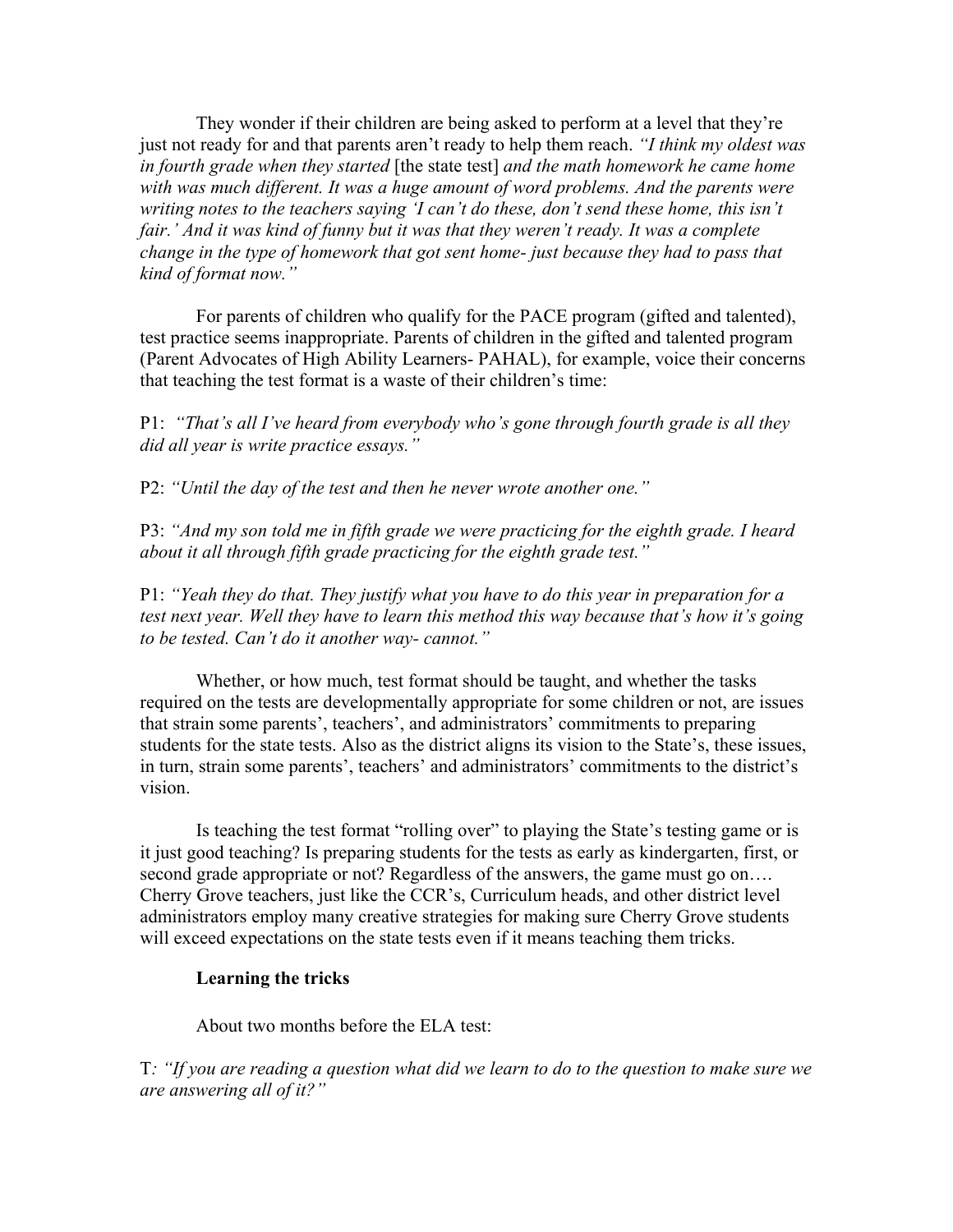S: *"Number it."* 

T: "*Yes, when we are reading the question we need to underline and number the things we do in the question. What do we need to do with the answer?"*  S2: "*Pull words from the question first."*

T: "*Yes. We do this in all our comprehension work. Don't we always pull the words from the question and as she said, pull detail? What I heard a lot of on Friday is a lot of opinions. Is it wrong to put your opinions?"*

S: "*No."*

T: "*So are you allowed to underline the heck out of this thing? I haven't seen you underline the things from the question. If she underlines…,"* The teacher gives an example of a student needing to go back to the passage and is not able to find words and continues, *"She will be able to find it easier. You pull the words, use details and move on."* 

The teacher repeats this directive with respect to each part of the question and makes a final plea:

T*:"I need to see you doing what you're telling me you know how to do. So tonight for homework I have a question for you."* 

 The teacher in the previous excerpt says that pulling the exact words from a question is *"always"* what students should do – regardless of what's required on the ELA test. Most teachers would agree that practicing for the ELA, as in this case, is really giving students good practice in writing an essay. But, other teachers find it's not enough to teach the content and format of the tests: Getting into the heads of the test makers is also part of preparing students to do well on the tests. So, they speculate on what might be on the next test and teach students how to avoid what they characterize as test tricks.

**\*\*\*\*\***

According to the Principal, Cherry Grove Elementary volunteered to be a science field test participant, even though in the month of May they already had scheduled three days of math tests, three days of science tests, and one field test day for math.

| Mon.      | Tues.     | Weds.     | Thurs.        | Fri.              |
|-----------|-----------|-----------|---------------|-------------------|
| X         | X         | X         |               |                   |
|           | Math Test | Math Test | Math Test     | Math              |
|           |           |           |               | <b>Field Test</b> |
| Science   | Science   |           | Science       |                   |
| Objective | Objective |           | Performance   |                   |
| Test      | Test      |           | Test          |                   |
|           |           |           |               |                   |
|           |           |           | Science Field |                   |
|           |           |           | Test          |                   |

**Table 6: State Tests Given in May** 

He says that the Math and Science tests must be given in May: They have no choice about that. But, the school chose to give the Science Field Test because it will give the Cherry Grove teachers a "*heads up"* for the changes coming in the 2003- 04 Science test.

Many teachers and the Principal at Cherry Grove feel they must keep abreast of test changes and test makers' intents. They believe that field tests help them do this.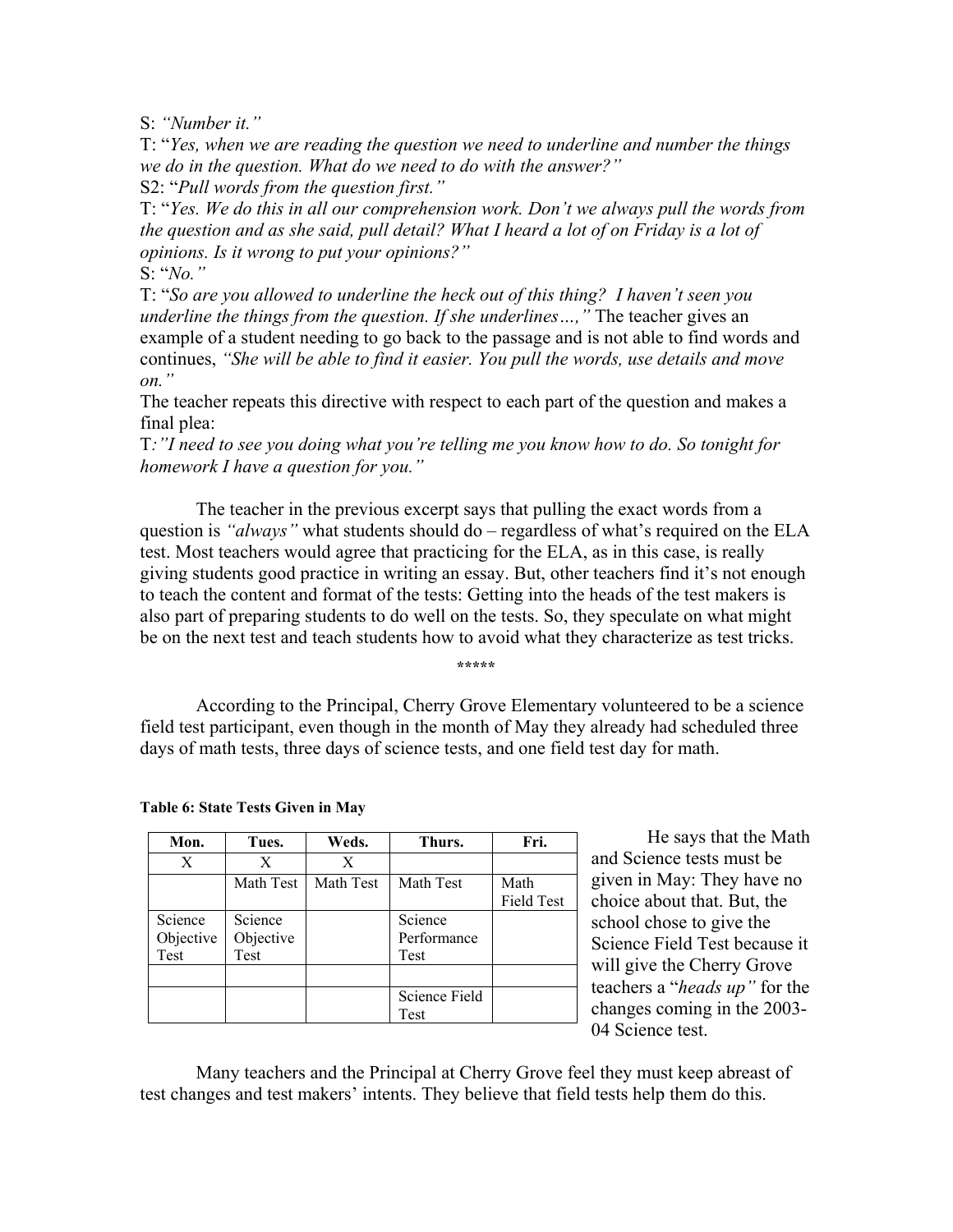Teachers use field tests and their stockpiles of previous years' state tests to inform their students on what the State may have in store for them on the tests. For example, a fourth grade teacher explains that she has found certain patterns in the tests. She finds a pattern in the listening: *"It's typically about change*," and *"the writing piece is usually about a personal story."* This teacher guesses that there will be a poetry reading on the 2003 test because *"they haven't had one of those for a few years."* Another teacher comments that she feels the ELA *"tries every year to find a general theme."*

A fifth grade teacher talks about the Social Studies test: "Like this year I think [the social studies test theme] was more government. Last year I think it was more Indian based." She goes on to explain that she feels pressure in trying to figure out what might be on the next test and prepare students for everything. She wonders if the state tests are purposely made to *"catch"* teachers and students not having covered something: *"I just think* [the state test] *is almost out there to try and catch kids and catch teachers. Wanting everyone to be so well-rounded, but it's just human interest that there are going to be certain things that some people are going to like better than others. And even as adults there are certain things that catch our interest more."* 

 To many teachers, it is unclear whether the State is intentionally making the content of the tests ambiguous or tricky, but when students are given problem-solving manipulatives, such as rulers, without needing them in the State Science Performance Test, a teacher can't help expressing annoyance: "[the ruler] *had no purpose at that station – it was just a trick!"*

Discussion about test tricks and how to grasp what the questions are really asking for is also part of in-class test practice work, as in this pre-ELA fourth grade session:

T: *"*[The State test makers] *are going to put ridiculous pictures that have nothing to do with the essay. When I corrected the tests, some of the kids wrote about the picture. Completely ignore any picture or illustration unless the question is asking you about the picture. At the end of the test there's a thing the teachers can fill out about the test. There's no reason to put that picture there."*

S: "*And it makes it hard because you can't really see the picture and it takes up room for you to write."*

T: "*If they give you this many lines does it mean you have to stop there?"*  S: "*No."*

T: "*Right. If you have more to say go ahead."* 

S: "*What's the final test?"*

T: "*I don't know it's all secure."* 

S: "*What's it called?"* 

T: "*Fourth grade ELA."* 

S: "*Is that the one that our tests go to different schools and different teachers read them?"*

T: "*Yes."*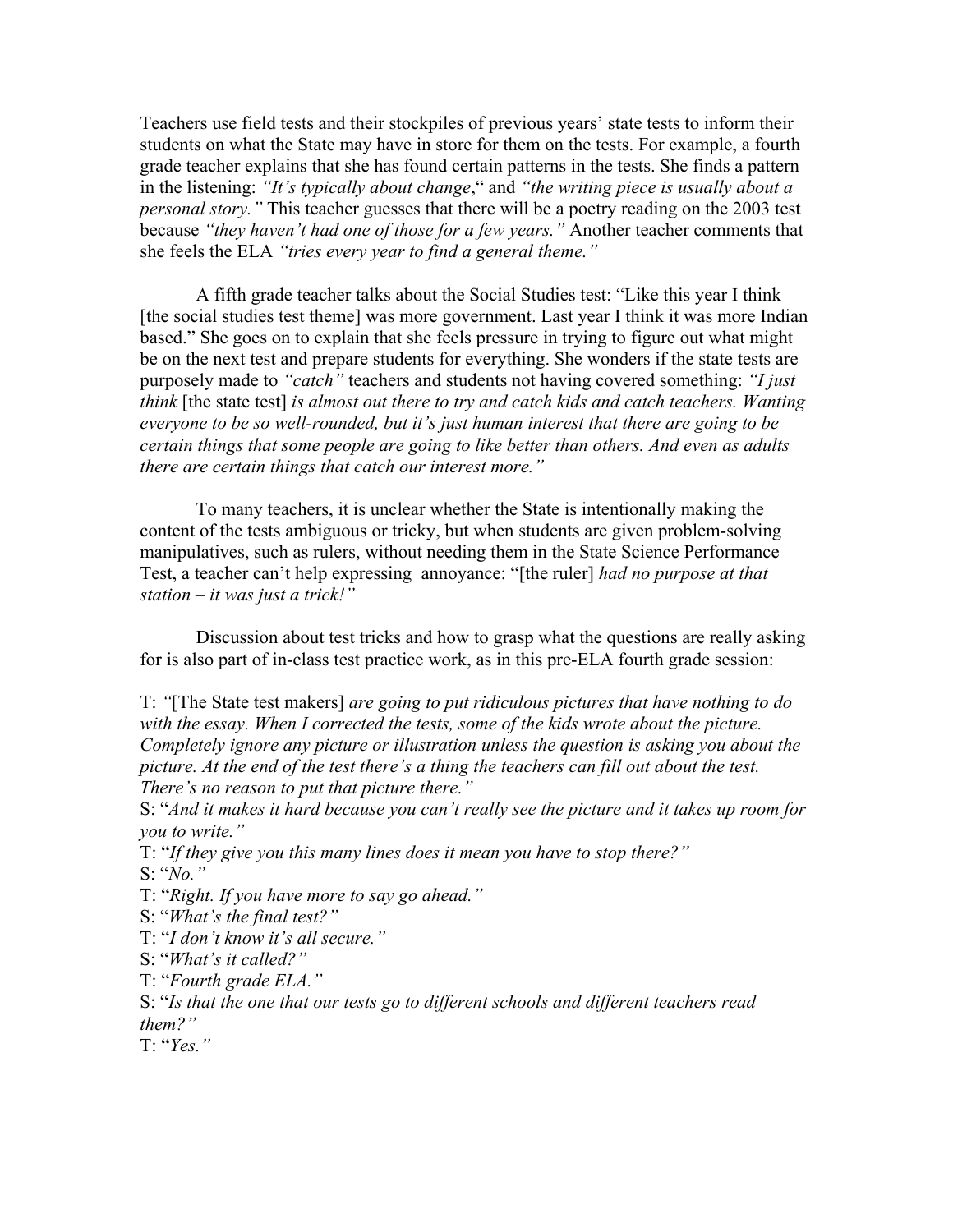Students are taught that knowing the content and format of the tests is not enough and that their teachers aren't even sure exactly what content will be on the tests. The state tests, unlike teacher created tests, leave both students and teachers guessing and sometimes turning to test preparation strategies that even the students wonder about.

In review of a State Math test graphing question for example-

T: *"These are the things that I do and I hope you do on the test."* 

The teacher shows the students how to put lines on the faces of different geometric objects in the exercise, so they don't forget which sides they counted.

T: *"This is the reason why I wanted to show you this. This question you will get guaranteed. In all the years since they've been giving these tests they have always had a graphing problem. Watch this year there won't be one. They will give you information on one page and a problem on the other."*

The teacher reads the question, marks the items X'd in a column and writes the sum of those on the bottom of the column on her overhead. She moves on to Part B where students are asked to label the graph.

T: *"They are asking you – remember in the ELA on the last day when they asked you the question with the bullets?"* Some students nod. *"These bullets you better have- if you don't have them you won't get it right. Don't be a genius- be a thief. What should you title it? Be simple. Steal it from here."* She points to the question.

S: *"You're teaching us to steal?"* 

S2: *"You could go to jail!"* 

 When teachers, like the one in the previous excerpt have scored state tests, and know the kinds of things students should do to get full credit, they feel they should teach this to their students. Is it *"stealing"* as one student says, to take a title for a graph from the question when the math scoring rubric gives credit for *"complete and correct"* titles including those from the test question itself? To many teachers it makes sense to instruct students to use what's in the test question to answer questions when you can because they know that more creative answers might be scored wrong on the state test.

Teachers also warn students about what to ignore on, what some teachers characterize as, trick questions. A week before the State Math test, a teacher begins review:

T: "*In session two, each problem is going to be a multiple step problem where you need to do one thing to do another or there's going to be two parts to it. We've done a great deal of practice on these this year. Again, I reinforce to you- you have nothing to worry about. I'm not going to say to you that this is the easiest test that you're going to whiz through this. It's going to challenge you. You're going to have to think. You're going to have to remember. You're going to have to reach back in your memory. Questions about anything about the test?"* 

S: *"Is this the test that we get to have a break?"* 

T: *"Yes."* She pauses, *"What I want to do is walk through this. If you don't know how to do this- make an effort. When I look at this it will help me – this afternoon we will go over the test. I want to give you exposure, so that when you come to it you know what to do. I try to give you as many test taking strategies as I can."*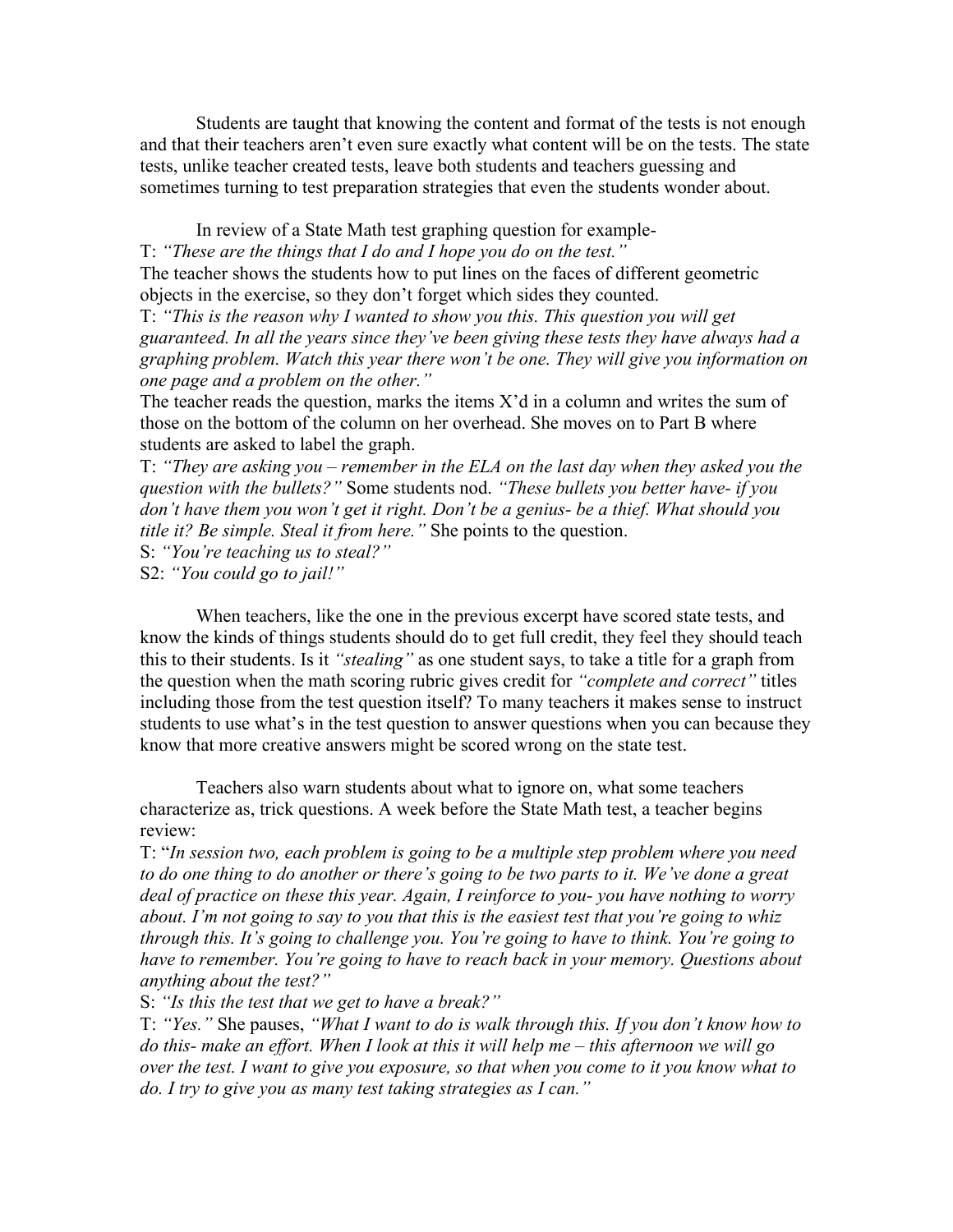She then turns to a test question that includes several names. The teacher warns, T: "*They are going to give you names like Ramirez, Shameel, I don't care what the name*  is. Do not get hung up on names – ever - ever. Don't raise your hand during the test *asking questions about the names. How would I read this (referring to a name in the test* question*)?"* 

S: *"B."* 

T: *"Exactly. I never say a name when I read a word problem to you. All I say is B will spin this spinner. Why don't I worry about names?"*

S: *"If you can't pronounce it you might waste time."* 

T: *"Exactly. Because if you get caught up on names- I'm telling you they're not going to use Tim, and Rob and Bob. For some reason New York State uses these crazy names which I sometimes have trouble pronouncing."* 

 For some Cherry Grove teachers, preparing students for the state tests does not simply involve teaching the curriculum and the format of the tests, but providing precautions and tricks for answering questions for the maximum score. Answering questions to gain the highest possible score also requires knowledge of the rubrics and knowledge of the time allowed for each section of the test.

## **Keeping track of the score**

In a fourth grade math class:

T: *"This is what makes me nervous because so many of you- here is the question, here's the directions. So many of you will skip this like it's not even on there* (referring to the directions)*. Do not skip it. You have plenty of time. Read the directions. Session Two and Session Three are going to give explicit directions. Take a look at 34."* The teacher reads the question aloud. "*Did this tell you the question yet?"* 

Students respond: *"No."* 

T: *"Right,"* she pauses, *"I hate when I grade a test where a kid has shown their work. He or she did not put the answer down here* (she points to the answer blank)*. I can't give the credit. If it says answer it what do you do?"* 

Students in chorus reply: *"Answer it."* 

T: *"If it says show work what do you do?"* 

Students exclaim: *"Show work!"* 

T: *"Nothing is more heartbreaking than when a kid has all the work and did not put the answer where they were supposed to."* 

\*\*\*\*\*

Teachers emphasize the importance of "showing work" in math test practice because they know that "shown work" can account for much of a student's score. How to satisfy the rubric, especially when it changes from year to year, is something many teachers learn about in test scoring. The 2003 math test scoring group, for example, consisted of teachers across the district and a facilitator. During the scoring, the group tries to make sense of what the rubric tells them to do. The facilitator explains that *"if a*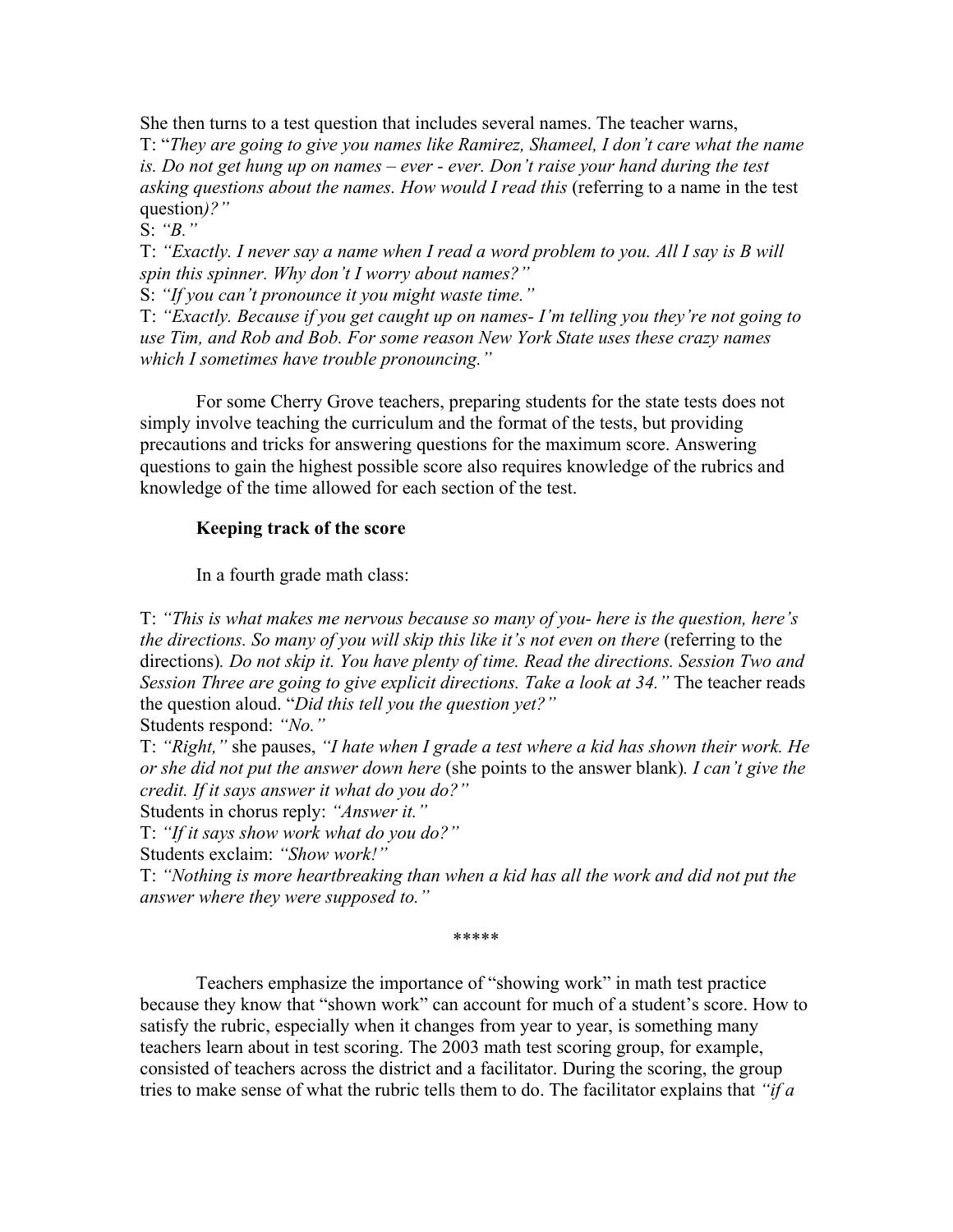*student finds the perimeter, but they were supposed to find the area you may be able to give partial credit. If a question says show your work and there's no work it is a 1."* A teacher responds, *"That hurts."* The facilitator continues, *"if the test question doesn't say show work and they show their work it's noise. Don't even look at it,"* and *"You have to give a 0 if the answer is correct, but they used the wrong, or no procedure,"* which is responded to with raised eyebrows from several scorers.

This kind of detailed information about the rubric can make a big difference in students' scores. A fourth grade teacher expresses her efforts to teach students how to write to the ELA rubric: *"One of the big things is showing an example, and students like to answer the question, and then they feel like, if they've answered it they're fine. But the state expects you to go one step further and to give an explanation and bring in details from the story, and that's hard for kids. So, we spent a lot of time teaching them how to go back, how to get phrases that are important, and how to implement them into their essays so that they can get full credit because a lot of them would just get 1 point out of a 2 point total because they would forget to put the example in. So, we do that."* 

In addition to knowing the requirements of the rubric, students also learn how much time they have to complete different sections of the tests. In a language arts class students listened to a previous years' ELA listening passage and were given specific directions as to how much time they would have to do the test:

T: "*During the day of the test in the thirty minutes after you listen and take notes you're not allowed to sharpen your pencil, get a drink, go to the bathroom. For a half hour you need to not get out of your seat. Also during the day of the test you will have all your desks separated. Next week we will take the 2002 test and take the test exactly the way you need to. Everything off your desk and we will take 2002 three days in a row and we will carbon copy it. That will help us see what 30 minutes is like. Now you have an idea of how long 30 minutes is and for some people who finished in fifteen minutes – when they give you thirty minutes they know that a fourth grader needs that amount of time. Make use of the time if you're ahead of schedule. All I'm allowed to do is tell you about how much time you have left. So if you are flying through this you need to slow down."*  S: "*What can we do after we finish the test?"* 

T: "*Check it over. Maybe after the first time you read it over you'll find problems with punctuation. Answer me honestly, how many of you didn't look at what you wrote?"*  About seven students reluctantly raise their hands.

T: "*It's called proofing. You have to read it. The day of the test I can't remind you. But that's what we're going to do next week. Make sure you read over your work. Other things?"* 

- S: "*Can we have a water bottle?"*
- T: "*No. You can't have anything on your desk."*
- S: "*What if you die of thirst?"*
- T: "*We'll remember you."*

The teacher's last words bring a chuckle from several students then they're back to review of the first section of a previous years' Session 2: Part 1- the story web.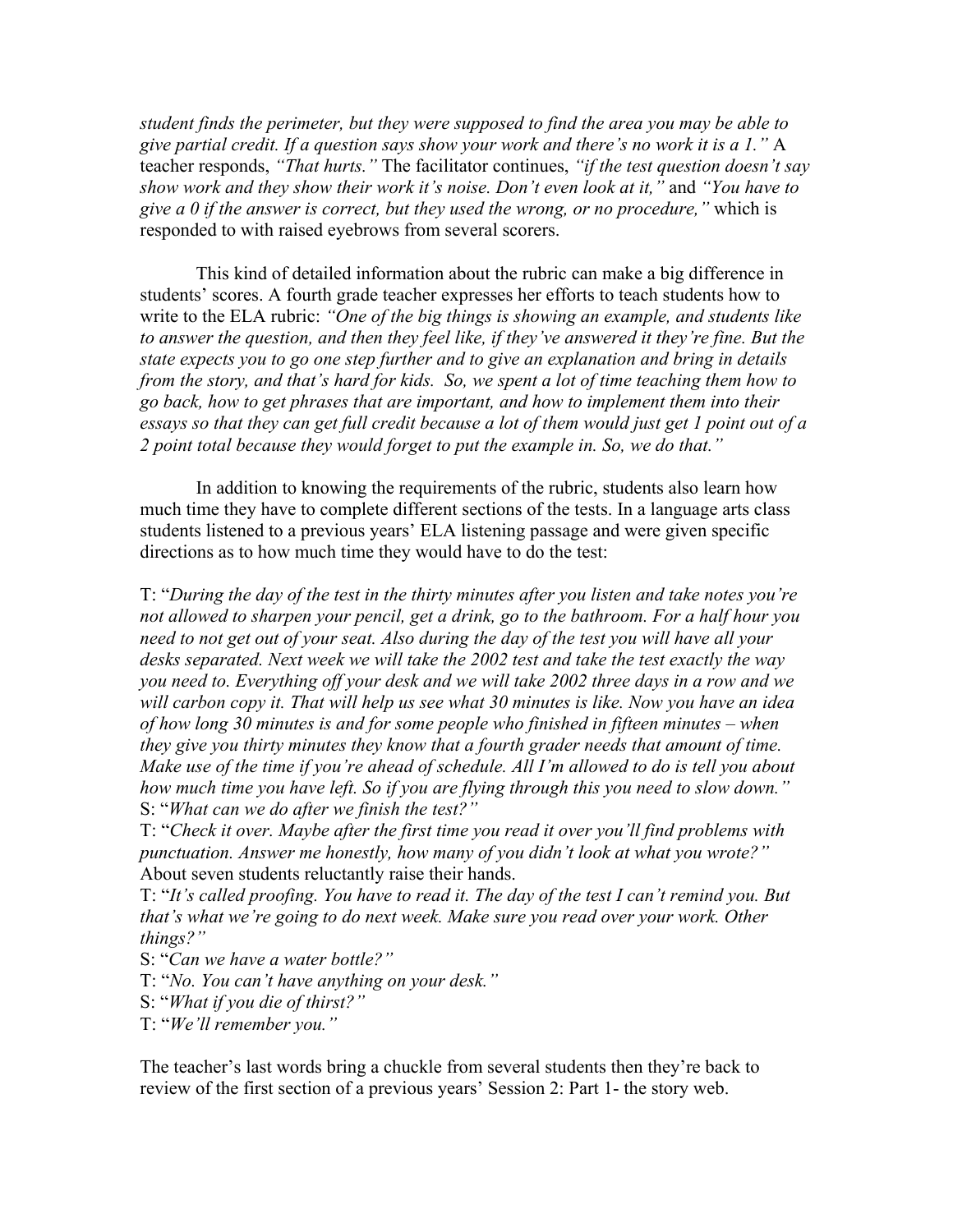T: "*What if you wrote emperor again?"* (referring to the web provided on the test booklet) S: "*It would be wrong*. " T: "*Right! Because they already put it there."* 

After discussing how the web should be filled out, the class moves on to the next practice test question. The question asks: *"Using details from the story, explain why Toshiyuki wants to change each time."* 



This question was assigned homework and the teacher starts in to review:

T: "*This is where I noticed a lot of people spent a lot of time. Where should this question have been?"* 

S: "*In the garbage?"*

T: "*Well I thought it should have been in the essay."* 

S: "*They should stop using that question."*

T: "*Yes, it's more than a paragraph. Does somebody want to share what they wrote?"*  One student reads her paragraph aloud. The teacher responds,

T: "*I like the fact that she put everything in there that the main character had to change into, but she also explained why."* 

 The teacher recognizes students doing the kind of work that is scored well on the tests such as when the student explains why she does certain things in her paragraph. Recognition of following the directions is tempered by recognition that the test questions are not always what the teacher thinks are good test questions. Despite students' and teachers' doubts about how well the test questions are constructed, teachers know that they will be scored based upon a rubric and students have limited time to complete the test. So, they had better know what to do and just do it.

 Practicing test questions, understanding the directions, learning the way the test questions are scored is time consuming. For the ELA, teachers have devised a schedule of activities to make sure that their students are ready in time for the test. These activities are spread throughout the months before the ELA and cover all of the test parts: comprehension, paired passage, listening, and writing. Some of these activities are from the test preparation review books, others from past years' tests.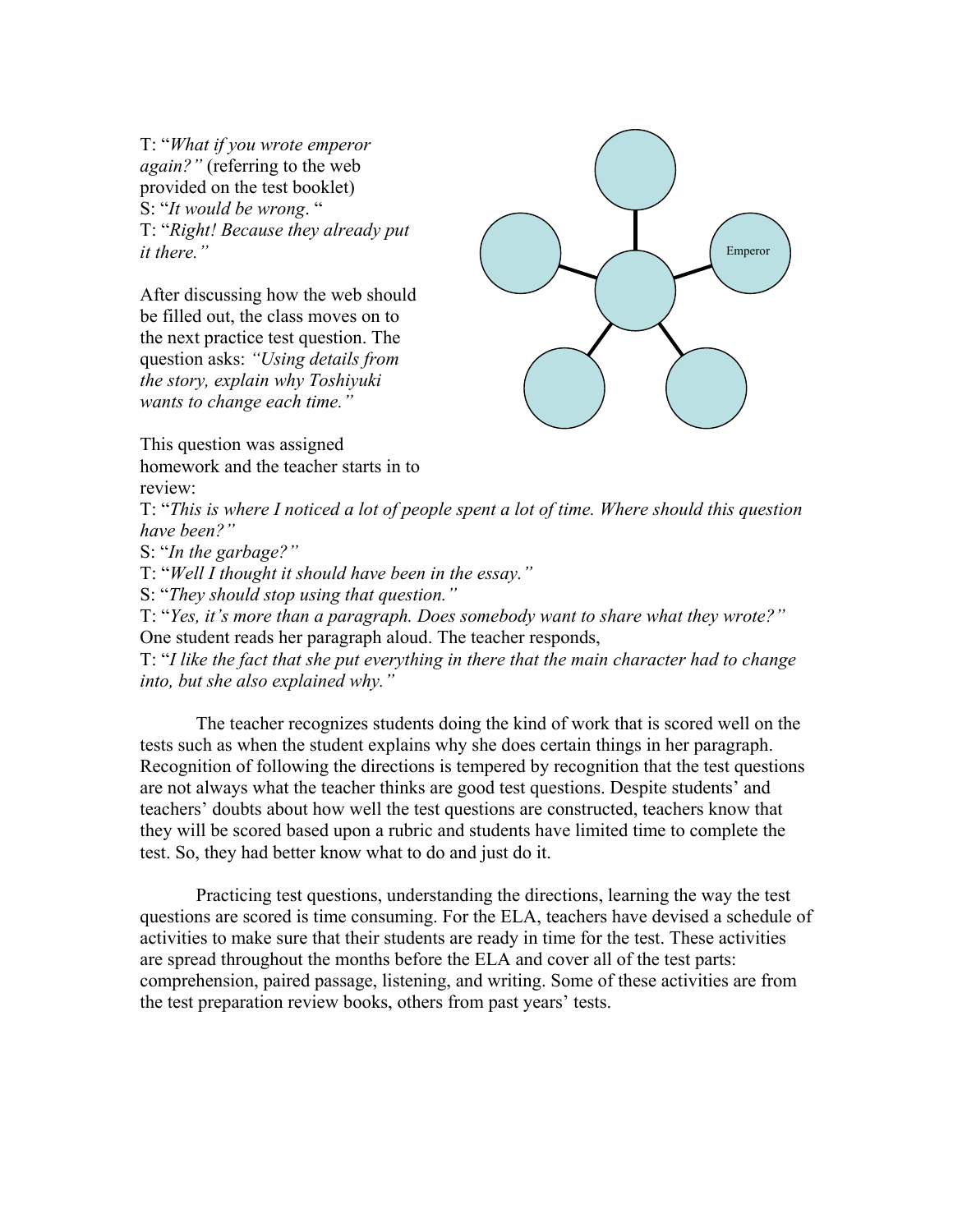| September  | October         | November        | December           | January                     | June            | Homework &     |
|------------|-----------------|-----------------|--------------------|-----------------------------|-----------------|----------------|
|            |                 |                 |                    |                             |                 | no assigned    |
|            |                 |                 |                    |                             |                 | time           |
| Androcles/ | Uncle           | Hare/Tortois    | <b>No More</b>     | <b>Friend Test</b>          | <b>Benchmar</b> | <b>Bus</b>     |
| Lion       | <b>Sam</b>      | e               | <b>Growls</b>      | $-00*$                      | $\bf k$         | $L$ aughter –  |
|            |                 |                 |                    |                             |                 | homework       |
| Page 52    | <b>Bluebird</b> | Dancing         | <b>Toad Test –</b> | Animal                      | <b>Time</b>     | Frightened     |
| (ELA       |                 | <b>Squirrel</b> | $99*$              | $Test-01*$                  | <b>Travel</b>   | $Boy-$         |
| practice   |                 |                 |                    |                             |                 | homework       |
| book)      |                 |                 |                    |                             |                 |                |
| How to     | <b>Practice</b> | Country/City    | <b>Kindness-</b>   | <b>New Friend</b>           |                 | Buried Box $-$ |
|            | <b>Perfect</b>  | <b>Bird</b>     | $99* - 12/13$      | $-02*$                      |                 | homework       |
| Popcorn    | <b>Robby</b>    | Earth, Sky,     |                    | $S$ paghetti –              |                 | Julie/Fountai  |
|            |                 | Water           |                    | $00^* - 1/3$                |                 | $n - 99*$      |
|            | <b>Special</b>  | Page 162        |                    | Toshiyuki-                  |                 | Language/Ar    |
|            | Weekend         |                 |                    | $01^* - 1/8$                |                 | $t-00*$        |
|            |                 |                 |                    | $\mathbf{W}\mathbf{aldo} -$ |                 |                |
|            |                 |                 |                    | $02^* - 1/15$               |                 |                |
|            |                 |                 |                    | <b>Whale Tale</b>           |                 |                |
|            |                 |                 |                    | $-01* -1/17$                |                 |                |
|            |                 |                 |                    | <b>Brainy</b>               |                 |                |
|            |                 |                 |                    | Birds $-02*$                |                 |                |
|            |                 |                 |                    | $-1/24$                     |                 |                |

**Table 7: ELA Preparation Activities and Schedule** 

\*- Previous years' ELA test

For the week leading up to the ELA test, every fourth grade classroom follows a rigorous agenda of practice tests like this one:

| Wednesday- | <b>ELA</b> Listening practice                                          |
|------------|------------------------------------------------------------------------|
| Thursday-  | Paired passage practice during Language Block time and a second period |
|            | to review it                                                           |
| $Friday -$ | Review a paired passage                                                |
| $Monday -$ | Break from test preparation                                            |
| Tuesday-   | ELA test                                                               |
| Wednesday- | ELA test                                                               |
| Thursday-  | ELA test                                                               |

 Test preparation followed by actual testing affects both teachers' and students' morale and motivation. Some teachers, for example, would like to *"tie"* their test preparation activities more closely to the content they and their students have been studying. One class, for example, was reading the novel *"Farmer Boy"*, but was writing to the ELA preparation material prompts instead of about the novel. A teacher laments: *"This way the test prep is completely separate from the content."* Several teachers assert that they need to make more connections between what they're doing in class and test preparation. That will mean changing the ELA practice content and schedule the fourth grade teachers had been diligently following since the first years of the ELA.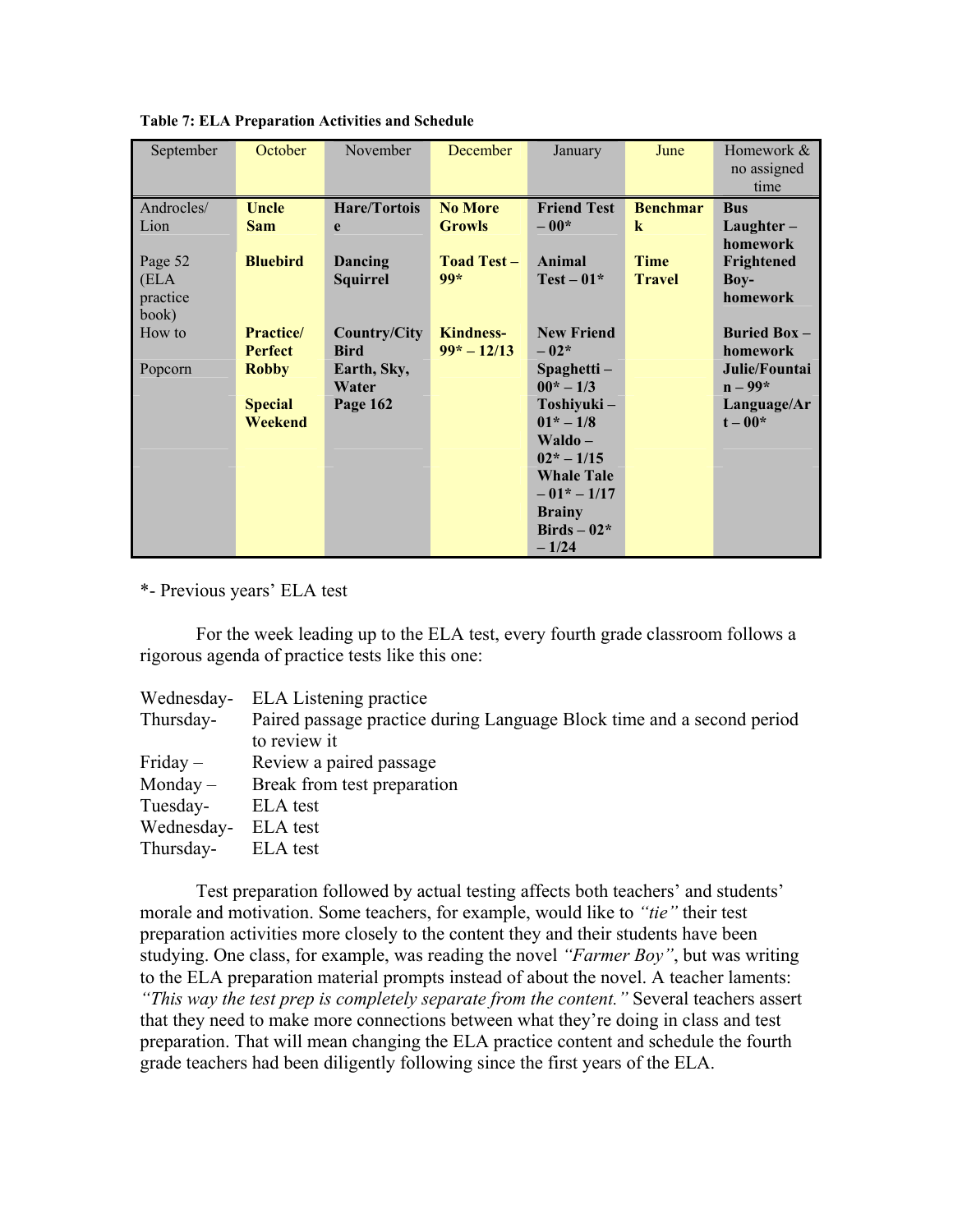The motivation for changing the content and amount of state test preparation is high especially right before the tests. Most teachers are quite blunt about getting sick of test preparation. At the end of May, teachers and students have been through the ELA, the Science, and the State Math test. In this math class, students take a short break from working on practice tests after several days of *"double math:"*

T: "*Stand up and take a stretch. We've been kind of cooped up and inside."*

S: "*Is this the last day of math practice?"* 

T: "*Yep. It's been a long week hasn't it? No more double math after today. All right, let's have a seat."* 

T: "*Session one page three."* 

S: "*Which question?"* 

S2: "*Can we do work on the board?"* 

T: "*No. I want everything else put away. I want a pencil and Session One on your desks. Can we go through this quickly? Number one."* 

A student reads the problem aloud.

T: "*These are kind of tricky. These are logic."* 

 By Math test time, in-classroom and out-of-classroom behavior takes a dip. *"*[Student behavior] *has been just horrible,"* a fourth grade teacher says. Mother's Day fell at the end of the math test week so this left teachers having *"difficulty fitting in the Mom's projects with all the tests."* A teacher provides the details: *"*[Students] *actually missed part of recess today so they could work on their* [Mother's Day] *projects. The students are tired. Their behavior is distracted and they are having difficulty focusing. My usually very mild-mannered class is very testy, tattling and short tempered. Even a simple Mother's Day project has them befuddled."* 

Preparing students for the state tests as these excerpts suggest, involves teaching students much more than the standards or format of the tests. Rolling over to adopting textbooks and review books aligned to the tests, teaching students test taking tricks and how to keep track of their scores, and foregoing or rushing holiday projects for the sake of test practice, is not what the district level vision was meant to promote, as the Assistant Superintendent explains: *"When I say I don't want* [teachers] *teaching to the test what I'm talking about is lavish attention to the format of the test. If we are talking about the content that is in these tests, then of course that is a piece that has already been folded into our curriculum map."*

**Playing the Testing Game- What For?** 

*The Cherry Grove Charge* 

*1. I will be respectful of myself and others 2. I will be responsible for my behavior 3. I will actively participate in learning 4. I will follow adult directions and good manners*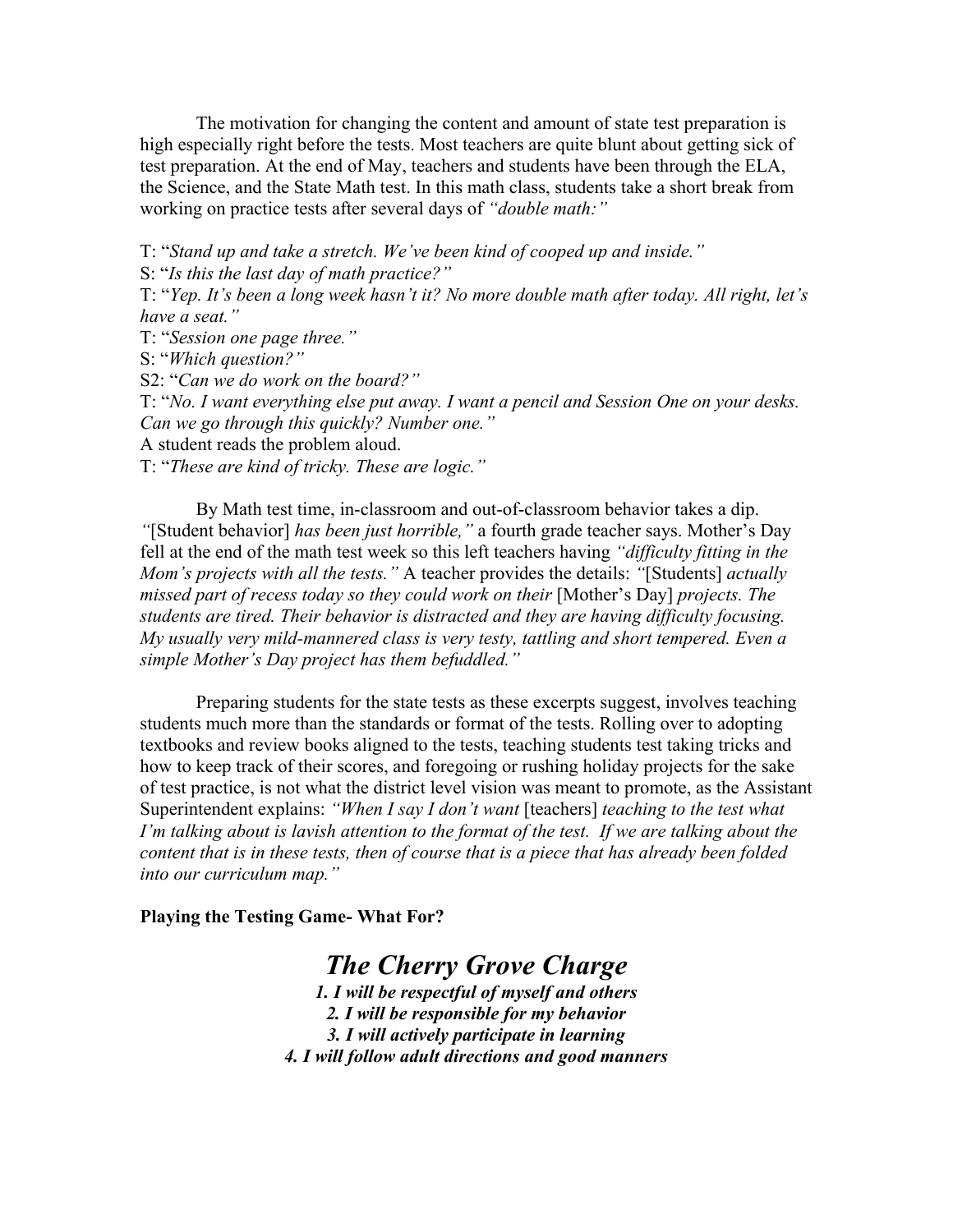In one of Cherry Grove's fifth grade classrooms, a plain white poster displays the "Cherry Grove Charge" in bright red lettering – the school's color. It hangs near another poster outlining the Bill of Rights. *"Our rights: unalienable, seizure, counsel, destruct, infringe, militia"* has been written on the white board at the front of the classroom. The twenty-two students that make up one of three Cherry Grove fifth grade classrooms jot these words down in their social studies notebooks.

The fifth grade teacher tells me that the district identifies *"Constitutional Rights as what should be covered in the beginning of 5th grade*", so that is what she's been teaching for the weeks leading up to the New York State Social Studies test. Based on her experience with the District Social Studies Committee and scoring the previous year's social studies test, she estimates that about 60% of the fifth grade social studies test is based on 4th grade materials, and about 40% on third grade materials, so she says she doesn't re-teach everything that's been taught for the past 4 years in the first 3 months of class. She says she teaches the fifth grade curriculum- not the test.

**\*\*\*\*\*** 

One week before the state social studies test the teacher asks if any students have questions before the class begins a Document Based Question (DBQ) exercise based upon the prior year's Social Studies test. A girl whispers to a classmate, *"We've done more than 3 DBQ's."* Another whispers, "*It's going to be our fifth tomorrow." "It's going to be six,"* another argues.

The teacher interrupts, *"How did you feel when we did the practice test?"*  Several students shoot their arms in the air and respond when called on by the teacher, *S: "It was really easy."* 

*S2:" I think we had too much time."* 

*S3: "I think one and a half* [hours] *is a lot of time- It's a lot more time than everyone needs."* 

**\*\*\*\*\***

The classroom lights are off on a dim November morning. The teacher crosses the room and flips on the lights. She begins, *"When you get the paper I'm passing out please put your name at the top."* After a few moments she observes, *"I see some of you have done it and I see some of you haven't."* As she meanders around the students' desks she checks that students are writing their names on their quiz papers. The teacher breaks the silence, *"Just to clear up some confusion- tomorrow and Thursday is the New York State Social Studies test,"* she pauses and begins again, *"this is another way I can learn what things we need to work on."* A boy asks with a tone of exasperation in his voice, *"So every day this week we have a test?"* The teacher responds, *"Today we have a little quiz."* Another student asserts, *"We have a test every day this week…today we have a quiz, tomorrow and Thursday we have the social studies test, and Friday – spelling!* A third student implores, *"Can we not do that?"*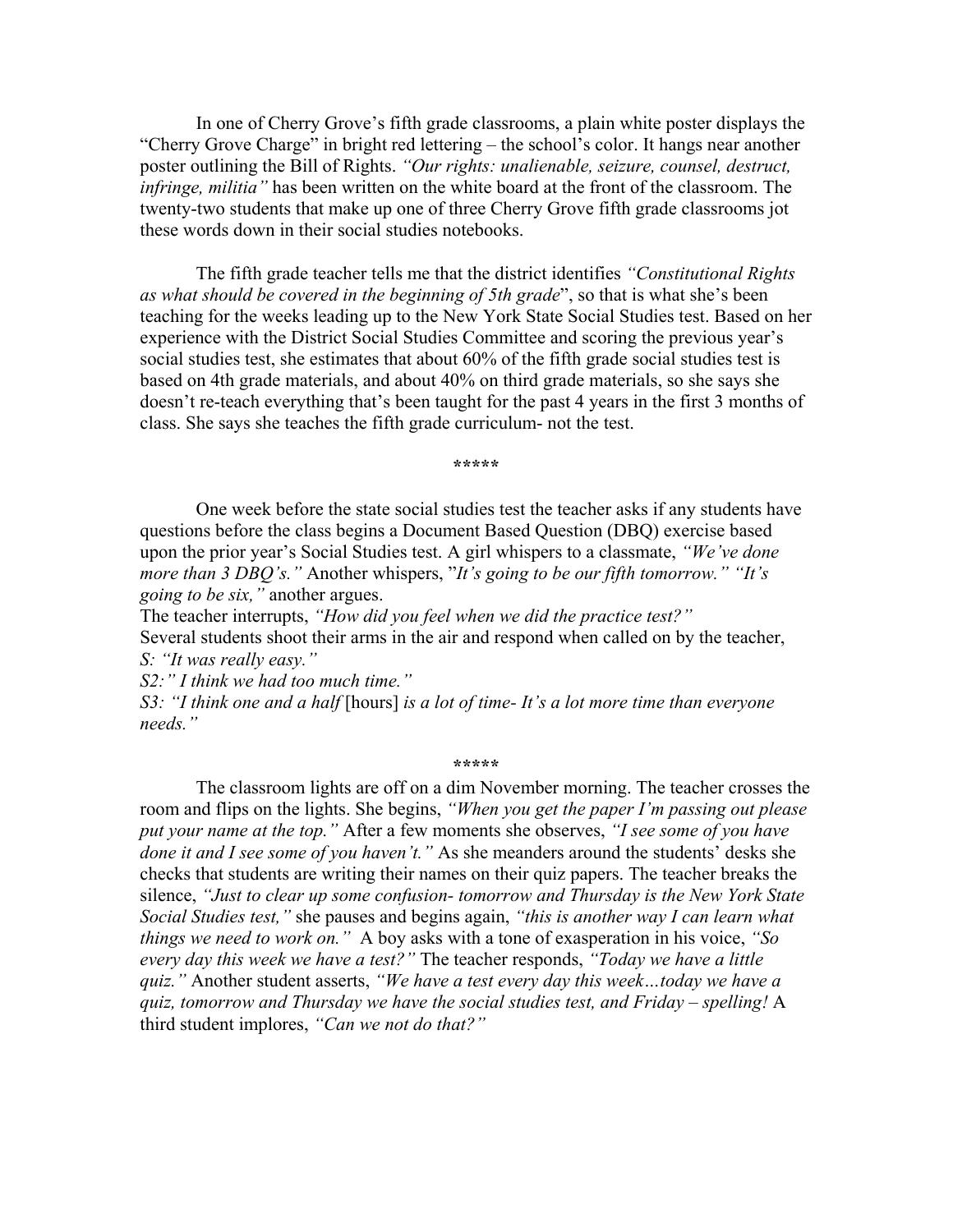The teacher explains to me that she's giving a quiz on Constitutional Rights because that's what the curriculum proscribes. Unfortunately, for the students, the unit just happens to end right before the State Social Studies test.

**\*\*\*\*\*** 

As students listen to the Weather Channel on T.V. and sharpen their pencils readying for the first of two days of testing, I ask the teacher if the students are ready for the test. She shrugs, *"it's hard to tell…it's one test-one day."* 

\*\*\*\*\*

Like this social studies teacher, many Cherry Grove teachers are not particularly confident that what they teach their students in preparation for the state tests is what will be assessed on the state tests. And, even if the state tests are a good measure of what students know and should know of the curriculum, some parents, administrators, and teachers doubt that any one assessment could provide an accurate picture of how well students have learned the standards. So why teach the format, tricks, and scoring of the tests?

A fourth grade teacher elucidates a rationale: *"I think the tests are very good. I think they're probably designed to make the kids be more high level thinkers. There's a*  lot of problem solving on the tests. There are some more life skills that the kids are sort of *being asked to do such as being good listeners, taking notes."*

## **Critical thinking the standardized way**

A common claim among teachers and in the district developed curriculum binders alike is that the New York State tests promote and assess critical thinking. For example, in the Orchard Hill fifth grade social studies binder DBQ's are characterized as:

- *Keyed to learning standards*
- *Provide students with a common base from which they demonstrate what they know and are able to do.*
- *Focus upon critical thinking and social science research skills*
- *Require students to look at issues through the lens of multiple perspectives*
- *Use evidence beyond recall, ask students to take stands and support their judgments*
- *Asks students to make comparisons and draw analogies*
- *Asks students to apply knowledge to the given data*
- *Are reflective of social science practices*
- *Are reflective of skills that students will use as adults*
- *Build upon multiple entry points/intelligences*
- *Focus upon 'big picture' not 'picayune detail'."*

 Immediately following the State Social Studies test administration a fifth grade teacher reflects on whether the DBQ really does assess critical thinking. She comments: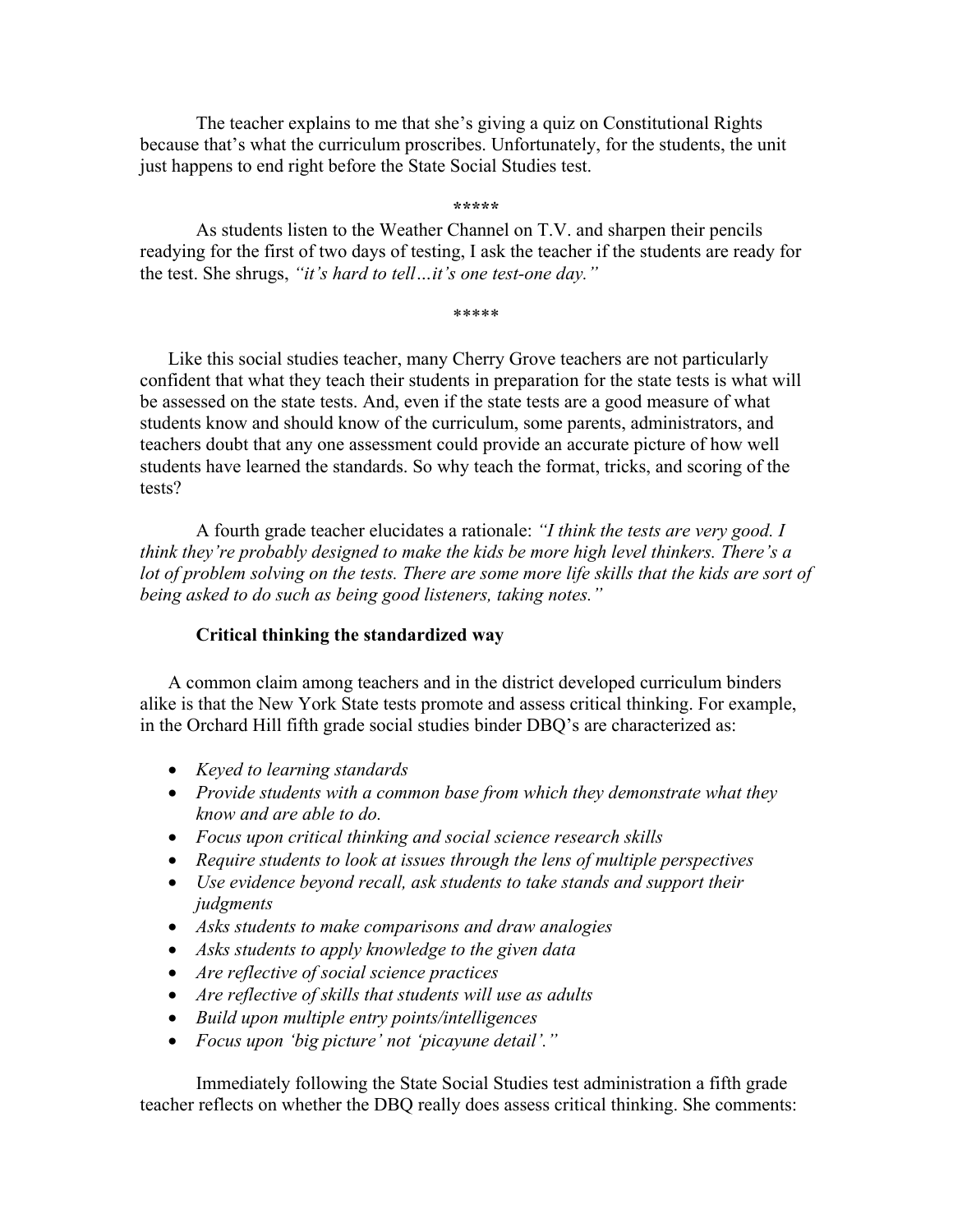*"What I think was the weakest part is that last year on the test if the kids took all their short answers from all the documents and basically rewrote those into an essay, they would pass and do OK. And I think that doesn't show any critical thinking whatsoever. I mean that's just piece-meal."* 

 In language arts, critical thinking comes in the form of constructing an essay with a clear beginning, middle with supporting details, and an end based on what are called "paired passages": Paired passages are two texts from which students need to draw comparisons and contrasts to answer a question.

In an ELA review class:

T: *"Today we are going to do ELA practice. When you take your ELA test you will see this box* (referring to the test question on their handout)*."* The teacher asks a student to read the directions. A student reads the question aloud,

S: *"Do you think that a fishing boat should be allowed in waters where whales swim? Why or why not? Use details from BOTH the article and the poem to support your answer."* 

After a few minutes some students had written titles for their essays, others raise their hands to ask the teacher questions. A student complains,

S: *"I can't think of anything."* The teacher responds,

T: *"They're taking the whole thinking out of it when they tell you exactly what to write."* 

 Another fourth grade teacher observes that in reviewing for the ELA, *"Sometimes if you get too creative with your answers the kids get off task and they don't answer the questions directly."*

In math, showing work and explaining processes for solving problems are a couple of the ways the test attempts to assess critical thinking. Like in social studies, however, teachers have doubts that the ways students are encouraged to show critical thinking on the tests really assesses critical thinking.

 In a fourth grade math class the teacher puts an overhead on the board. She talks students through how to read a picture of a spinner with the names of different colors on each of the spinner wedges.

T: *"Why did I mark each one of the* [spinner wedges marked black]*?"* 

S*: "So you know which ones you counted."* 

T: *"Right."* 

The teacher then asks students to explain their answers to the question: *"What is the probability the arrow will land on black?"* 

S: "*I did it in fractions."* 

T: *"You did what in fractions?"* 

The student explains that he put the number of the black wedges over the number of other colored wedges.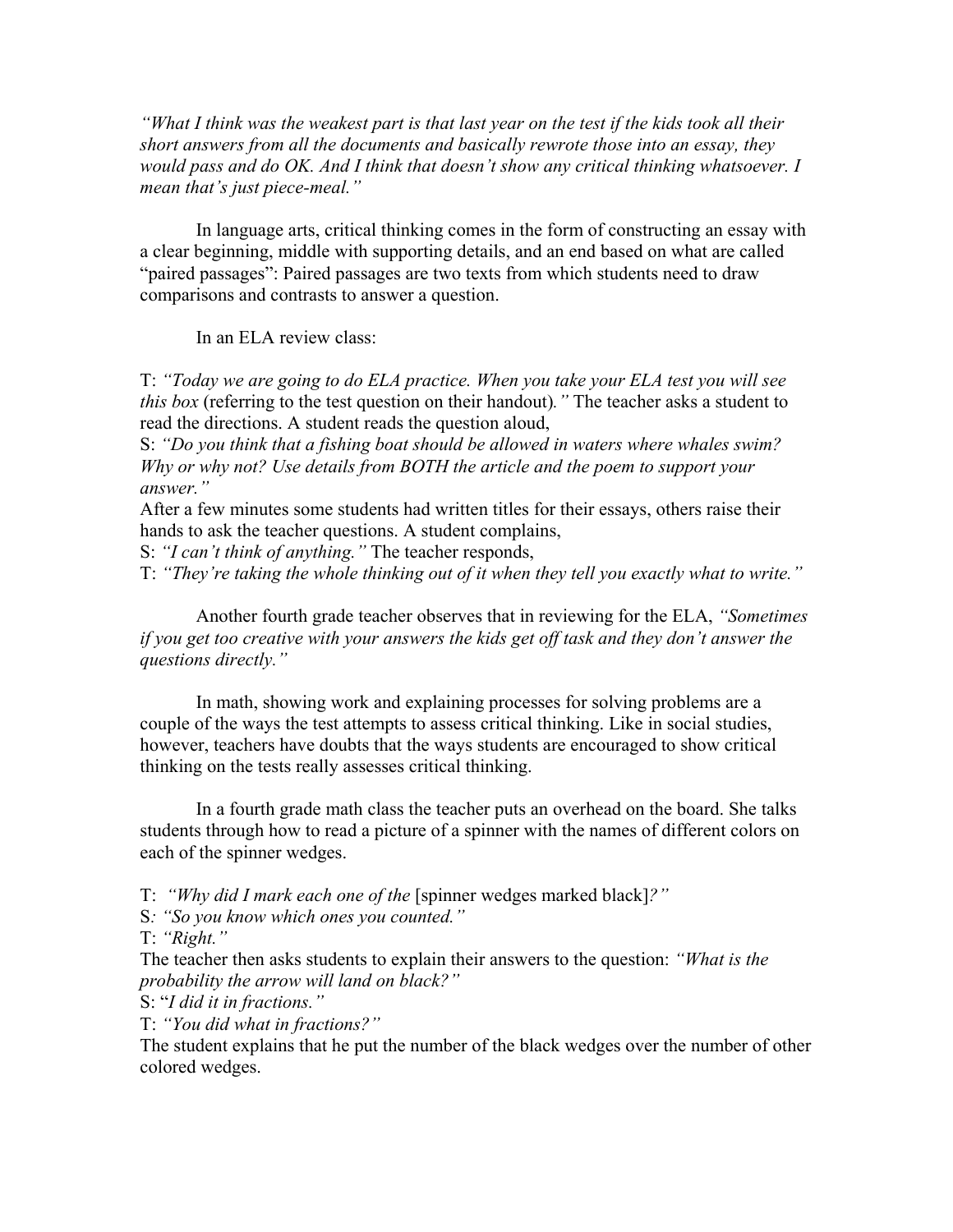T: *"Your answer is unacceptable. How you came up with the fraction has to be explained."*  S: *"They don't assume that a fourth grader can count?"* 

Some students challenge the test requirement that they explain how they do what they consider simple mathematical operations. Even though open-ended questions meant to assess critical thinking, such as the spinner one, are part of the reason some teachers like the state tests, as the student in the previous excerpt makes clear, this kind of work can seem tedious and unnecessary. Students, such as the one in the following excerpt, want to know why they have to show their work when they have already learned a certain problem solving process and can do that process in their heads.

 As the teacher works through a long division problem on the board, T: *"I just want you to get exposure to* [DMS- Divide, Multiply, Subtract] *if you remember anything today remember DMS. What does it stand for?"*  Students in chorus respond: *"Divide, multiply, subtract."*  S1: "*Why do we have to do all the DMS?"*  T: *"I want you to just go in the motion. Do you think about it when you breathe?"*  S1: *"No."*  T: *"Same thing with this."*  S2: *"What if we don't need it?"*  S1: "*How would you know if you need it?"* T: *"What I'm getting at today is the start of what you're going to need. There's a step to* 

*everything."*

 Besides encouraging students to use strategies because they are a *"step"* in their learning, teachers also make clear that the State needs to see their thinking on the tests or they won't get full credit for their answers.

T: *"If you get to a problem where it says explain your reasoning, my advice to you is think back in your head- what were the steps you went through to solve the problem? If I had 10-2, I can't write 'I just knew it'. They want to know 'What was my mental process?' Here's how I would explain, 'I knew that I would use subtraction. I used my counters- I put 10 counters out and I took 2 away'. It may sound redundant, but I just showed them how I did it."* 

S: *"Do kids really do that?"*  T: *"I just did it."* 

When teachers talk to students about explaining their reasoning, they know that these explanations seem redundant. The teacher explains, however, that even though some students may be able to do a problem in their heads, they must show their work in order to get credit for their answers on the state tests. She explains to the students,

T: *"Even though all of you could probably do that in your head. Do not! Because it says show your work. If you put an answer that's correct down here, they can't give you credit because it says show your work. So please."*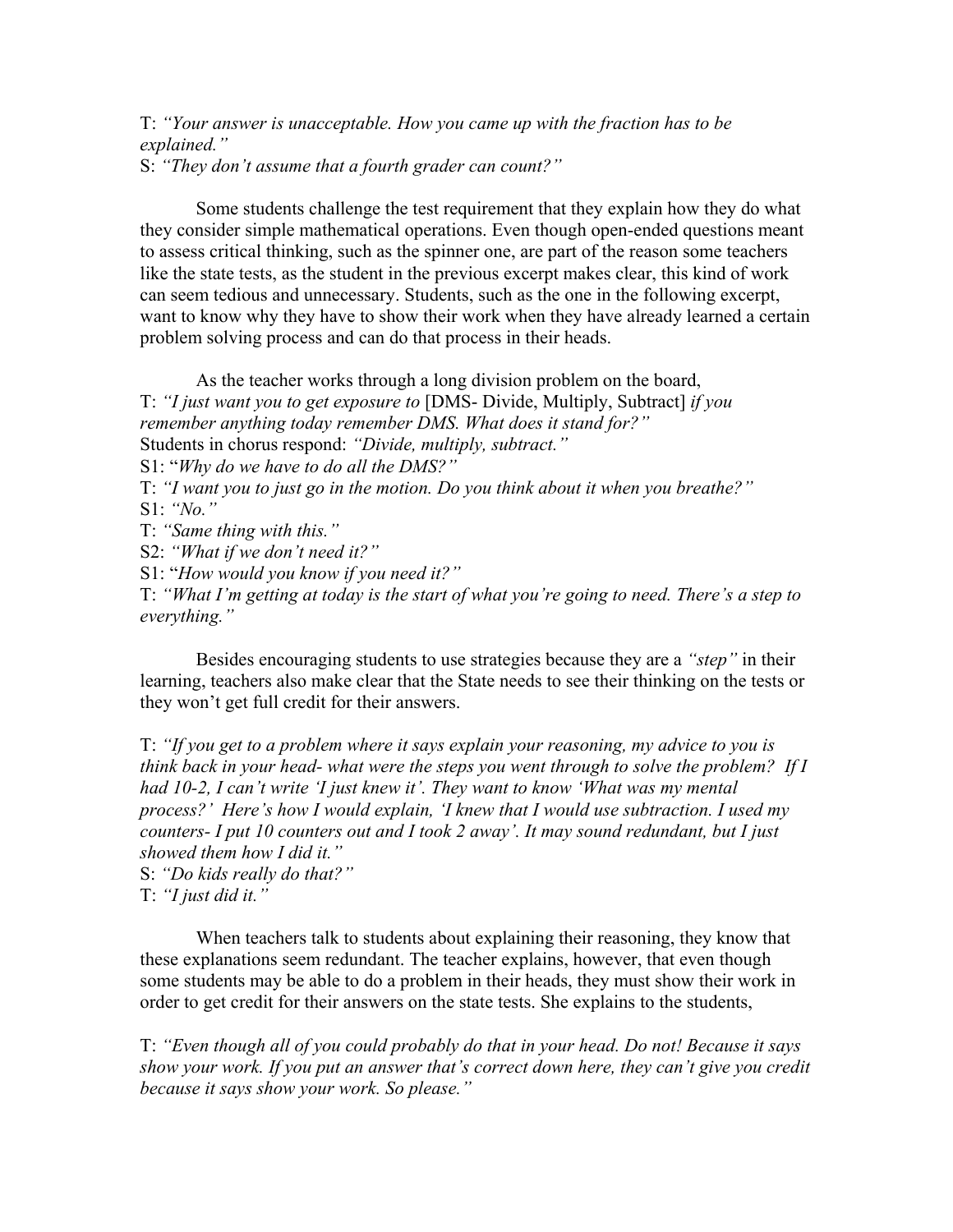Even with all the pleading some students don't explain their processes when it comes time for the tests. On a state math test question asking students to explain their problem solving process, a student answered: *"I just kept adding till I found the right answer."* Another student answered a number pattern question asking for her to explain her problem solving process with, *"he is going up by numbers each time."* These answers gain few to no points during scoring. Does this mean that these students do not use critical thinking skills or have not learned them? Should the school district or teachers be held accountable for students' performance on these types of test questions? Some parents in the Orchard Hill community believe they should.

A couple of parents discussing the purpose of the state tests say:

P1*: "I just think that the state tests are a measurement tool. You need a measurement tool. It may not be the best one. I'm sure it has shortcomings. I'm sure there's ways to improve it, but you know, good people have done the best they can to put together these state tests in general and you have to have a way to. You can't go without some method to measure performance."* 

P2: *"Right."*

P1: *"If you do that you run the risk of teachers going off on their own little tangents teaching and you have no way to realize what's going on until the kid's into the next year and he hasn't learned what he needed to learn the year before. So I don't have a faith in the tests. I'm just saying you need to have a measurement tool. That's the tool. Hopefully it continues to get better. In the end without it you have no control in the situation."*

## **Tests as control**

## **Cherry Grove Parents:**

*"So, high stakes is not for kids. It's for the teachers?"* 

 *"Or the school district?"* 

 *"Well that comes down to the kids because the teachers are so- I mean all your kid does in fourth grade is practice for that ELA!"* 

 *"That stupid writing test!"* 

 *"Two essays a week!"* 

## **Cherry Grove Teachers:**

*"I mean we talk so much about differentiated teaching right? Where we teach to the level of the kids, but then you give a test, that's one level, how fair is that?"*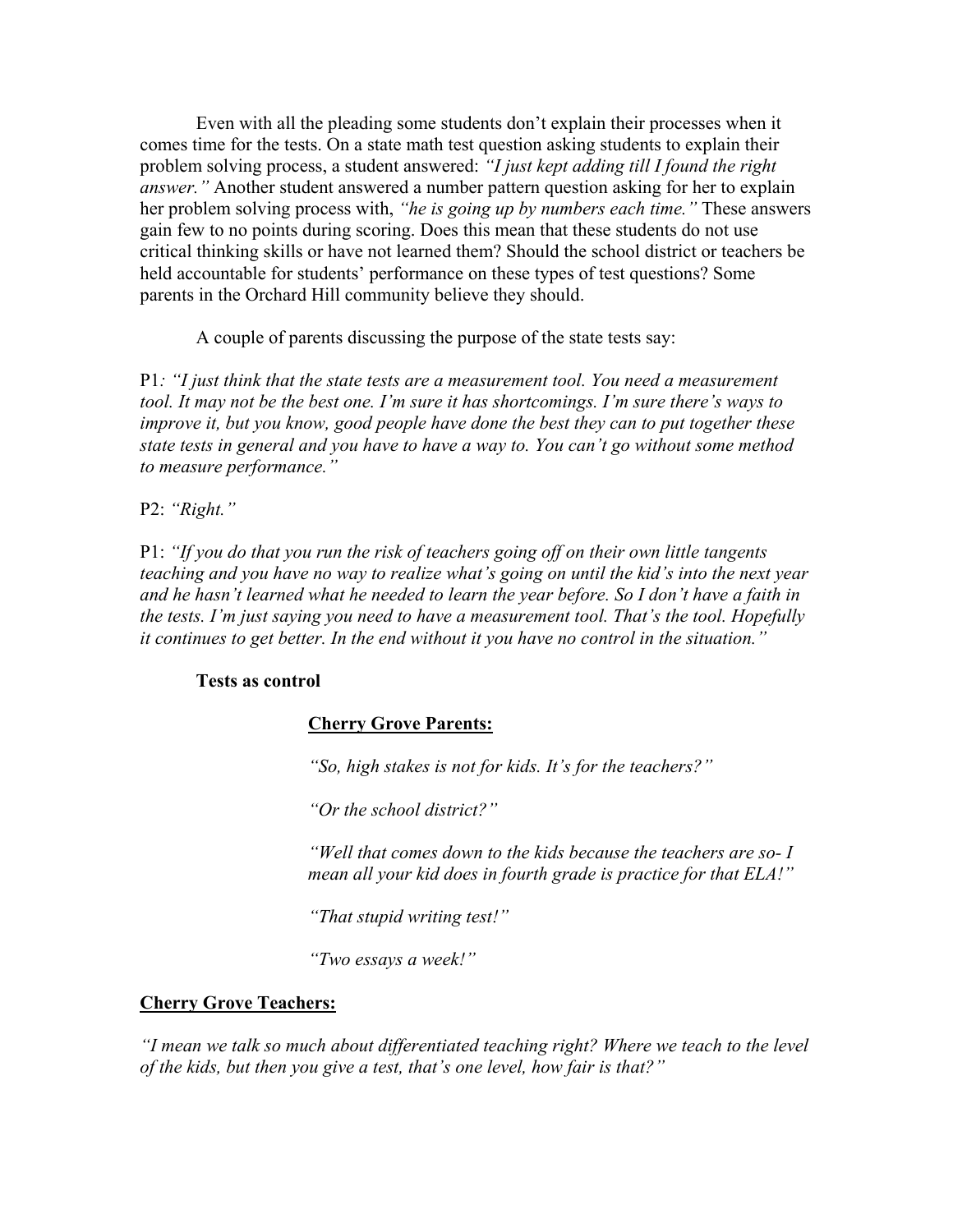*"I would like to see the test back. I think as far as looking at the results without seeing what they are and we don't get that back- I think it needs to be a little bit clearer as to what* [the state tests] *are for. Why are we doing these things? Because I don't think everyone is clear as to why."* 

## **Cherry Grove Student:**

After a reading of the book, *"Testing Ms. Malarkey"* in a fourth grade classroom. A student asks, *"*[The principal in the story] *said the test wasn't really that important…. It isn't?"* 

These types of questions suggest that some parents, teachers, and students are wondering what and who the New York State tests are meant to control. The district Staff Development Coordinator explains that when a state assessment drives instruction, teachers stop asking, *"Why am I doing this science unit? Why am I choosing this book? How will I know students know this?"* She says that the test is becoming the object rather than learning. She says she sees this in the teachers' questions about placement of students. She relates this to a tension between special education and mainstream teachers. A special education teacher, for example, says the tests have caused changes in the way they are teaching. She thinks that they still teach the standards, but the difference is in how they teach the standards. Now they have *"packets"* that include ELA preparation activities like paired passages. She says this has changed instruction from when they would introduce a concept, teach the strategies to work through an exercise and then do a final activity. Now they move right into a packet. She argues that the presentation of concepts seems to be more directly related to the state tests and the packets seem to be more aligned to the form of the test.

The District Staff Development Coordinator is concerned that teachers are less and less relying upon their own observations and knowledge of their students' learning and becoming more reliant upon what is required by the test. She warns that the test requirements can supplant teachers' reflection upon students' learning to in turn inform their teaching. So, for some teachers, the tests control how and what they teach.

The Assistant Superintendent also notices how fourth grade teachers' perceptions of themselves are negatively impacted by perceived test pressure: *"The internalization of those pressures from parents, from press, from the State seem to reside in fourth grade. That is the first major assessment. So, for the first time we are looking for a team approach that K-5 is responsible for moving kids forward toward the standards. I've seen an incredible effort on the part of our building administrators to free fourth grade teachers from that responsibility; yet, what we see is that they have internalized* [test pressure]*. That is a significant part of how they perceive themselves."* 

 Some teachers feel a struggle between doing what they think is best for their students and what they think they should do to prepare them for the tests. This is especially difficult when test preparation activities take the place of other activities more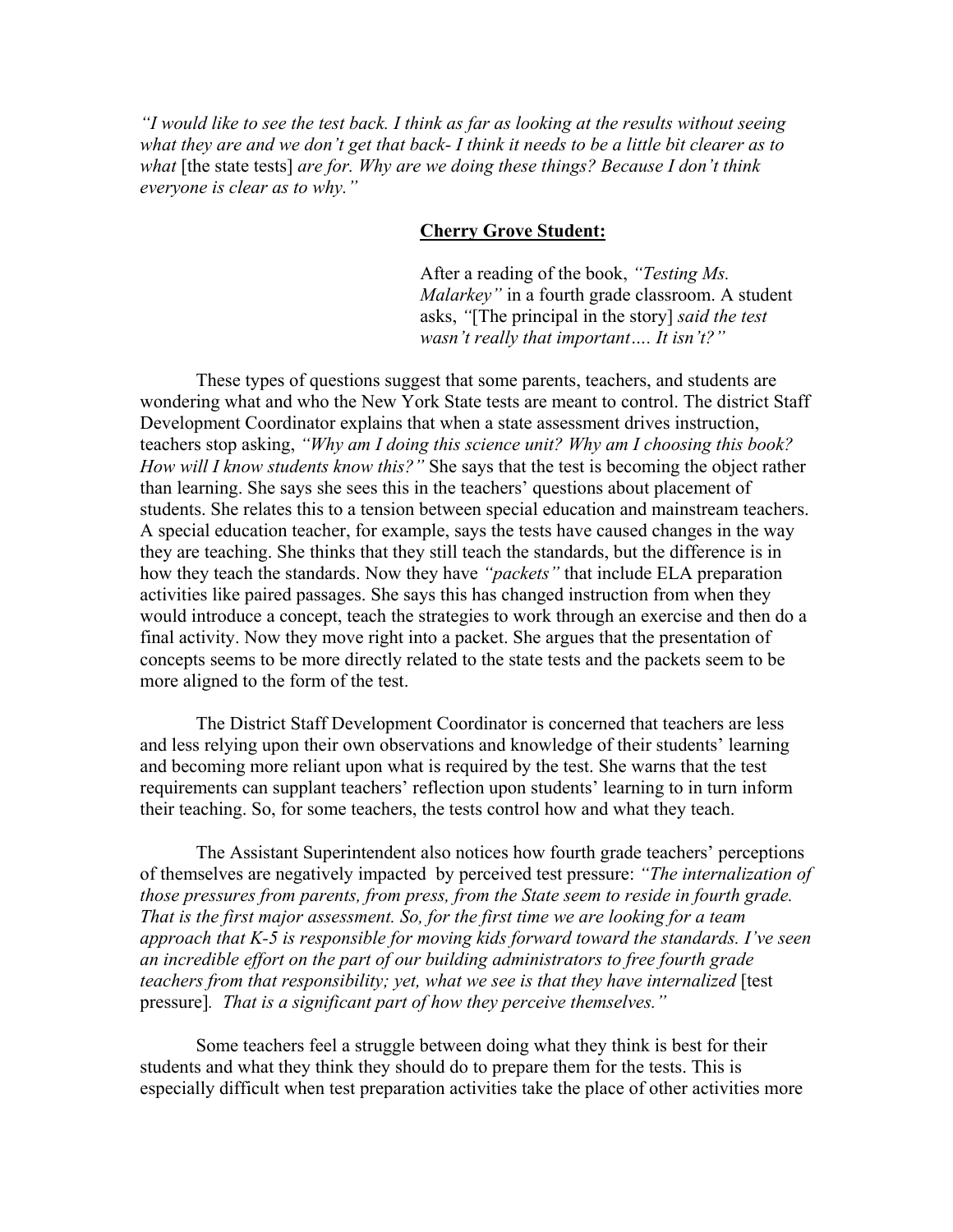closely related to the topic they are discussing in class. A fourth grade teacher comments: *"First of all I'm thinking well the kids really need to know this* [type of test question] *if they're going to do their very best. If they're going to achieve to the best of their abilities I need to do that so that they understand. On the other hand, I'm thinking, I wish I could do some other things where I wasn't teaching the format of the test."* 

 Another teacher grapples with a similar issue right before the ELA: *"I'm doing*  [an ELA review exercise] *instead of writer's workshop maybe where they could be writing more on free topics or things that are more purposeful. You've got to do some*  [test practice] *before the test. A little bit, but not all that I think we're doing and it hasn't even ratcheted up yet. I think it gets worse this month because we've got so much to do. We've got like another month and then the test and so they practice ad nauseum."*

#### **Tests as real life**

In early May, a student notes that the teachers and class have forgotten to take down the paper sign warning *"Test in Progress"* on the outside of the door. The teacher thanks the student for noticing, but asks him to leave the sign because they'll need it for next week's science test.

\*\*\*\*\*

At Cherry Grove, like many schools across the country, assessments are an increasingly important and central part of a child's school reality. Weeks go by where test preparation is an integral part of every student's every day. This reality has an up-side and a down-side in teachers' views. Some see the tests and the test preparation that go into them as an opportunity for students to become test savvy in a culture where taking tests is part of gaining access to opportunities: It's a *"life skill"* some say. A fifth grade teacher talks about how the DBQ has real life applications: *"Really application is what I think is one of the great things about the DBQ testing. It's taking these documents and having to glean information from them and apply it because that's real life studying. That's real life schooling. That's real life when you're on the job. If you don't know something you look to get the information and you take it from there. There's no way that you can carry every piece of content that's given to you along the way."* 

 Parents debate on the same theme. They wonder how much test preparation actually benefits their child:

P1: "*It's all about jumping through the hoops and that's what school's about."* 

P2: "*I also know that it is a life skill to show all work because otherwise people won't believe you."* 

P3: "*And it's also a building block. It's important to have the building blocks."* 

P1: "*I'm not disagreeing with you on that."*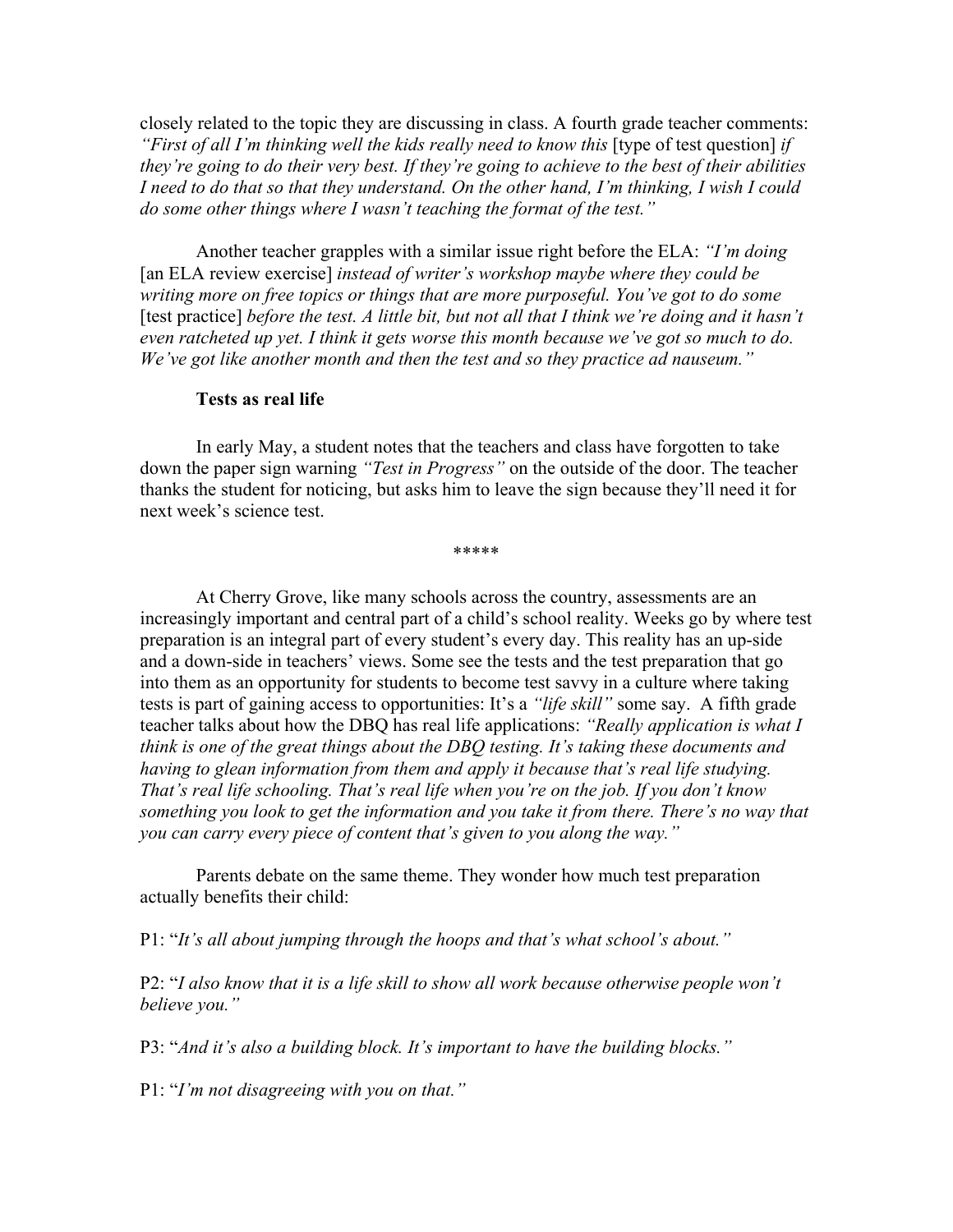P2: *"We argue frequently with my son that you have to know how to do it that way because later on when you get to higher math you're going to need that. But, once you've proven you know how to do it you should be able to use intuitive leaps because that is also an important skill."*

## P3: "*Right."*

In a district with a reputation for high standards, teaching for test success, is full of controversy. The tendency to move toward focusing on fewer ideas, but in more depth, developing basic skills and understandings through proscribed activities rather than teacher-developed ones are all part of the game. The high stakes accountability system in New York State necessitates Orchard Hill playing the State's game by the State's rules. In so doing they must give up some control. To some teachers, the freedom to develop their own materials, decide how much time to spend on them, and how to assess their own students' learning has been compromised because of the increasing pressure from the State via the state tests. Others see aligning their curriculum to the state tests and standards as an improvement. For the Assistant Superintendent the tests must be looked at as merely a *"snapshot"* of performance: *"As we take a look at* [the state tests], *I think they are assessing legitimate information. I think what we do with them and how this plays out, how we make them high stakes testing, is a problem. It's not a measure of all their science knowledge, or English language arts. It's simply a snapshot of what they can do with a few of the skills."* 

## *The Results We Want?*

 "[Preparation for tests] *should be somehow connected to the skills that a student could hone to be a successful student on any test. I mean ELA, and math and science and social studies truly do have defined types of questions that we could teach to. The writing process or the reading process is inherent in all those tests. How do we teach kids to take a look at a question wherever it may be and use strategies to break it down because the answer is usually embedded in the question? How do we teach kids to do that? How do we teach kids to communicate what they know from research or from data that's available to them? How do we teach them to communicate that back in their own way to answer a question rather than just say there is a response to a question on this test and here's how you do it?"* – Cherry Grove Principal

 The Cherry Grove Principal's desire to make state test preparation efforts also opportunities for substantive learning is clear and one that resonates with many Orchard Hill administrators and teachers: This is the Orchard Hill vision. Ultimately, however, the state tests promote a particular view of not only what content should be taught, but how knowledge of that content should be shown and assessed. It is a vision that converges with Orchard Hill's at times, but also diverges and eclipses the district's vision at other times.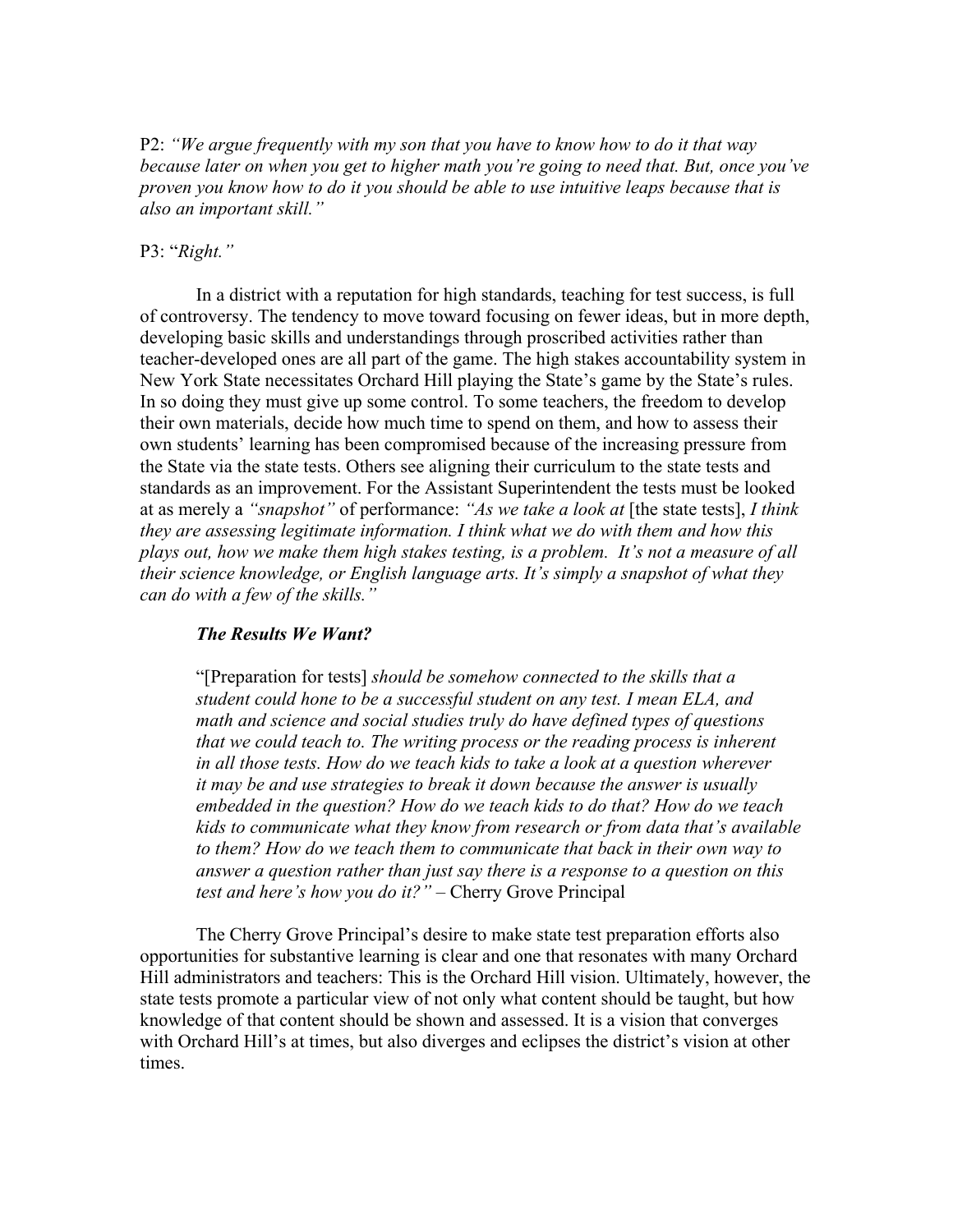Does a passing score on the Social Studies, ELA, Math, or Science test provide proof that a student has achieved an acceptable understanding of the standards? Is a passing score proof that the teacher has taught a concept? Does a state test report prove that a school is successful? Moreover, is the dedication of time, resources- financial and human, in a whole school and whole district effort to show results on the state tests really worth it for a district like Orchard Hill and a school like Cherry Grove?

When preparing students to do the best on the tests fails to help students learn the standards, fails to help students score better on the tests, fails to engage teachers in reflective teaching, you can't help but wonder what it's all for.

\*\*\*\*\*

 In a fourth grade classroom, several days before the State Science Objective Test, students are scattered on the carpet holding papers with pictures of flowers on them. Descriptions of the different flower parts are taped to a similar picture on the bulletin board.

T: *"Ok. You should all be looking at your flower chart. On Thursday we did part of a flower. What do the roots do?"* 

A student reads a description aloud from her paper.

The teacher continues with questions and students read answers off their papers.

T*: "Give me two ways seeds travel?"*

S: *"Wind."*

S2: *"By water."* 

S3: *"You could just plant them."* 

*T: "Right. People. Any other questions about flowers?"* After a pause, she continues, *"Part of your State test is this Thursday, everybody keep your flowers because this information is probably going to be found in your Science test. Remember your testing strategies."* 

 On testing day, as students hand in their tests, the teacher keeps track of what questions they answered incorrectly. She says plant growth was the topic most missed out of all of the questions on the fourth grade test. She had just reviewed plant growth a few days earlier, and rolls her eyes…. When all the tests are handed in and carried off to the principal's office, she queries:

T: *"Let's get your opinion about your Science test- anything really hard?"* 

S: *"It wasn't hard, but I just didn't know how to do it. It was about measurement."* 

T: *"What did they want you to measure? Which logically would you use?"* They talk about kilograms, kilometers, liters, and when they are used. Students talk through another measurement question,

S: *"So the answer was centimeters."* 

T: *"An interesting question of something that we might have seen in Math. Any other questions?"*